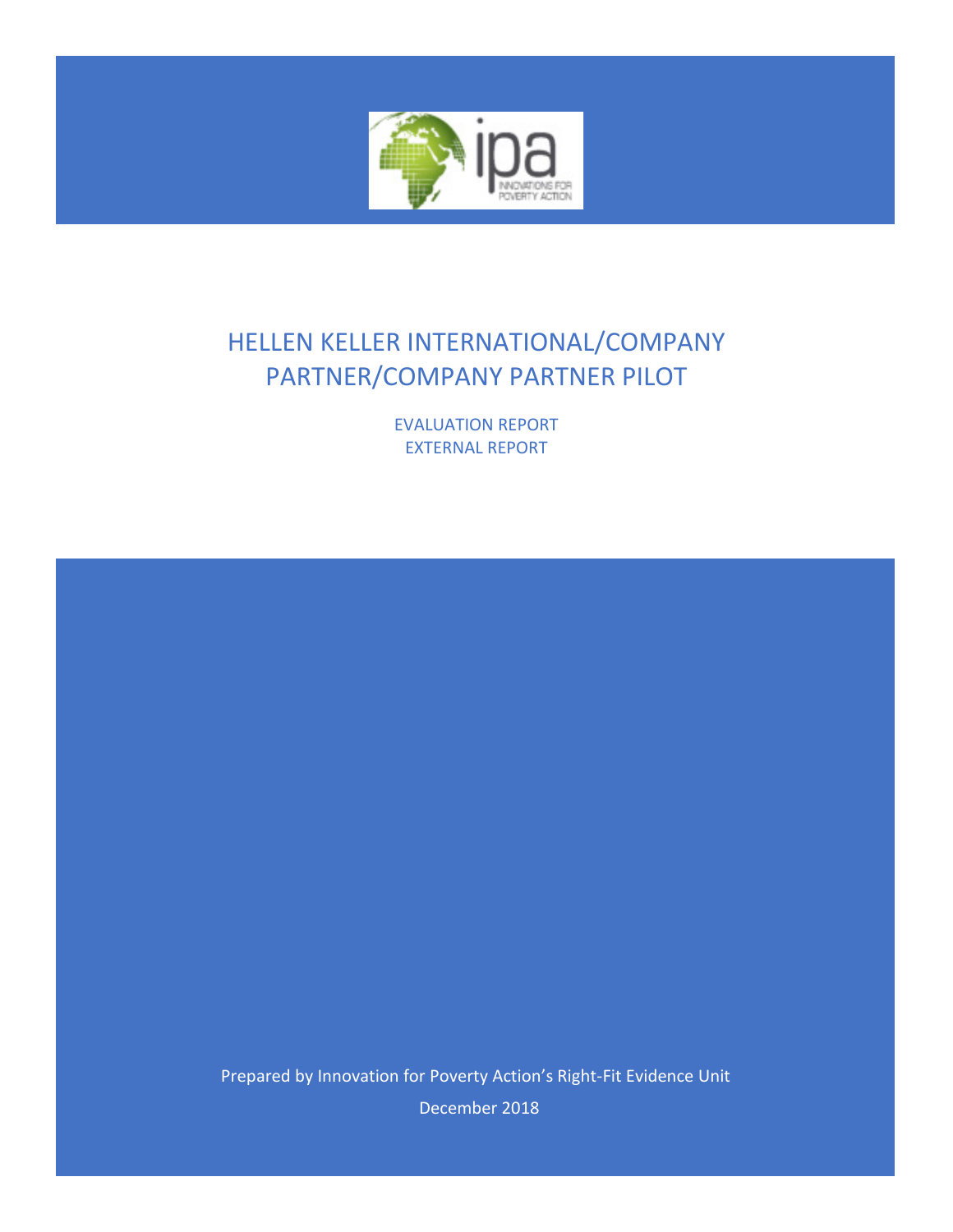# <span id="page-1-0"></span>**Context**

The Transforming Education in Cocoa Communities (TRECC) initiative aims at improving the living conditions of children and youth in Côte d'Ivoire by promoting quality education in cocoa-growing communities. Via its Grant Matching Mechanism round 2 (GMM2), 14 pilots-to-scale projects are being co-funded with 10 cocoa companies and implemented by 14 implementing organizations in the sectors of Early Childhood Development, Primary Education and Vocational Training.

The role of Innovations for Poverty Action (IPA) is to provide technical support to the companies and implementing agencies to design and implement sound monitoring systems to closely monitor and learn from these pilots. In parallel, IPA conducts its own independent and complementary data collection. IPA will use these two sources of information – the administrative data collected by the implementing organizations through their own M&E system and the independent data collection – to feed into an independent evaluation matrix to assess each pilot. The final scale up report will therefore be based on the evaluation matrix that was agreed upon all partners.

IPA has used this data to make recommendations on the potential scale-up of the HKI pilot to other relevant cocoa-growing communities. In addition, TRECC may consider whether certain pilots are feasible for future scale-up beyond such communities, for example to the regional or national level, though this has not been a central focus of this evaluation given the existing contractual arrangements on GMM2.

The report is divided into the following five sections: Relevance; Results (outputs and immediate outcomes); Costs & Operations management; Capacity to learn, improve and innovate; and Sustainability. For each section, we are describing the key findings based on quantitative and qualitative evidence.

Following the setup of the evaluation matrix, we are using a color system to provide an overall assessment against each of the 11 criteria: green means that the pilot is compliant with the criteria requirement for potential scale-up, red means that it is not, and orange means that it does partially comply and that eligibility for scale-up should be conditional on corrective measures to be taken in that area. As per the initial plan, our final overall recommendation is then decided as follows: pilots with green assessments on all 11 criteria receive an *unconditional*  recommendation for eligibility for a scale-up proposal; pilots who have only green and orange criteria (no red), and among these a majority of green criteria, receive a *conditional*  recommendation for scale-up – i.e. conditional on the various corrective measures being mentioned in the orange criteria. Pilots with any red criteria are not recommended for scale-up.

The Assessment signs used throughout the document are the following:

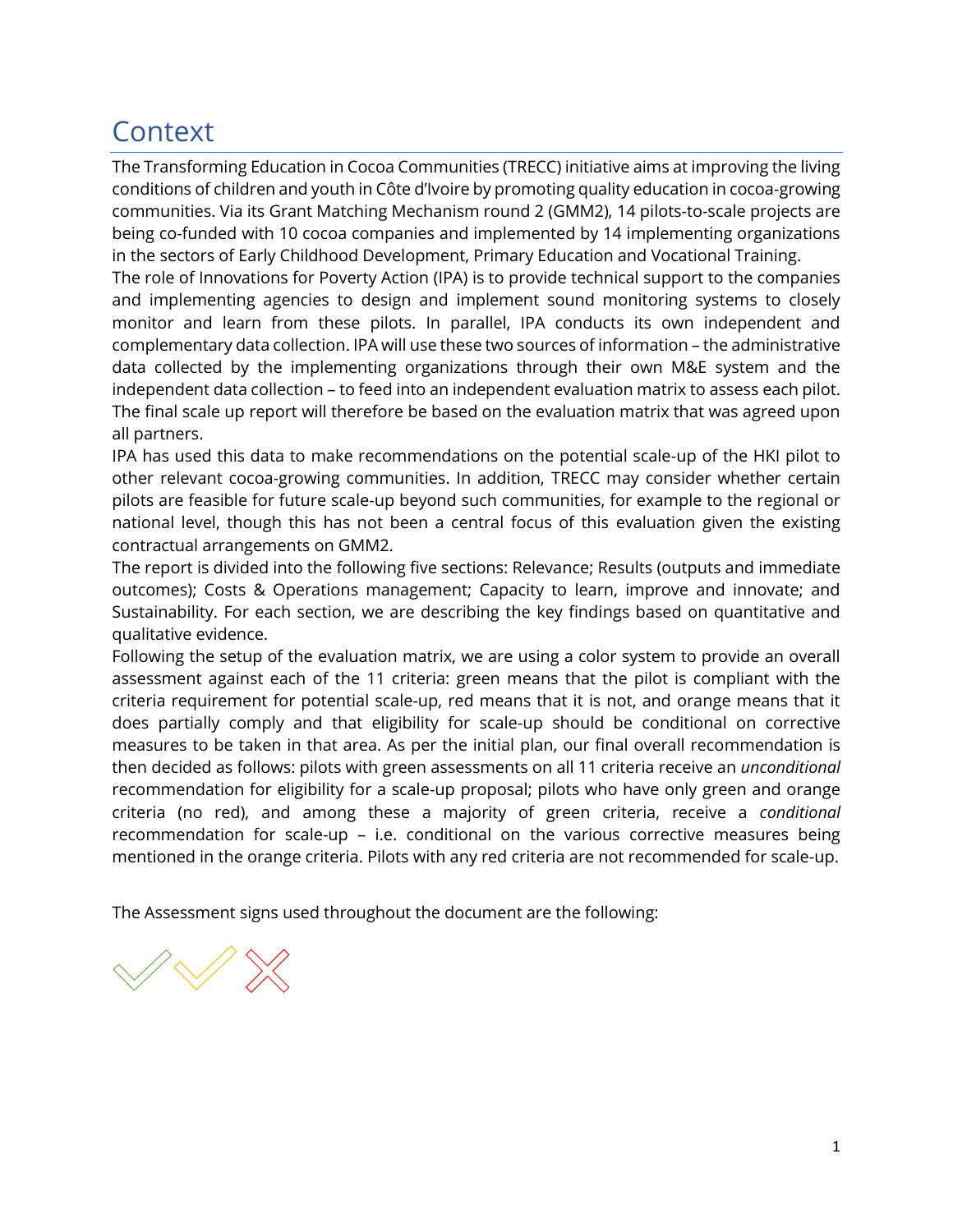# <span id="page-2-0"></span>Executive Summary

### <span id="page-2-1"></span>1. General Appreciation and Recommendation

Overall, the HKI pilot has earned our conditional recommendation for scale-up. Seven criteria were rated as green and four as orange. Therefore, this recommendation comes with several important conditions that would have to be addressed for the program to be well positioned to go to scale:

**1** Improvements should be made on the core ECD material. The messaging and implementation should be further refined and tested to better increase knowledge and ECD practices.

**2** Considerable effort must be carried out to implement a sound monitoring strategy that collects credible data.

**3** A more detailed vision of the scale up should be presented to have a better grasp of the cost structure of the program

**4**. A more detailed planning of the supervision structure in the scale-up phase should be presented.

### <span id="page-2-2"></span>2. Specific assessment against each pre-defined evaluation criteria:

### <span id="page-2-3"></span>2.1. Relevance

Evidence shows that this project is targeting an important need in the population, both in terms of nutrition hygiene and ECD practices. The region is suffering from high rates - over 30 % - of stunting and malnutrition (Demographic Health Survey 2012), and in the 6 pilot communities, selected beneficiaries were slightly worse off than non-beneficiaries in terms of hygiene practices.

However, despite the preliminary work on the census to gather beneficiaries, we observe a high rate of households that have no children in their first 1000 days. We therefore recommend HKI to pay more attention during this first census step and better inform community workers on the eligibility criteria before launching the sessions.

The pilot as implemented seems fully aligned with the objectives of all stakeholders. This include both companies Company Partner and Company Partner, who have other long-term projects that include similar components.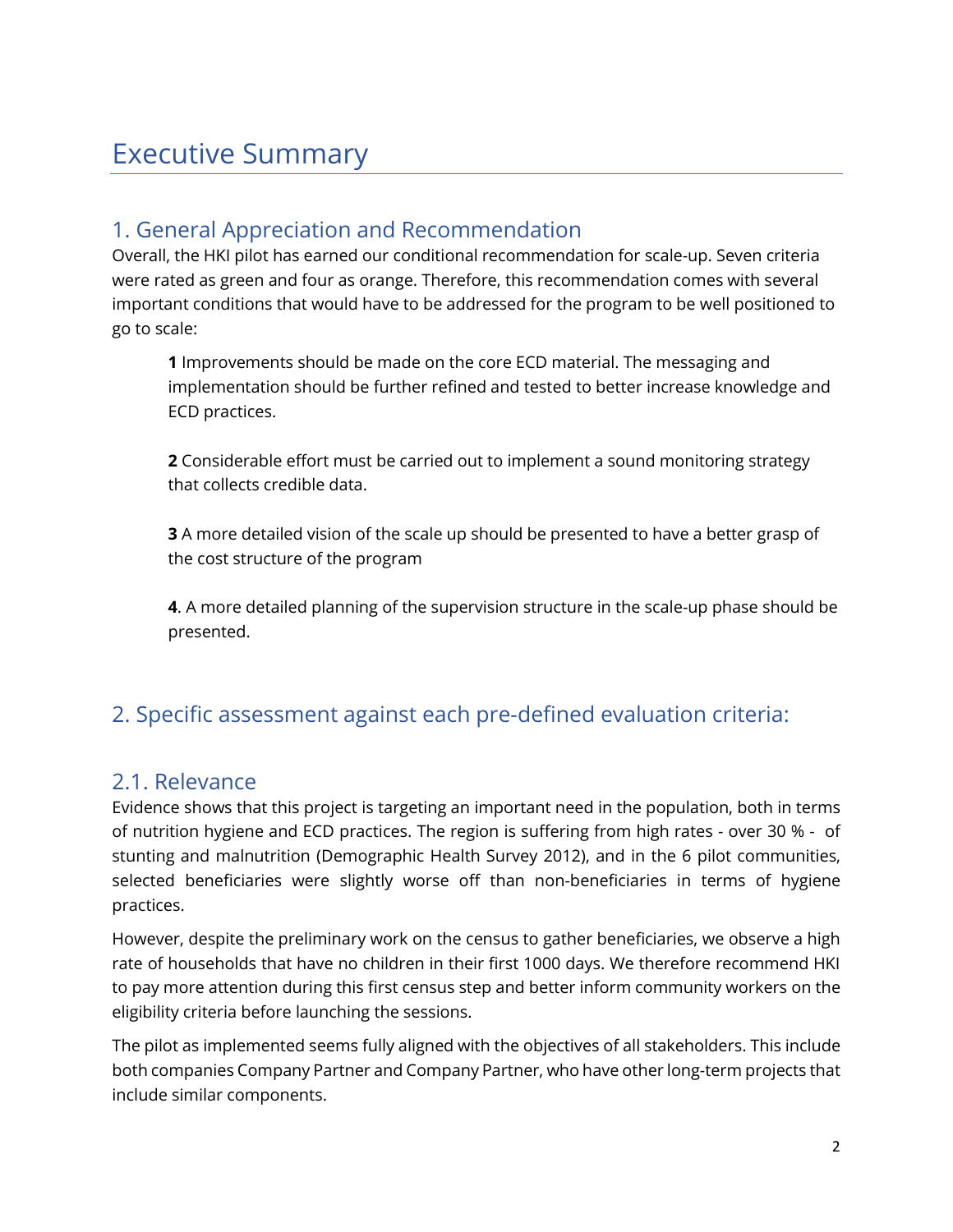### <span id="page-3-0"></span>2.2. Results outputs and direct outcomes

This evaluation relies on a before versus after comparison. Therefore, as per the initial plan, the focus of the analysis is on outputs and direct outcomes – on which improvements are more likely to accurately reflect program performance than improvements on more indirect downstream outcomes.

HKI was able to provide all key outputs described in the logframe in a timely manner. This includes the training of 10 master trainers and 100 community workers. One caveat on these results is that due to the opt-in nature of sessions, it appears to have been difficult to track individual attendance. In addition to this, concerning the knowledge of community workers, we notice an improvement in global knowledge as per our independently collected data. However, only 55% of community workers were reaching the expected knowledge score, falling short of the 85% target mentioned in the proposal. A recommendation is therefore to simplify the message delivered during the training.

Turning to beneficiaries, significant progress is observed on the number of mothers who could report the correct age for introduction of complementary food from 58 % to 72%. However, hygiene related knowledge indicators did not change. This might be attributed to the high level of pre-existing knowledge in the 6 communities on handwashing practices.

Results in terms of early childhood development have been more limited. We were not able to identify changes in early childhood knowledge and practices.

Generally, beneficiaries provided very positive feedbacks on the program, and high levels of satisfaction.

### <span id="page-3-1"></span>3. Cost and operations management

As far as we can tell, HKI seems to have made cost-efficient utilization of resources through the course of the project. We observe a small underspending of 11% of the planned budget of 233 885 CHF.

Based on the scale-up proposal submitted by X and HKI the vision for scale-up costing at this stage remains very incomplete. Except the fact that the scale-up will follow a more traditional health program approach - targeting all communities in one health district - the proposal is very elusive on the impact of such a change in scale on the cost structure. One key concern has been taken into consideration related to the fact that community workers were considered as volunteers: a substantial budget of 91 000 CHF is planned for "material and handout".

With regards to the monitoring system that will be in place for the scale up, HKI suggested to switch to an electronic model to increase efficiency and reduce costs. While this approach seems reasonable, we do not recommend implementing electronical data collection at this stage if it has not been thoroughly and planned. Especially in a low resources context, such as rural Ivory Coast, mismanagement with electronical data could quickly turn into data loss.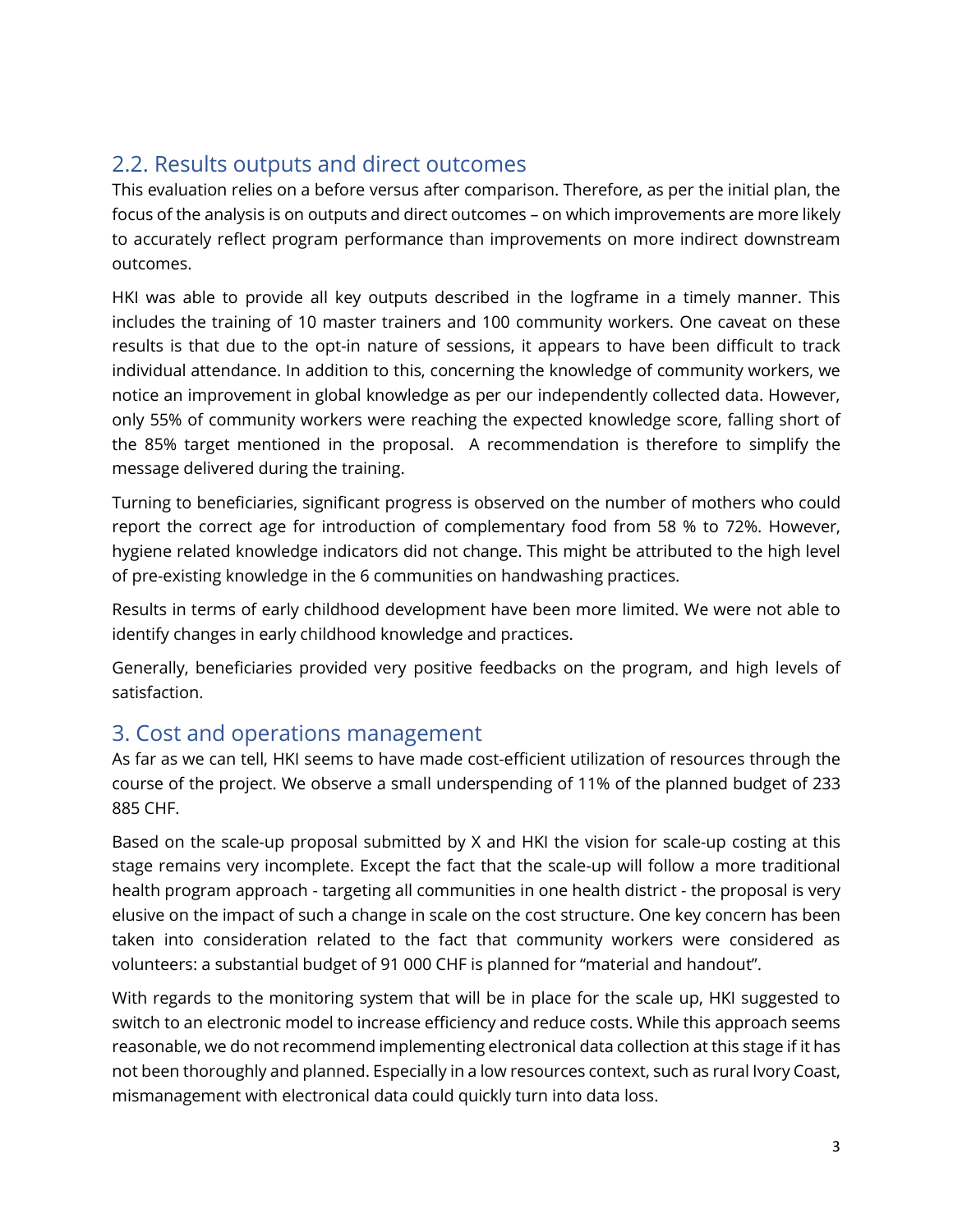Despite the many challenges related to the multi-stakeholder nature of the project, the overall project management of HKI can be considered as quite successful. The project was implemented as planned. No significant deviations from the workplan have been observed other than changes that were motivated by challenges that were observed along the way. However, tensions between the different private partners on the projects had a negative impact on the speed of the decision process and the choice of scale up location. We do recommend open discussions before scale-up to align expectations and roles of the various stakeholders to avoid further challenges and inefficiencies.

### <span id="page-4-0"></span>4. Capacity to learn, improve and innovate.

HKI has collected a significant amount of data at each phase of the program to monitor the implementation. As an independent evaluator IPA was using the administrative data transmitted by HKI, which was partly verified through IPA's own independent data collection to monitor quality. Cooperation with HKI has been good and their staff always diligently transmitted the different documents and information IPA was asking for. Nevertheless, portions of the data collected by HKI on the field were not usable due to low quality: during IPA's three data verification spot-checks, large discrepancies were noticed between the data transmitted to us and what was observed on the field. For instance, during the month of June only 53% of community agents were reporting the same number of visits as we computed. This is a typical challenge of voluntary-based nutrition programs and we recommend HKI to strengthen their effort on the data collection tools and trainings, as accurate data will become even more critical at scale. We also recommend allocating a bigger amount of resources to the monitoring task in the scale up and to provide a solid management structure to community workers.

Despite the many caveats on the data collected, HKI has proved to be adaptive, and responded to a number of key implementation problems that arose, such as the low level of participation in the fathers' groups. During our different meetings on the quality of the data, HKI also acted and implemented some changes in the tools through which the information was collected.

### <span id="page-4-1"></span>5. Sustainability

Interviews with beneficiaries indicated enthusiasm for the project, but the limited local resources seem to indicate weak prospects for sustainability. The fact that those communities are also benefiting from the implementation of other NGO projects on a regular basis create certain types of expectations. Some community workers indicated that it seemed more reasonable to them to wait for another project to come than to continue one for which no further incentives would be provided. While the financial (and therefore sustainability) implications are complex, it is likely that a nutrition intervention of this kind would have to move beyond a purely voluntary-based approach in order to be sustained.

As for larger prospects for scale-up, the level of cooperation that is observed between HKI and the ministry of health is promising. The National Nutrition Program also expressed interest in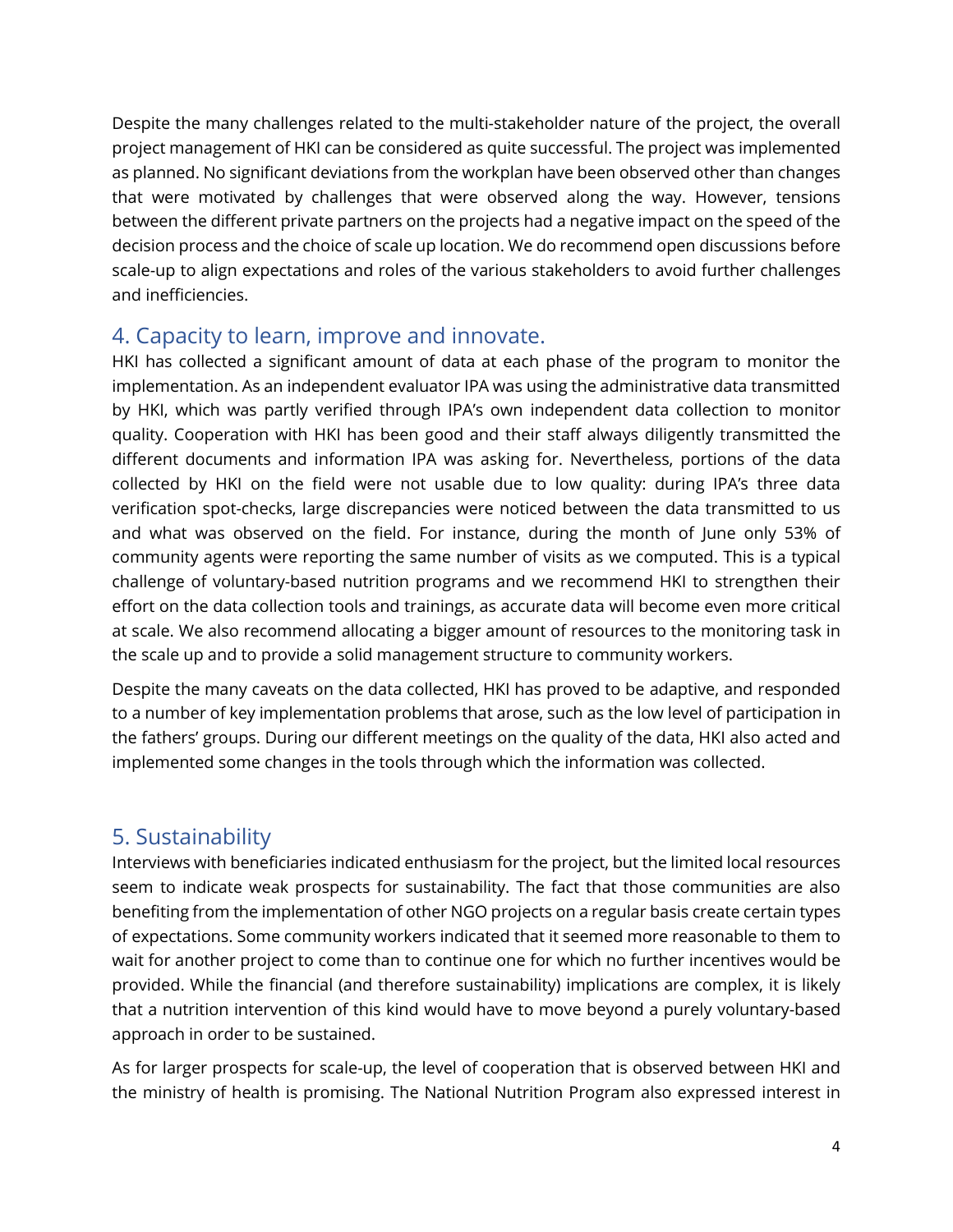potentially using the open source documentation developed through this pilot for other projects and in other regions. Finally, bigger projects such as the World Bank Multi-Sectoral Nutrition Plan offer potential for future synergies.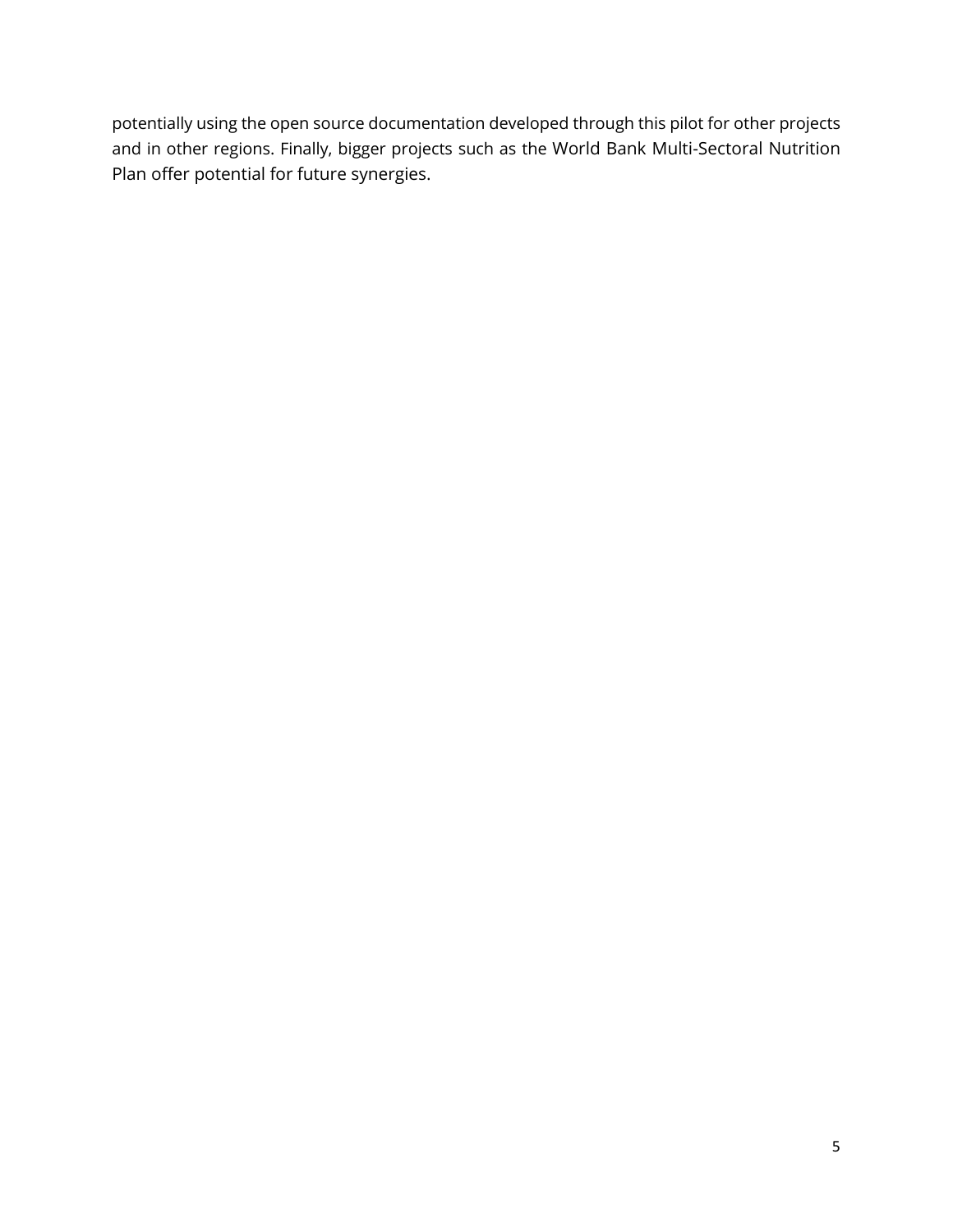# Snapshot of specific assessment against each pre-defined evaluation criteria:

<span id="page-6-0"></span>

| <b>Evaluation Criteria</b>                                | Assesment            | <b>Recommendations</b>                                                                                      |
|-----------------------------------------------------------|----------------------|-------------------------------------------------------------------------------------------------------------|
| 1.Relevance                                               |                      |                                                                                                             |
| 1.1 Targets an important need in the community            | $\mathscr A$         | Improve targeting of mothers with children in their first 1000 days 1.2                                     |
| 1.2 Aligns with the priorities of the donors              | $\mathscr{A}$        |                                                                                                             |
| 2. Results: outputs and direct outcomes                   |                      |                                                                                                             |
| 2.1 Delivers outputs at high quality                      | $\mathbb V$          | Less ambition targets for home visits and improve monitoring system to track individual participation rates |
| 2.2 Achieves direct outcomes                              | $\checkmark$         | Simplify ECD message                                                                                        |
| 2.3 Beneficiaries' feedback about the program is positive | $\mathscr{A}$        | Take into account beneficiaries' constraints such as seasonal work                                          |
| 3. Costs and operations management                        |                      |                                                                                                             |
| 3.1 Costs are well managed/cost scale-up vision           | $\blacktriangledown$ | Incomplete vision of cost at scale                                                                          |
| 3.2 Project management is successful                      | $\mathscr A$         | Clearly define the specific role and input of each partner before scale-up                                  |
| 4. Capacity to learn, improve and innovate                |                      |                                                                                                             |
| 4.1 Project collects credible monitoring data             | $\checkmark$         | Improve monitoring strategy, instruments to use and staff training on how to collect and analyze data       |
| 4.2 Monitoring is used to learn and improve               | $\mathscr{A}$        | Improve iteration and feedback loops to take corrective measures                                            |
| 5.Sustainability                                          |                      |                                                                                                             |
| 5.1 Provides sustained benefit to community               | $\checkmark$         | Reduce project dependence on Blommer's field staff                                                          |
| 5.2 There are prospects of scale-up beyond GMM2           | $\mathscr A$         | Strengthen organizational capacity through more project staff                                               |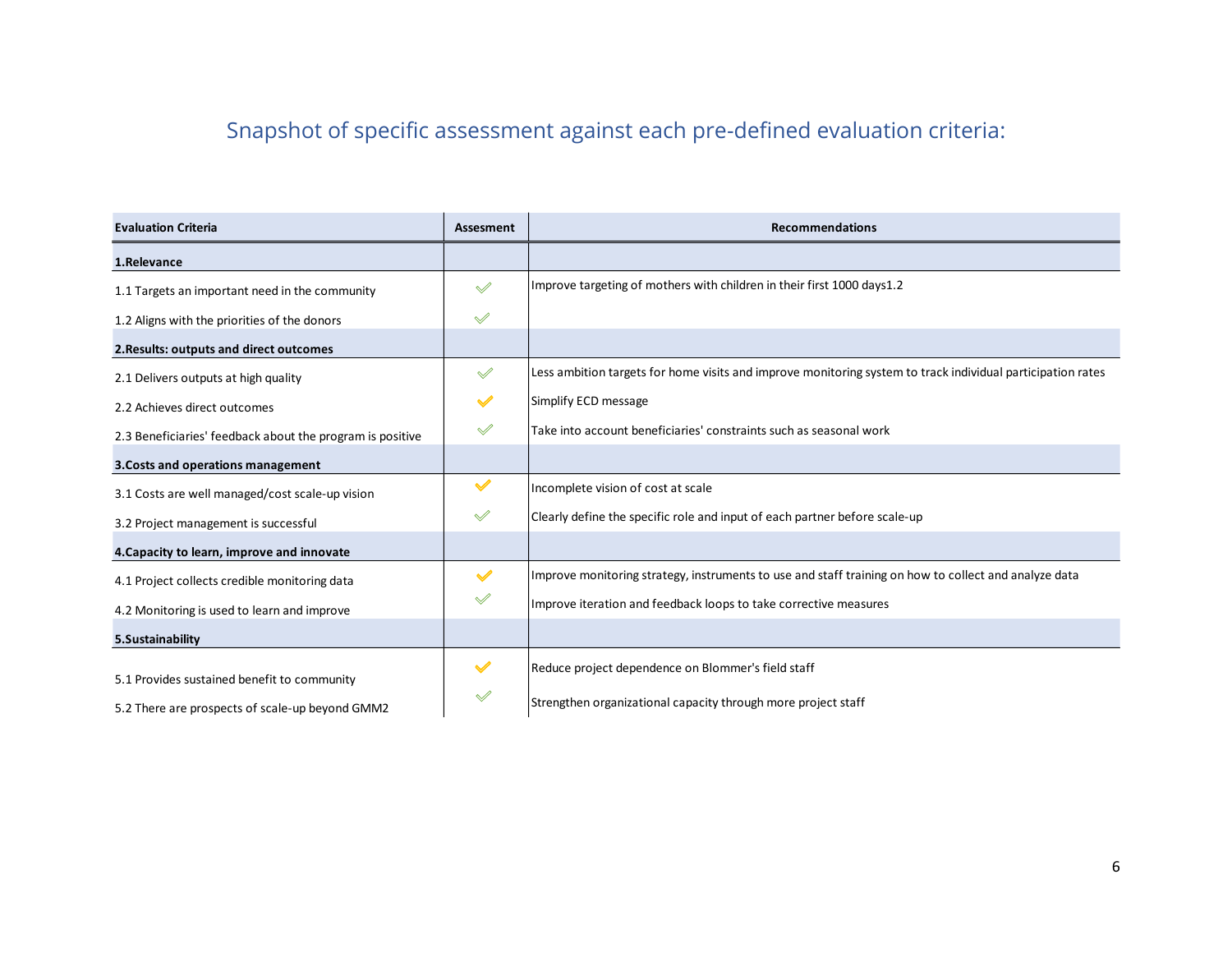# Data collection timeline

<span id="page-7-0"></span>

|                    | <b>Jan-18</b> | <b>Feb-18</b> | <b>Mar-18</b> | <b>Apr-18</b> | May-<br>18 | <b>Jun-18</b> | <b>Jul-18</b> | <b>Aug-18</b> | <b>Sep-18</b> | <b>Oct-18</b> | <b>Nov-18</b> |
|--------------------|---------------|---------------|---------------|---------------|------------|---------------|---------------|---------------|---------------|---------------|---------------|
| Start of the       |               |               |               |               |            |               |               |               |               |               |               |
| program            |               |               |               |               |            |               |               |               |               |               |               |
| Baseline + Focus   |               |               |               |               |            |               |               |               |               |               |               |
| Group              |               |               |               |               |            |               |               |               |               |               |               |
| Spot Check 1       |               |               |               |               |            |               |               |               |               |               |               |
| Spot Check2        |               |               |               |               |            |               |               |               |               |               |               |
| Midline + Focus    |               |               |               |               |            |               |               |               |               |               |               |
| Group              |               |               |               |               |            |               |               |               |               |               |               |
| Endline            |               |               |               |               |            |               |               |               |               |               |               |
| Spot Check 3       |               |               |               |               |            |               |               |               |               |               |               |
| End of the program |               |               |               |               |            |               |               |               |               |               |               |
|                    |               |               |               |               |            |               |               |               |               |               |               |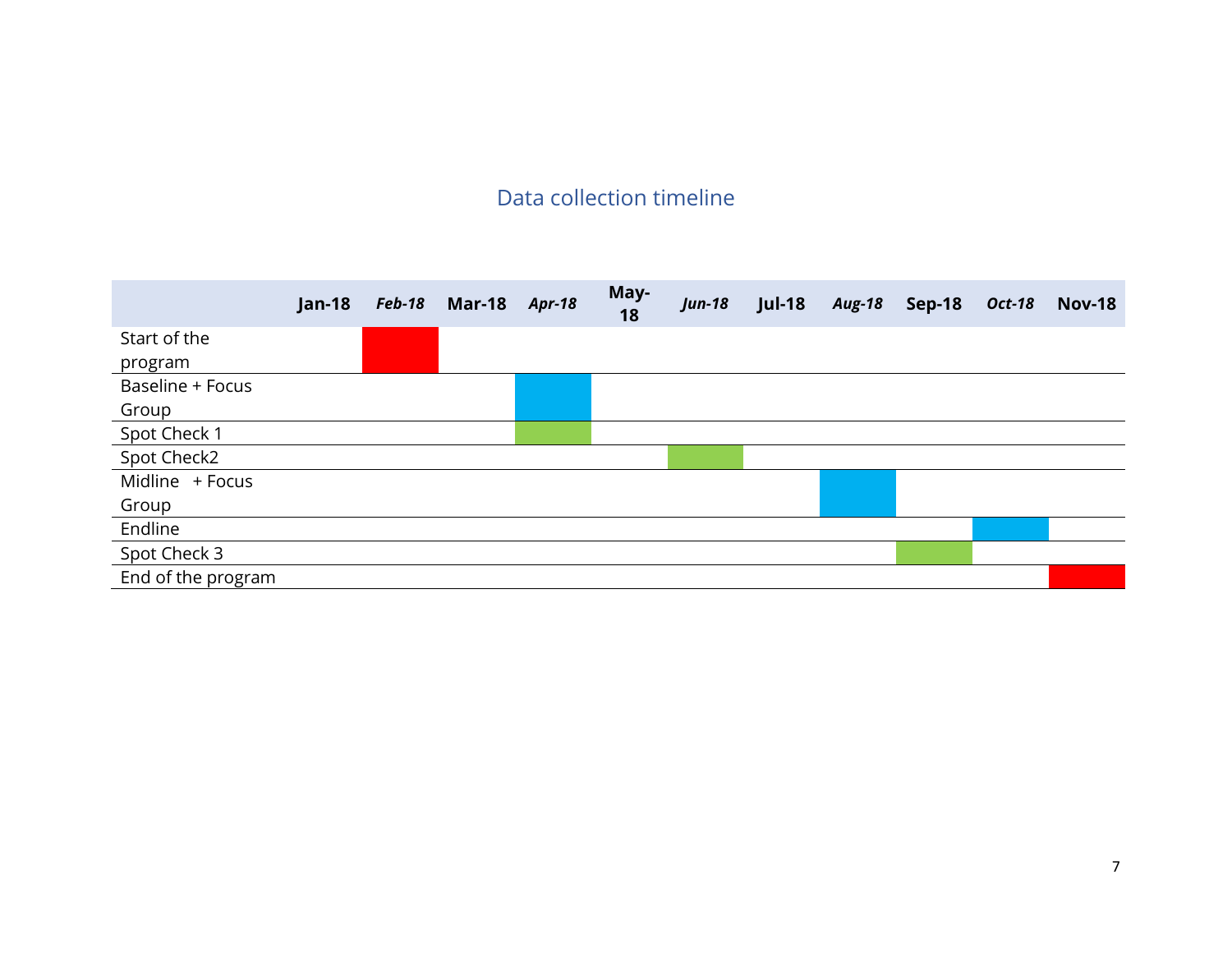# **Table of Contents**

| Snapshot of specific assessment against each pre-defined evaluation criteria:  6 |
|----------------------------------------------------------------------------------|
|                                                                                  |
|                                                                                  |
|                                                                                  |
|                                                                                  |
|                                                                                  |
|                                                                                  |
|                                                                                  |
|                                                                                  |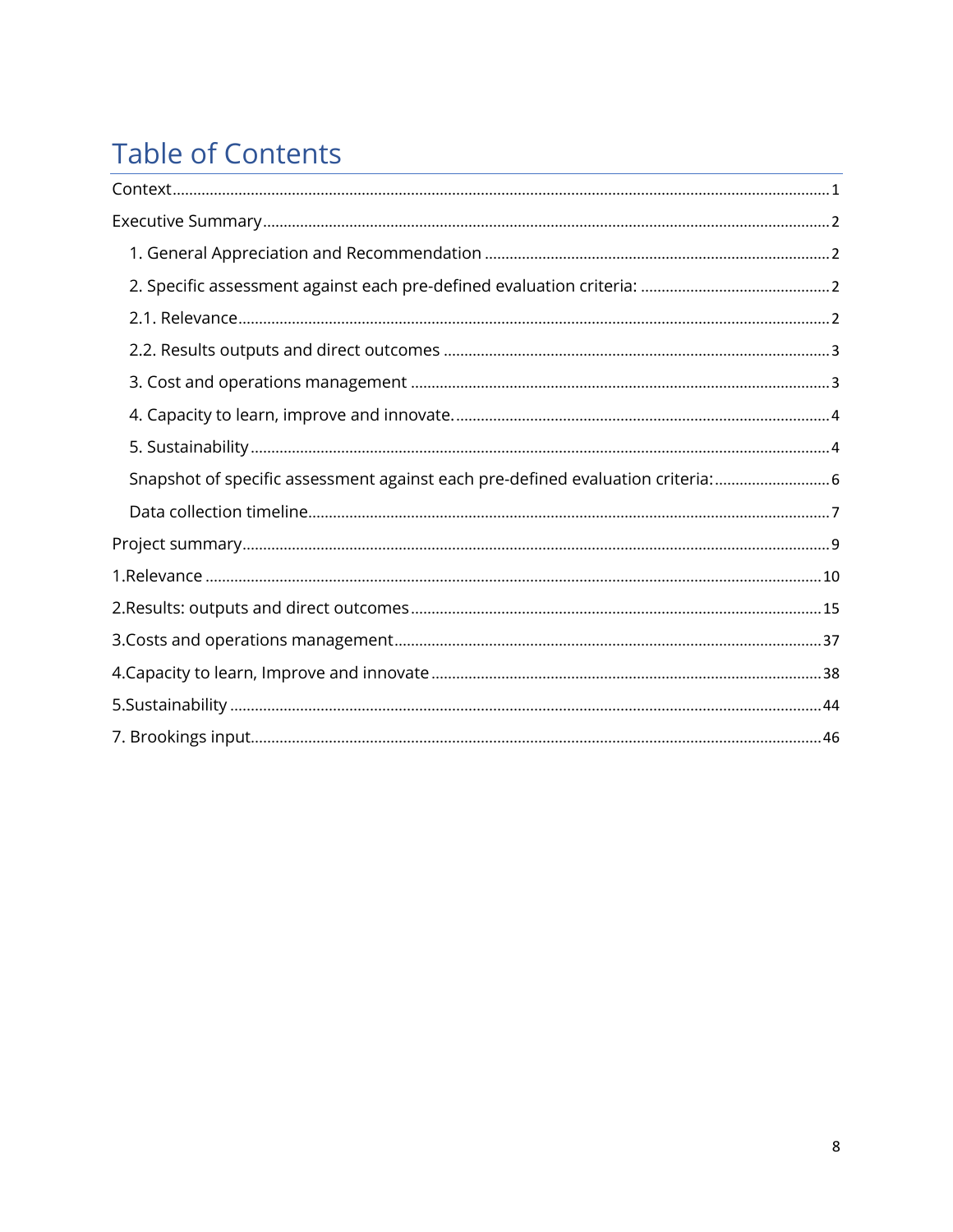# <span id="page-9-0"></span>Project summary

Helen Keller International (HKI) with technical support from PATH partnered with Company Partner Chocolate Company and The Company Partner Company through the Transforming Education in Cocoa Communities (TRECC) initiative to undertake an innovative, integrated approach to improving childhood development and nutritional outcomes during the first 1,000 days, a crucial period of life from the beginning of a woman's pregnancy until a child's second birthday. This 12-month pilot targets six villages in cocoa-farming communities in Western Côte d'Ivoire, reaching an estimated 22,136 direct and indirect beneficiaries.

The package of interventions proposed by this project focuses on three key interrelated factors documented and proven to underpin a successful start to life, including: 1) improved nutrition; 2) improved hygiene and sanitation; and 3) early childhood development achieved through appropriate play and communication. Training provided will support improved parenting skills that ensures children are clean, nutritiously fed, and nurtured during a critical window of their early development. The expected outcome is a cohort of children who are healthier, follow normal growth trajectories, and have improved brain development leading to enhanced cognitive, physical, social and emotional abilities. These skills will lead to future generations that are more prepared for lifelong health, success in school, and economic productivity.

Map1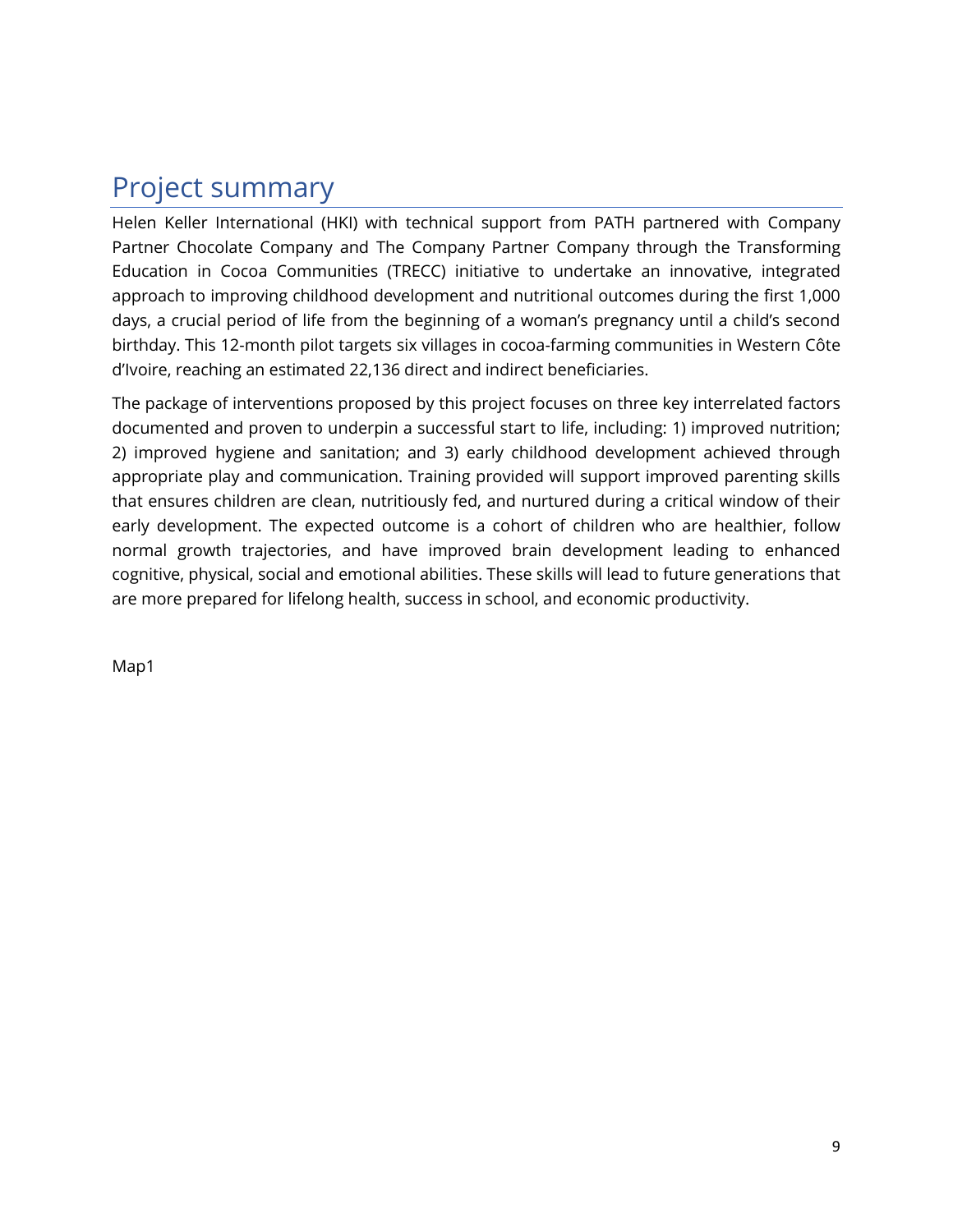

# <span id="page-10-0"></span>1.Relevance

The relevance section will include the following two criteria:

The program is targeting important needs in the community

The program is aligned with donor's priorities

# $\leq 1.1$  The program is targeting important needs in the community

Through this project an important and specific need in terms of nutrition hygiene and ECD is targeted among the population. The pilot target population is appropriate in terms of hygiene but the targeting in terms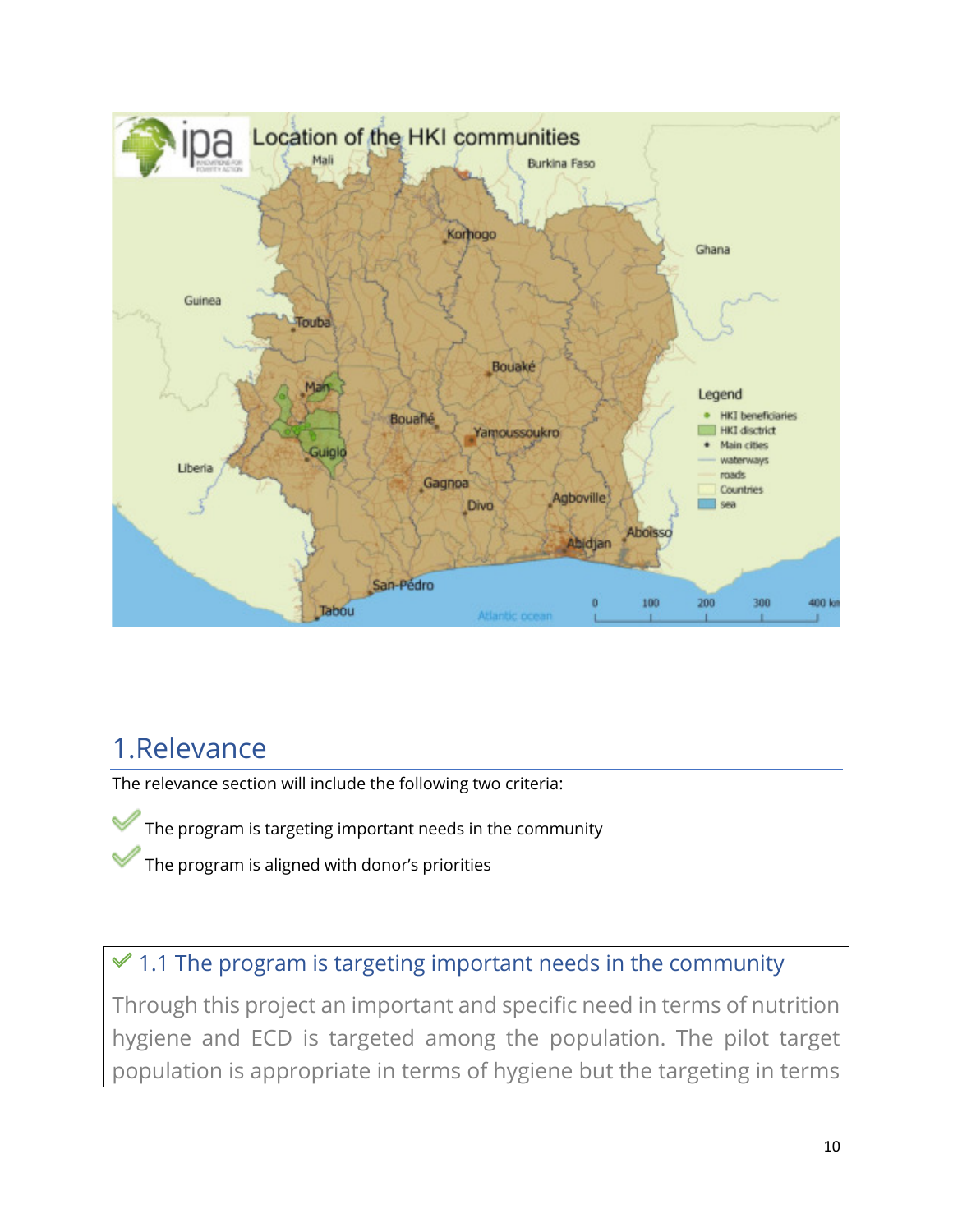of percentage of households with children in their first 1000 days could be improved.

Recommendation for the scale-up: A special attention should be given to the methods used to construct lists of beneficiaries. Community workers should indeed be clearly aware of all key targeting criteria's before building the different lists.

### $\mathcal V$  Criteria 1.1.1 Evidence of nutrition hygiene and ECD being an important need in the community

The current HKI project focuses on the Western region of Ivory Coast near the city of Man. The six-communities selected for the pilot are spread across two regions and three districts.

### $\mathscr$  Nutrition

HKI and Bloomer jointly chose these communities because of their high rates of malnutrition of over 30% (DHS, 2012) and given the existence of previous work relationship. According to our baseline carried out on a random sample of 322 beneficiaries and 69 non-beneficiaries, the food consumption of the beneficiaries is comparable to national averages, with around 90% having "acceptable" food consumption and 9% "borderline", and less than 1% "poor". Also, 86.2% of beneficiaries have a diversified diet (score above 4 based on food groups).

The qualitative data gathered from focus groups suggests some challenges related to neonatal nutrition and breastfeeding. It seems that some women may prevent their children's consumption of colostrum (the "yellow milk"), and that some may be introducing complementary foods before six months. This is mostly due to breastfeeding problems and a lack of knowledge. In terms of nutrition knowledge, only around 60% of both groups were able to name the correct age for introduction of complementary feeding (six months).

### $*$  Hygiene

As mentioned in the needs assessment, access to drinking water is a central problem for communities. They report periods of water shortage during February and March and very malfunctioning water pumps. According to our baseline, beneficiaries and non-beneficiaries have similar access to water with a third of households relying on unprotected wells as their main water source.

We observe in the baseline a poor access to sanitation with two third not having access to latrines.

 $\mathscr V$  FCD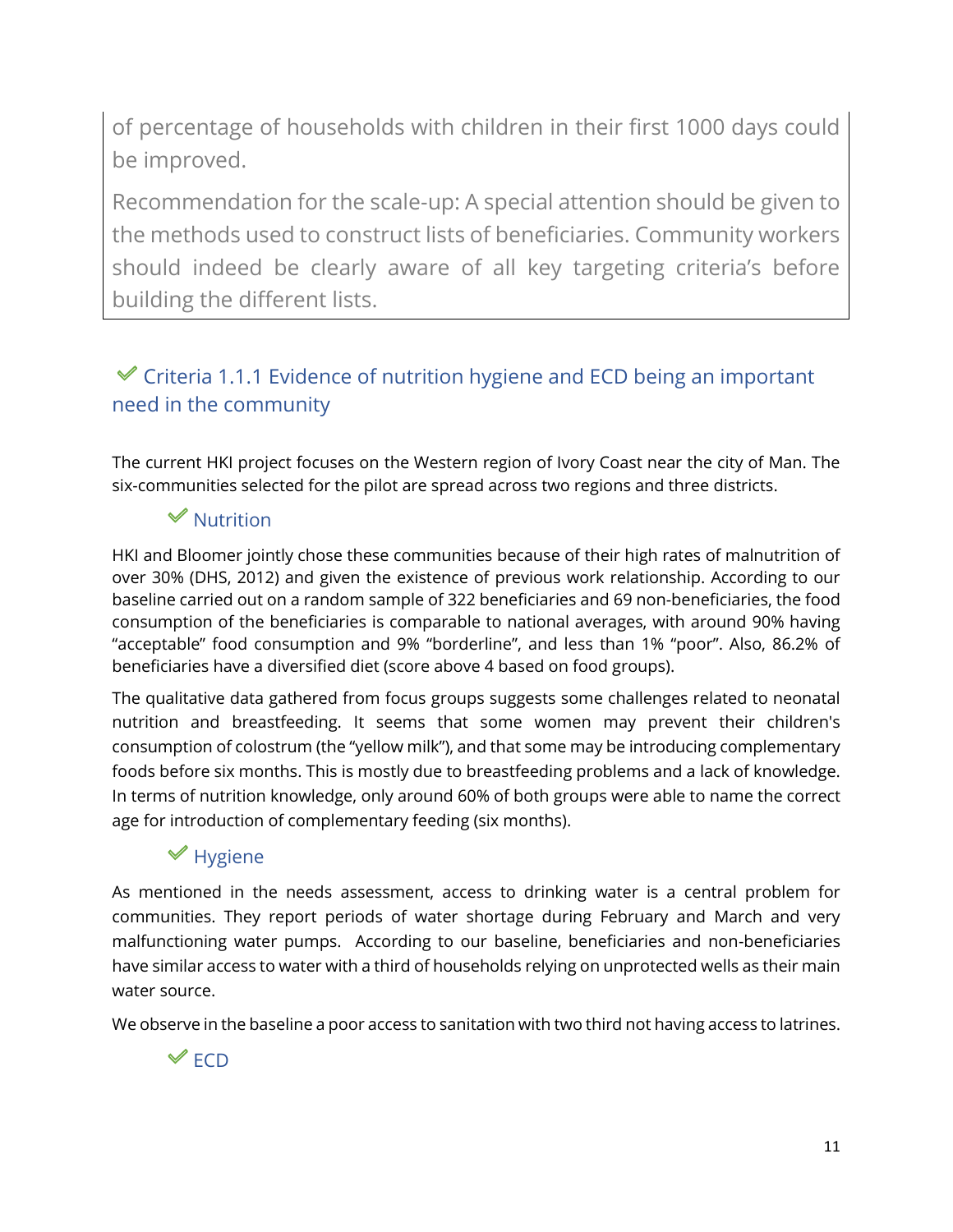According to our baseline on knowledge about child stimulation and development methods, parents were asked to choose between two pictures, one showing a child stimulation practice (such as playing with a child) and one showing another action not related to child stimulation (such as giving the child a vaccination or punishing them). We found that participants' knowledge was not much better than a random guess (4.9/8), with neither group able to get more than 5 questions out of 8 correct in identifying stimulation methods. We suppose that by merely guessing participants would get 50 % right on average or a score of 4.

These indicators on knowledge are backed up by the outcomes about reported ECD practice. According to focus groups, amongst mothers, we observe a low level of engagement in child development activities.

Communication and play are the stimulation practices reported to be used by focus group participants. For instance, a participant reported "*we start talking to our children from the age of three months, six months and sometimes at one year. We talk to them about their families (fathers, brothers, sisters) while giving them affection. We also play with our children*".

According to Dr Biemi working at the National Nutrition Program, her team identified important socio-cultural barriers to child development in the targeted region. This includes the fact that fathers should not be present during their wives' pregnancy but also a limited communication between children and parents.

### $\mathcal Y$  Criteria 1.1.2 Beneficiaries' description of their needs include project related topics

During focus groups an open question was asking beneficiaries' needs to better take care of their children as parents. Respondents most often mentioned improved economic condition, but also regularly mentioned improved knowledge as to how to take care of children, alongside improved infrastructure for water, transport and healthcare. Interest in ECD coaching was relatively strong, and past exposure to such coaching limited among beneficiaries.

### $\mathcal V$  Criteria 1.1.3 Those who received the intervention have a comparable or greater level of need compared with the rest of the community

### $\mathscr$  Nutrition

Regarding exclusive breastfeeding, we see that introduction of other foods and beverages before the age of six months is common among both groups (around 36% beneficiaries, and 46% among non-beneficiaries); while almost all mothers in both groups reported they were able to breastfeed and being the first to breastfeed their child.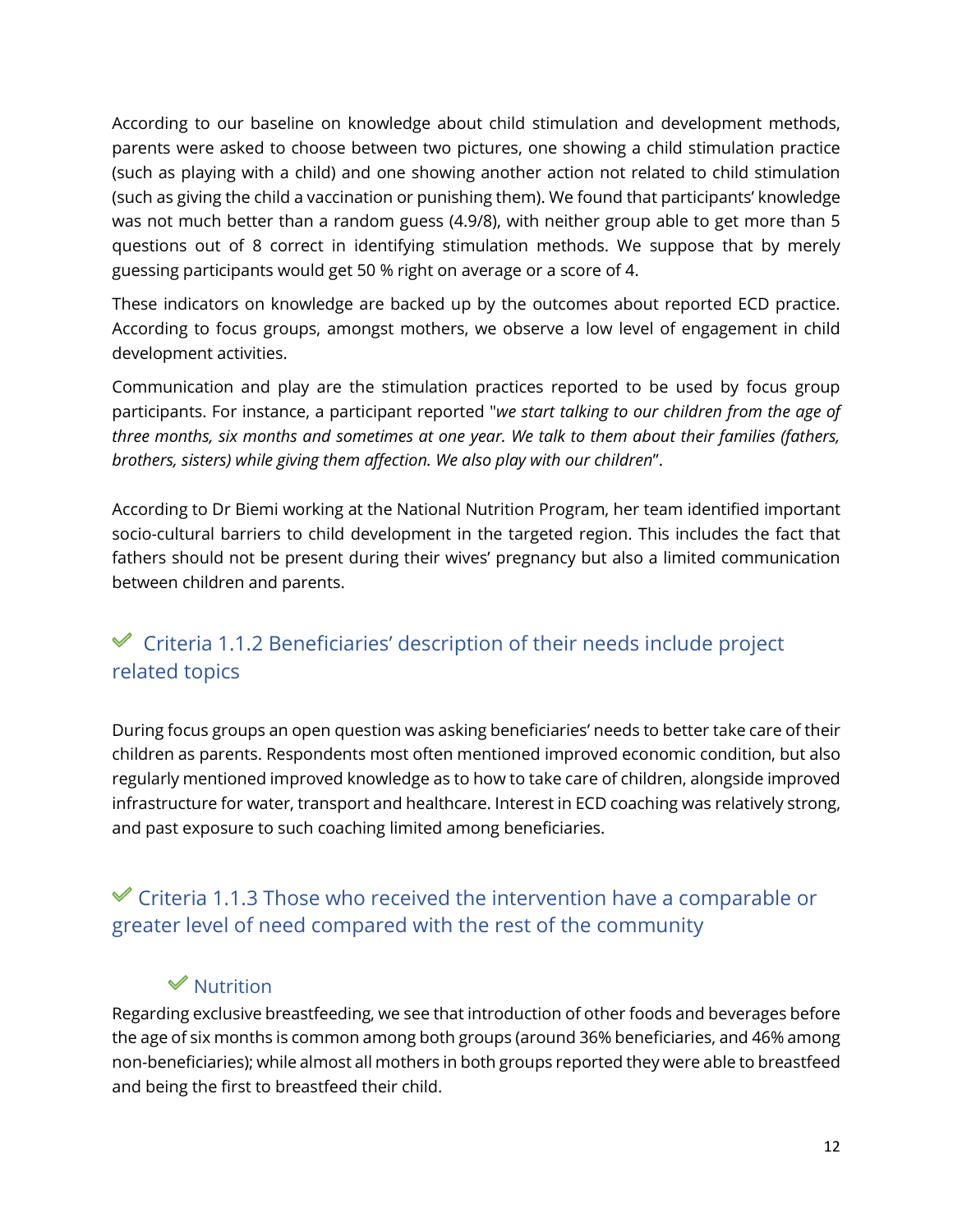Concerning nutrition knowledge, only around 60% of both groups were able to name the correct age for introduction of complementary food (six months).

## $\mathscr$  Hygiene

In terms of sanitation the beneficiaries have nearly twice the rate of reported open defecation, with 13.1% compared to 7.7%, though non-beneficiaries have a higher rate of use of unimproved facilities (a hole in the farm plot) at 69.2% compared with 53.1%. Finally, the beneficiary group has a far higher reported incidence of diarrhea than the non-beneficiaries, at 43.4% compared with 24.3%.

On hygiene knowledge, 79.3% of beneficiaries (compared with 89.7% of non-beneficiaries) were able to name at least three key occasions for handwashing.

### $\mathbb{\mathscr{C}}$  ECD

We found marginally statistically significant evidence that beneficiaries' knowledge is slightly stronger (by half a point) than non-beneficiaries. Performance was weak across all four domains of stimulation (cognitive, language, socio-emotional, and physical).

34.1% of beneficiaries (and 19.2% of non-beneficiaries) reported engaging in three or more learning-promoting activities with their child under two in the past three days (such as singing or playing with the child). The most common activities were singing, playing or taking the child outside, while telling stories and counting were less common. The reported proportion of those engaging in three or more learning activities among fathers was higher (at 63.7% for beneficiaries and 43.5% for non-beneficiaries) but that reflects the fact that fathers were asked about activities with all their children, not only those under the age of 2.

### $\mathscr V$  Prevalence of households with a child under two

Prevalence of caregivers with a child in their first thousand days is smaller in the beneficiary group (71.1%) than in the non-beneficiary group (93.2 %). This suggests that some caregivers of older children have been included in the program. During our endline the rate of households taking care of a child younger than 2 years is falling to 63 %. The main reason for this discrepancy comes from the process of building list of beneficiaires. In fact, community agents were asked to construct the list before their own training. As a result, not fully aware of all criteria, they tended to select beneficiaries based on their social knowledge and preferences.

## $\leq 1.2$  Aligns with donors' priorities

The intervention as implemented focuses on the objectives initially agreed and is fully aligned with the current priorities of donors.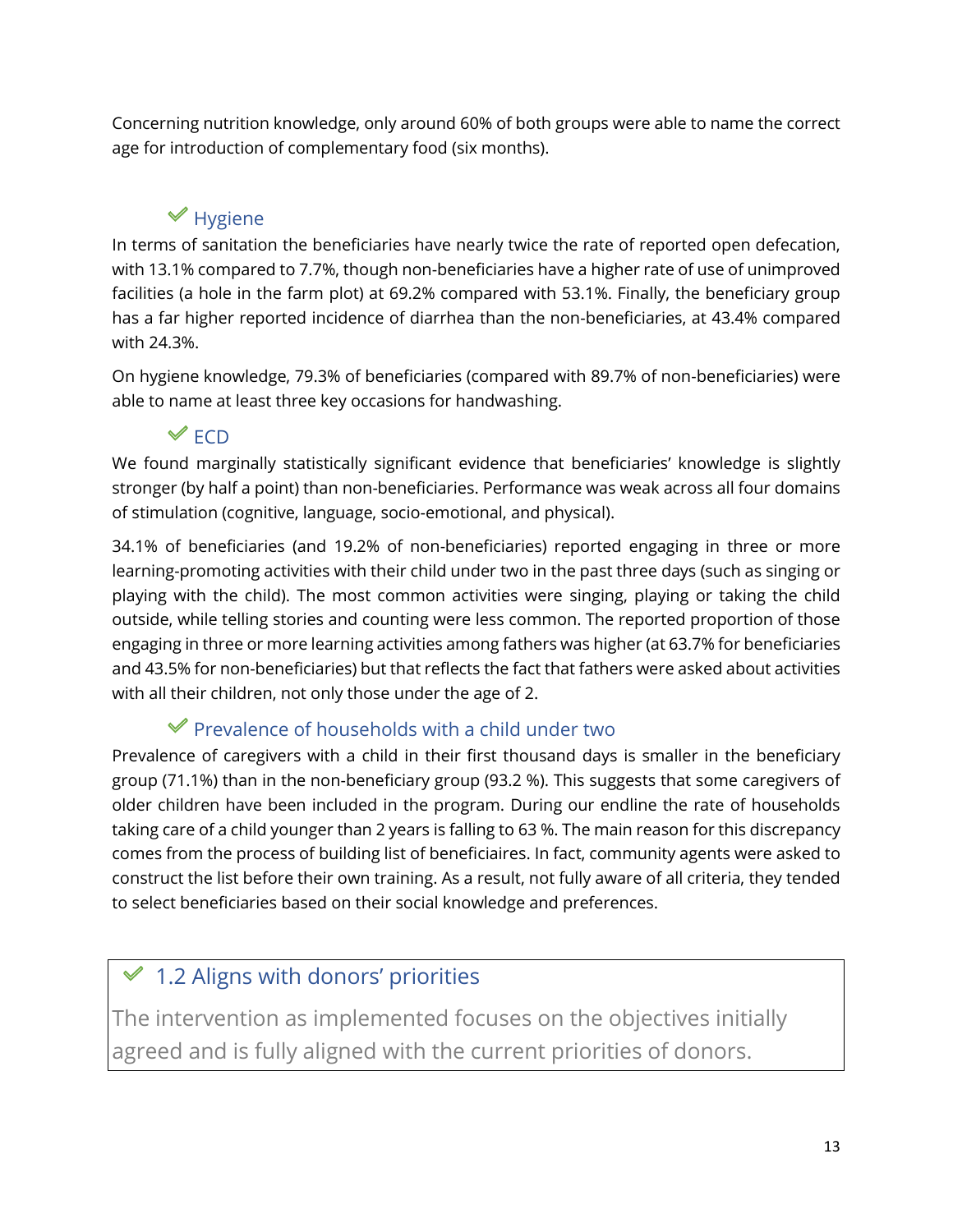The intervention was implemented according to plan and respected the calendar drafted in the proposal. No major changes were made to the initial plan. In this respect our interviews with the different stakeholders of the program management confirmed that the program was aligned with their priorities

### $\mathcal V$  Criteria 1.2.1 Align with Company Partner's strategy:

Company Partner stated in the annual report that the current project and scale up is aligned with their global strategy. Indeed, Company Partner is also engaged in the Cocoa Action initiative that aims to improve learning abilities while improving nutrition and hygiene for young children.

According to Kip Walk The pilot with HKI provides the opportunity for X to address early childhood development. The business case for education is not purely about productivity increase for Company Partner. Market dynamics require for more resilient farmers via income diversification and quality education.

It is worth noting that Company Partner was recently sold to a Japanese ingredient company called Fuji Oil Holding. According to Frederic Dion, this new transition will not affect Xs' activities in terms of sustainability.

### Criteria 1.2.2 Align with Company Partner's strategy

Company Partner also clearly stated that the current project was fully in line with their global strategy. They launched in April 2018 a holistic cocoa sustainability approach called Cocoa for Good. One of the pillars of this approach is to increase family access to good nutrition**.** In this respect, this pilot and scale up proposal are fully aligned with Company Partner's long-term strategy that includes a half-a-billion-dollar commitment by 2030.

Company Partner's expressed an interest in the combined approach of ECD and child development. According to Beatrice Moulianitaki, Head of Sustainable Sourcing, the combined nutrition and child development package is typically something they would like to implement with other partners in other regions.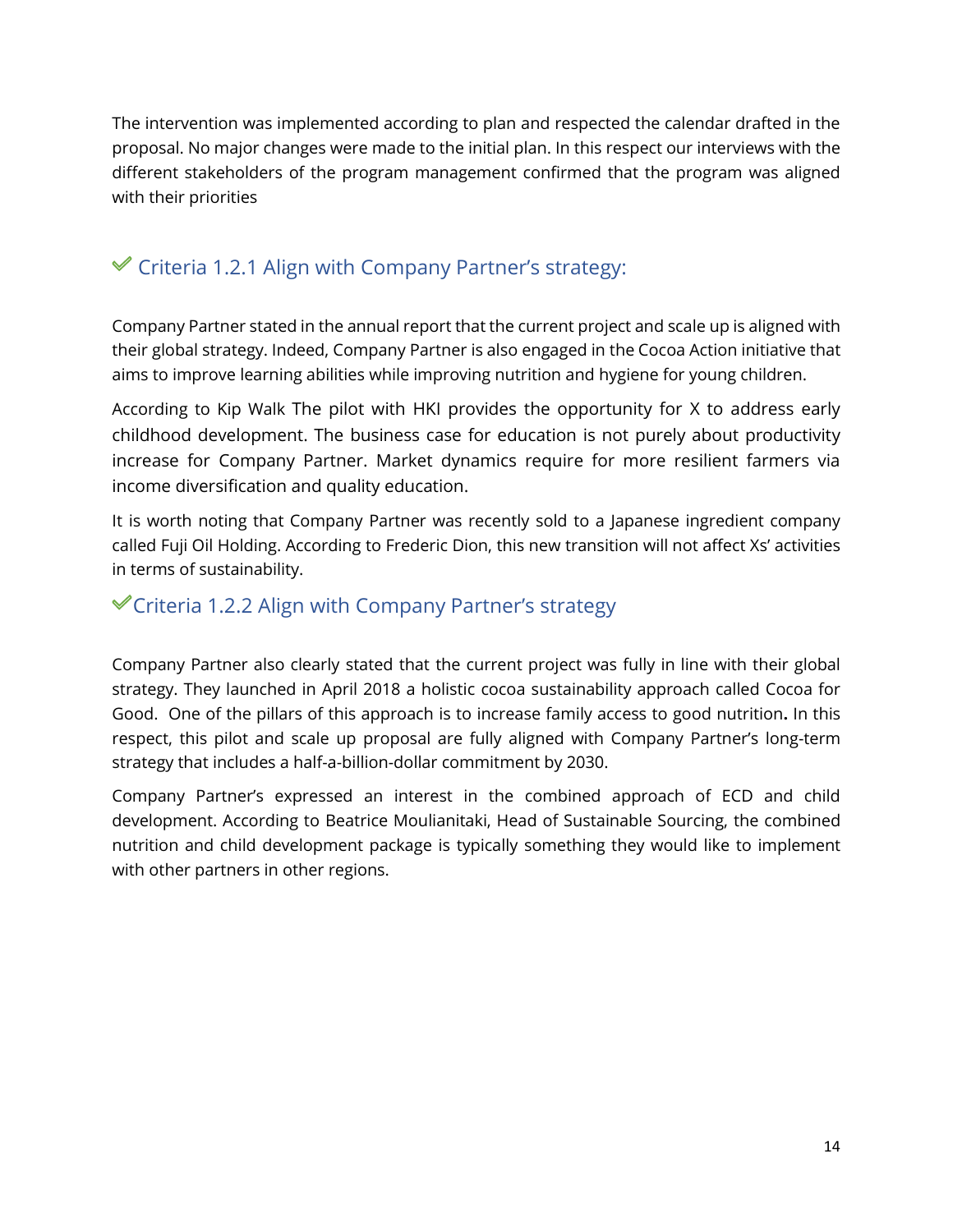# <span id="page-15-0"></span>2.Results: outputs and direct outcomes

The Results section will include the following criteria:

Delivers output at high quality

Achieves direct outcomes

Beneficiaries' feedback about the program is positive

### $\leq 2.1$  Delivers outputs at high quality

Most of the outputs were achieved with the expected quality.

*Recommendation for scale-up: We recommend HKI to set less ambitious targets for home visits. In addition to this we recommend implementing a more rigorous monitoring strategy to better track individual participation rates.* 

### $\mathcal Y$  Criteria 2.1.1 Has the pilot produced measurable outputs with the required quality

### $\triangleleft$ Staff Training

The HKI model is relying on a cascading model. In fact, master trainers first followed a 5 days training that is paid via per diems and in a second stage trained 100 community workers in 6 communities. Crosschecking the annual report outputs and the administrative information we had access to, we find that all targets in terms of number of staffs trained were achieved.

| <b>Indicators</b>                    | <b>Target</b> |    |   | Achieved Difference Data Source |
|--------------------------------------|---------------|----|---|---------------------------------|
| <b>HKI staff trained</b>             | 3             | 3  | 0 | Attendance list of<br>training  |
| Ministry of Health agents<br>trained | 3             | 3  | 0 | Attendance list of<br>training  |
| Master trainers trained              | 10            | 10 |   | Attendance list of<br>training  |

*Table 1: Key Outputs*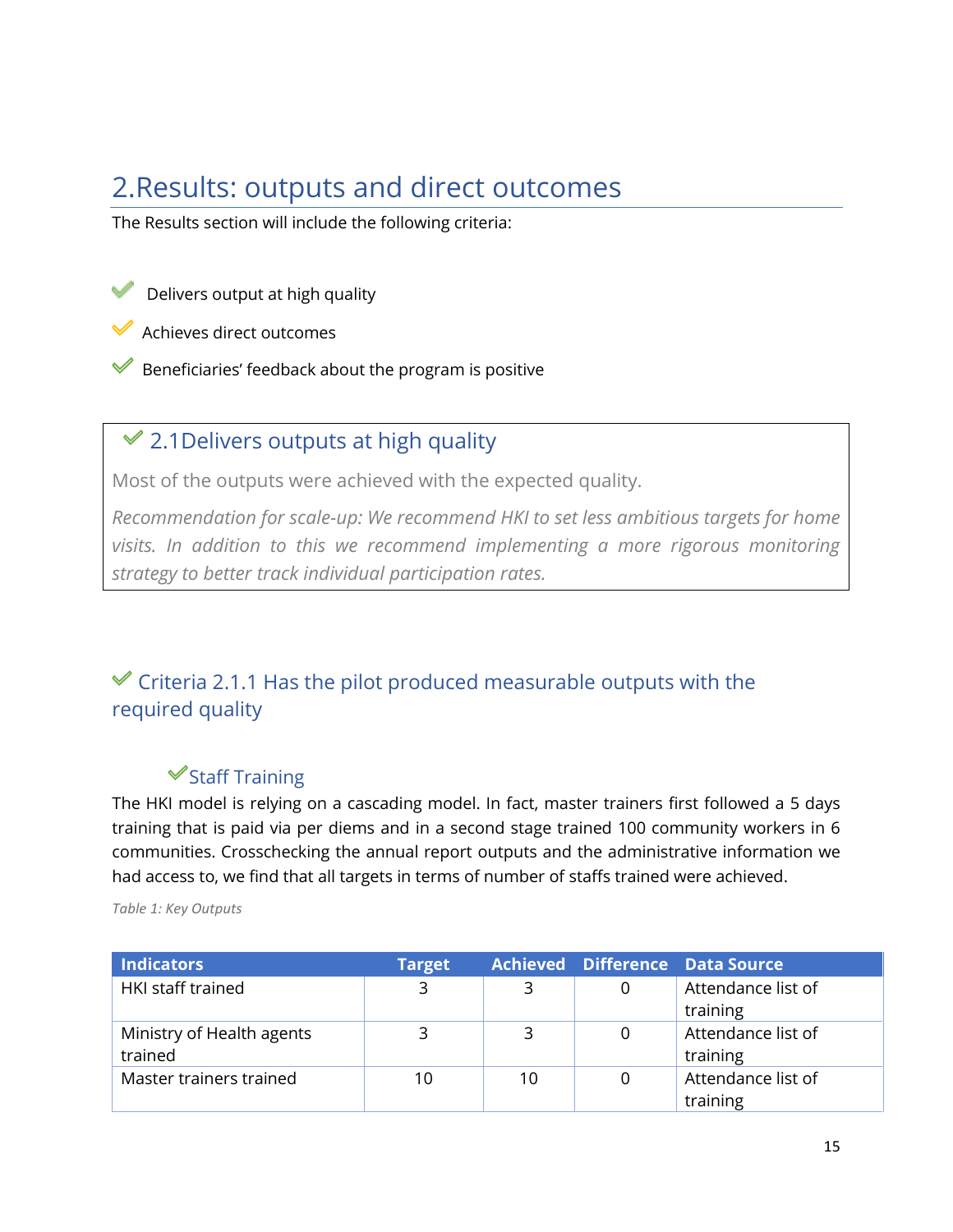| Health agents trained      | 20  | 20  | Attendance list of<br>training |
|----------------------------|-----|-----|--------------------------------|
| <b>Total staff trained</b> | 36  | 36  | Attendance list of<br>training |
| Community workers          | 100 | 100 | Attendance list of<br>training |

HKI trained 36 people to their core nutrition program in total. This included people from ministries and different stakeholders, but ultimately 12 health agents did all the trainings for community agents.

#### $\mathscr$  Beneficiaries

To maximize the impact of their message, HKI decided to adopt a three-pronged approach. In fact, the key messages on how to support child development and nutrition was targeting three different groups. Mothers that were taking care of children under 2 years old, fathers that had a child under two and a group of grandmothers. The rationale behind it is that women's empowerment within their households and communities requires fostering the active engagement of men in childcare and nutrition tasks.

The output measure concerns the number of caregivers' groups created in the six communities. Typically, one community agent would oversee one mother, one father and one grandmother group. Given that we have 100 community workers overseeing three groups on average we have 300 groups. A group is composed of an average of 14 beneficiaries. Each group would on average meet every two weeks for a group session during a period of 7 months. In total 16 different modules were delivered and covered nutrition and child development subjects. At the end of the program **4538 beneficiaries** were trained

| <b>Indicator</b>                       |       |       | <b>Targeted Achieved Data source</b> |
|----------------------------------------|-------|-------|--------------------------------------|
| Caregiver groups created               | 302   | 311   | HKI annual report                    |
| Caregivers who received<br>counselling | 4531  | 4538  | HKI annual report                    |
| Home visit                             | 21000 | 16251 | HKI annual report & Admin data       |

*Table 2: Key outputs 2*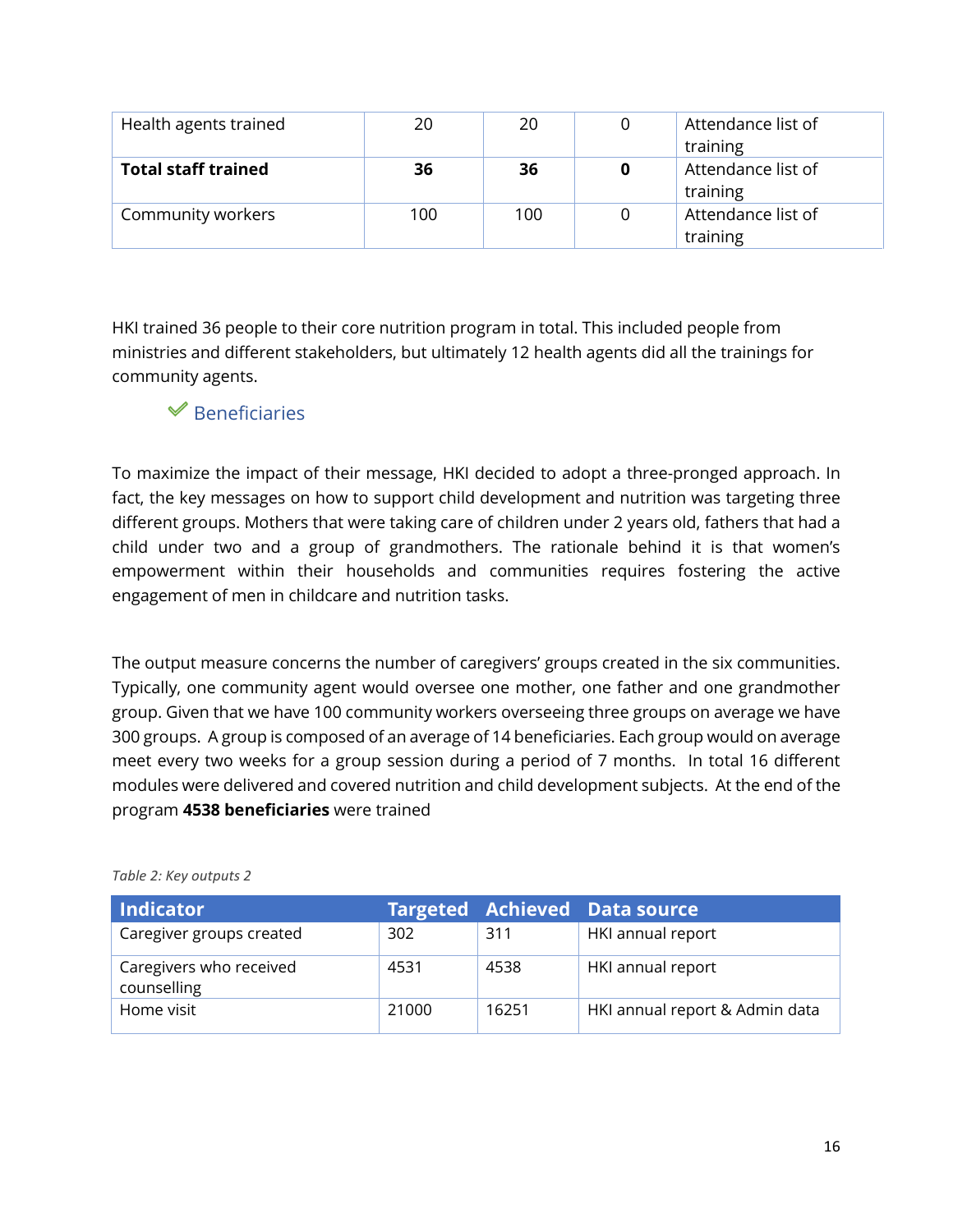HKI has set a target of 8 monthly sessions to be organized by each community worker. This includes the three types of groups, so it could be 3 mother sessions, 2 father sessions and 3 grandmother sessions.



*Figure 1: Average sessions' completion by community workers* 

We used administrative data to map the evolution of the monthly session target to follow the roll-out of the program and the speed of implementation. In the graph1 we observe that for the first three months a small number of agents managed to organize 8 sessions. In August, the project achieved a good rate of 80 % of community agents organizing 8 or more session in their community. Despite the global positive trend, a strong heterogeneity among the different communities was observed with communities like Siambly having an average of only 40 % of community agents organizing at least 8 sessions per months across the 7 months of the project (see annex 4 for more details).

*Recommendation: Despite the positive trend during the roll-out of the program, we observe that 8 sessions per month is an ambitious target that could be reconsidered during the next phases of the project* 

#### $\blacktriangleright$  Home visits

In addition to monthly sessions, community workers were conducting home visits in households to provide practical support on subjects covered during the group discussions. These home visits were mostly targeting mother's groups, so an average of 15 households per community agents. HKI has set a target of 2 monthly home visits. This requires 30 visits per month per agent. In total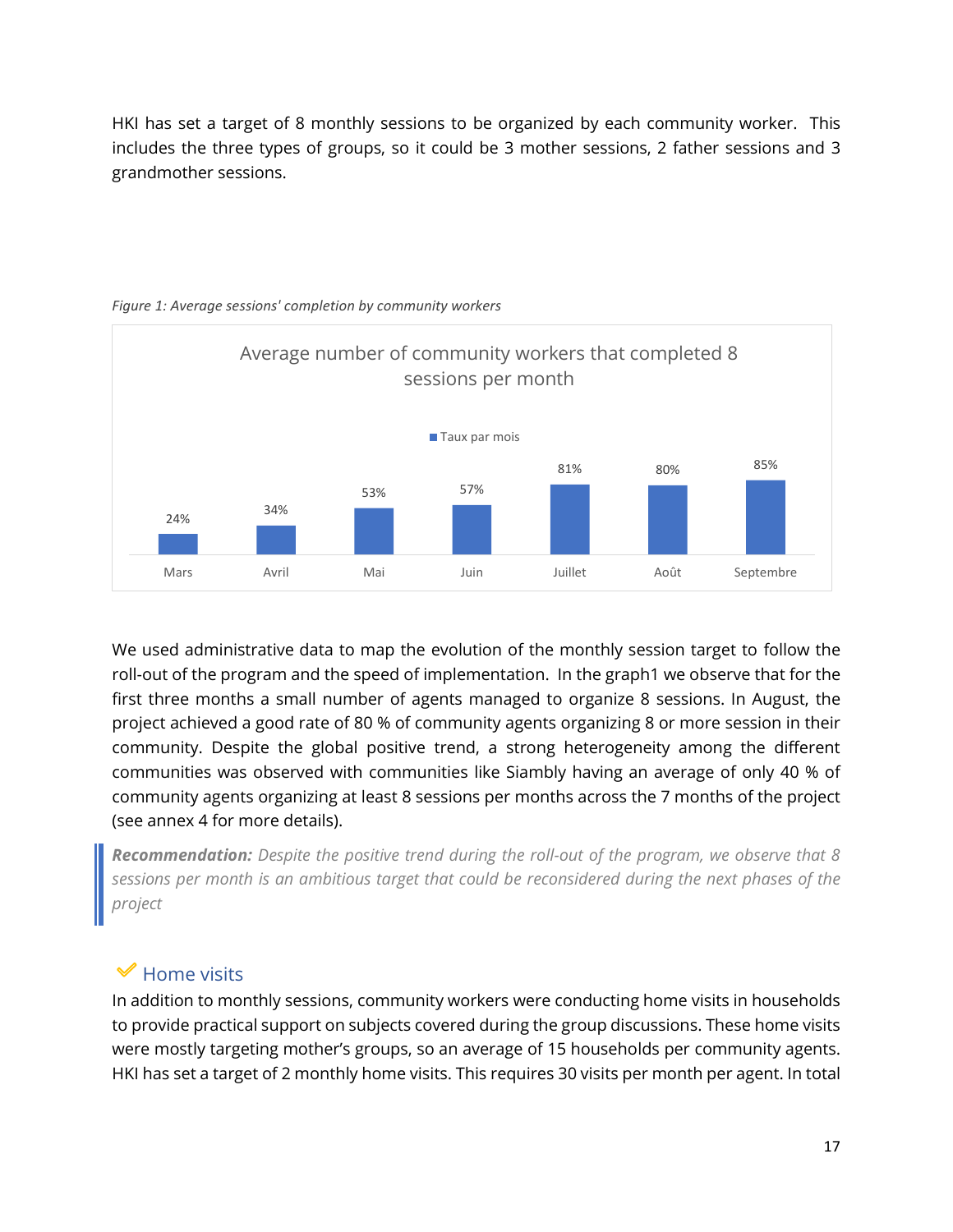16500 home visits were performed which results in an average of 1.5 home visit per community agent per month (16500/(100 (AC)\*7 (months)\*15 (beneficiaries))

**Recommendation:** It seems that organizing two home visits for the 15 beneficiaries has been an ambitious target. In a context where beneficiaries can live far away from each other, doing 30 monthly visits can take a significant amount of time and create transportations costs. This is indeed one of the top expected improvement listed by community agents, providing transportation means.

### $\checkmark$ Criteria 2.1.2 Participation rate

Given that our preliminary indicator was the number of groups created, HKI was tracking the participation rate at the group level. The administrative data gives us detailed information on the number of sessions organized and the number of participants. In this respect HKI reported a participation rate of 80% for the mothers' group, 74 % for the father's group and 71% for the caretakers' group

#### Crosschecking data:

First it is important to keep in mind that if we want detailed information on participation rates we need to track each individual beneficiary and then aggregate the data. In this respect given that we received aggregated data at the group level from HKI, IPA is not able to compute a reliable participation rate throughout the program.

We however did spot-checks, meaning that we manually entered the data of each booklet in excel and did our own computation. This work seems to confirm HKI's results in the differential participation rates between fathers' and mothers' groups (see annex4).

Having a X number of people coming to each session is indeed a valuable information to compute participation rate but ultimately our goal is to have the same person come again and again to the different modules. Therefore, to achieve this we need precise disaggregated data. This would enable us to compute the number of caregivers that completed the 16 sessions. An extrapolation using the number of groups that benefited from at least 16 sessions indicates that 73 % fulfilled the training (see annex5). This is a very conservative estimation since some modules are taking more than 1 session to be completed. We therefore can question the results of the final report of HKI showing that 90% of all the groups completed all sessions.

A final challenge to compute participation rate at the individual level has been the turnover of beneficiaries within groups. Indeed, in their final report HKI reported a total of 335 people who entered the program (7 % attrition) and 235 who left it.

*Recommendation: HKI chose to focus their monitoring strategy at the group level. This has the clear advantage of being easier to implement and aggregate but prevents us to really compute precise*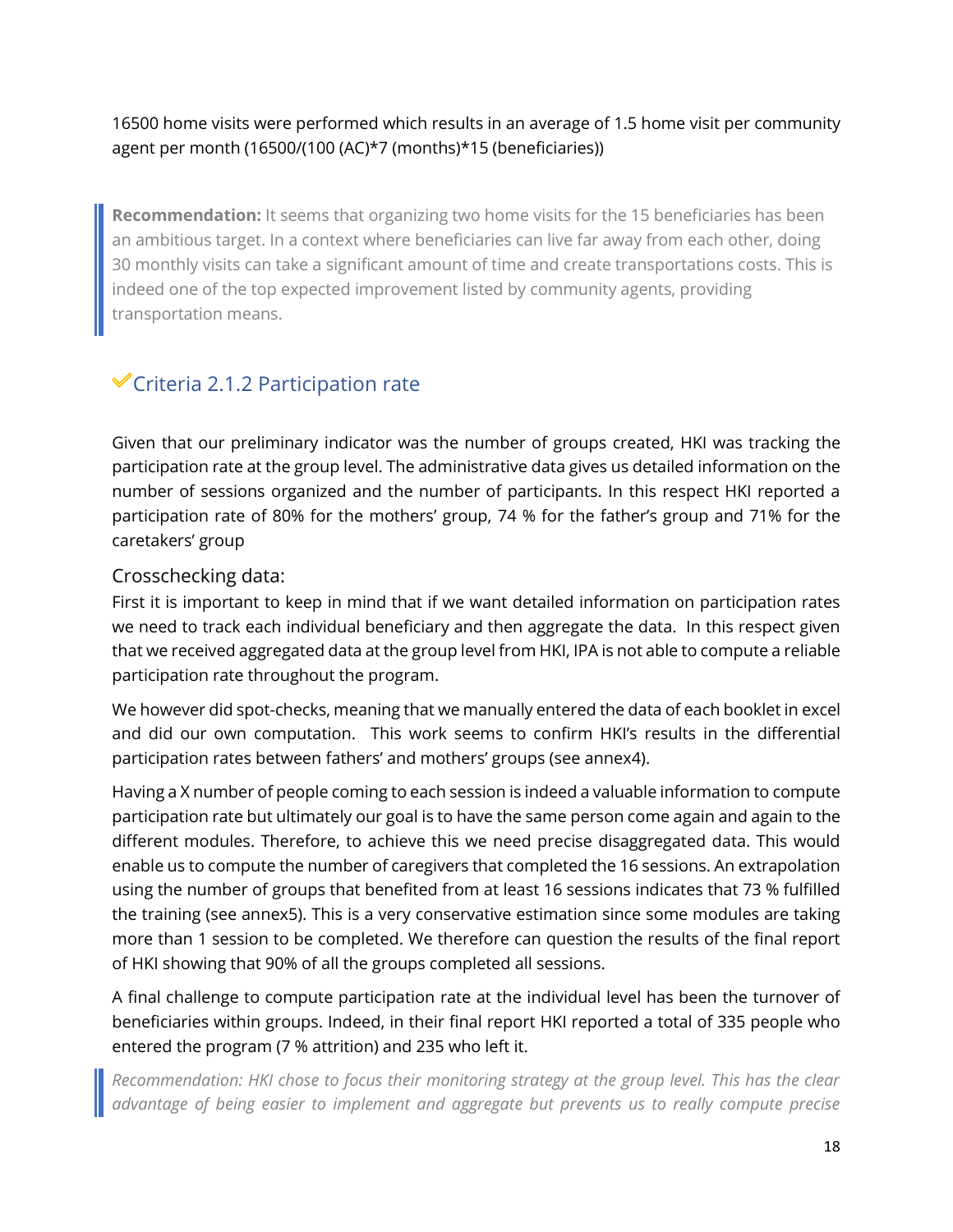*participation rates and have a precise idea about how many people effectively followed the entire training.* 

### 2.2 Achieves direct outcomes

Some of the key immediate outcomes have not been achieved. Despite successfully changing the knowledge on one of the key nutrition indicators we observe mixed results on ECD outcomes. Measuring reliable ECD indicators has proven to be challenging and more work should be carried out to refine instruments.

### $\mathcal Y$  Criteria 2.2.1. Change in knowledge of community workers

#### *Quality of the training:*

To assess how the training would impact the knowledge of master trainers and community workers HKI decided to carry out a test before and after the training. Our key measure to address the level of knowledge will be the percentage of people scoring above 75 on the training test. In this respect the goal was set at 85% and we observe in this table that right after the training only 48 % of community agents reached this score (table 3).

To reach the 85 % target we could argue that the theory must be anchored into the practice and that time will positively influence the global level of knowledge. To test this hypothesis, we carried out another post training test (using the same test HKI previously delivered) 4 months after the initial training, in August 2018. We observe that learning levels among community agents are lower than originally targeted, only 55% of the 100 community agents scored above 75. Supervision visits were then organized by HKI to address this knowledge gap.

| <b>Indicators</b>                                                                     | <b>Target</b> | <b>Post</b><br>test<br>score | <b>IPA August</b><br>test |
|---------------------------------------------------------------------------------------|---------------|------------------------------|---------------------------|
| <b>Community agents who scored</b><br>above 75 on the post-training<br>knowledge test | 85%           | 48%                          | 55%                       |

*Table 3: Agents' score*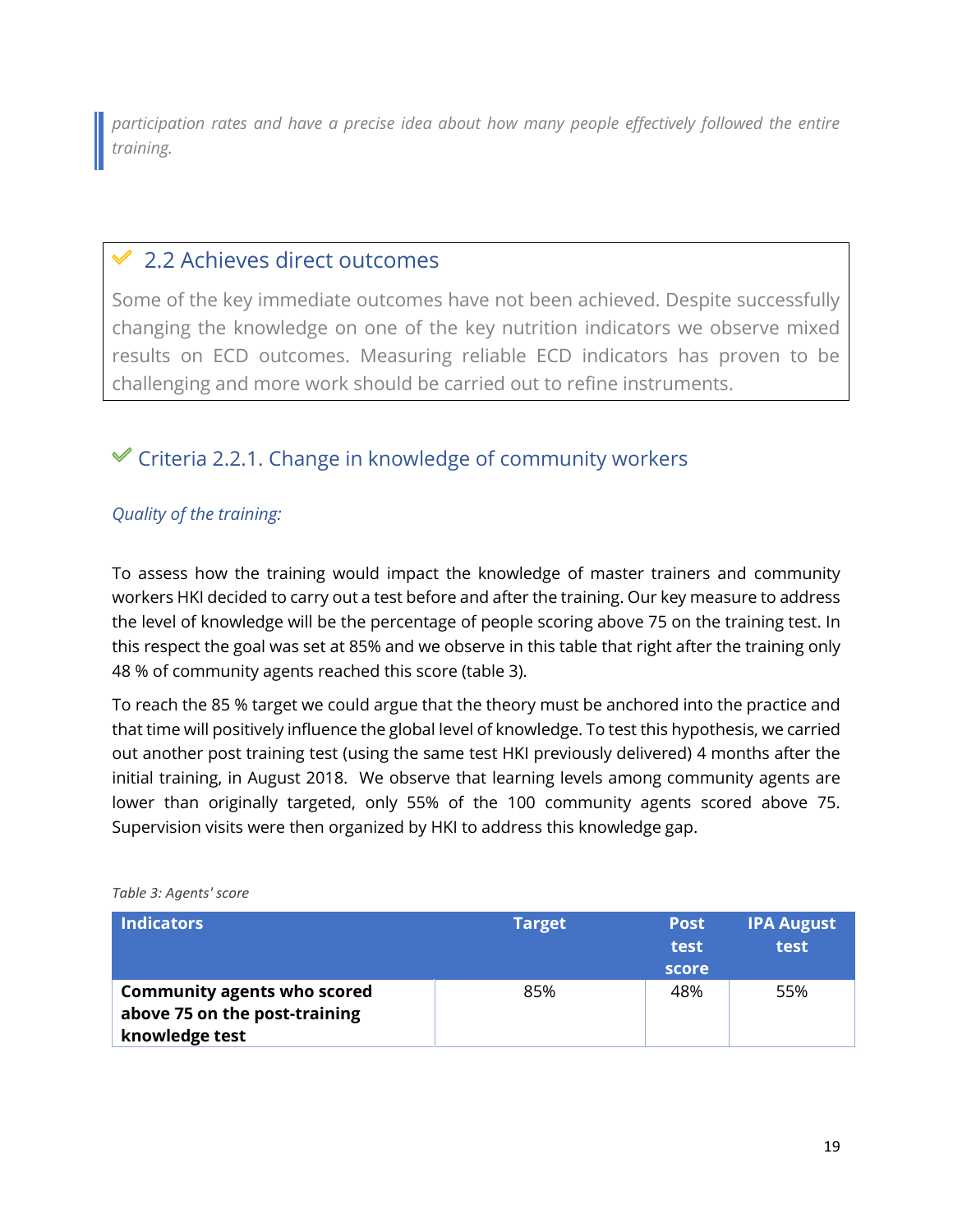A deeper look at the test scores reveals that the average score is very similar in both ECD and Nutrition sections. Both sections are comprised of 25 questions. However, the lowest scores are observed in the ECD sections. A detailed analysis seems to indicate that the worse scores are related to questions that might not be the most critical. Questions such as "At what age a kid is starting to see? "scored poorly, 44% of good answers. The worse score is found in the following question, "Is a kid allowed to play with old pots?" Only 21 % of the respondents gave a correct answer. A limitation of this test could be that some questions scored poorly not because of the real level of trainers but because of the poor phrasing and difficult translation of those questions. In fact, pots in French refers to a wide variety of objects that could not be considered as dangerous.

To increase learning levels of community workers, different strategy could be adopted. A first solution could be to improve the training, this could include spending more time on specific modules, extending the training period, organizing refresher trainings. Another avenue for improvement could be related to the material itself. Simplicity and clarity of the message is a key factor to increase knowledge. Finally, stronger supervision of community workers could also have an impact on knowledge scores.

*Recommendation: Increasing knowledge of community workers is a central piece of the theory of change. In this sense, IPA recommends spending more time simplifying and clarifying the material as this is the most cost-effective approach to increase knowledge. The test should also be reviewed to better reflect the key messages HKI wants to deliver.* 

### $\checkmark$  Criteria 2.2.2 Change in beneficiaries' knowledge

During our endline survey we managed to interview 270 beneficiaries out of the 320 initially interviewed during baseline. This leads us to an attrition rate of 15%. The attrition is mainly coming from beneficiaries that were travelling through the country as presented in the following table. Similar concerns have been raised by HKI that also suffered from beneficiary's turnover. We can mention that within country travels are specifically frequent during the cocoa harvest when farmers are travelling to sell their production. At the end of the section a more detailed attrition analysis will be provided.

| <b>Village</b> | <b>Relocated Travel</b> | <b>in</b><br>countr | <b>Not</b> | Travel<br>available outside Ivory<br><b>Coast</b> | <b>Unknow</b><br>$\mathsf{n}$ | <b>Total</b> |
|----------------|-------------------------|---------------------|------------|---------------------------------------------------|-------------------------------|--------------|
|                |                         |                     |            |                                                   |                               |              |
|                |                         |                     |            |                                                   |                               |              |
|                |                         | ิว                  |            |                                                   |                               | о            |
|                |                         |                     |            |                                                   |                               |              |

*Table 4: Reasons for non-surveyed*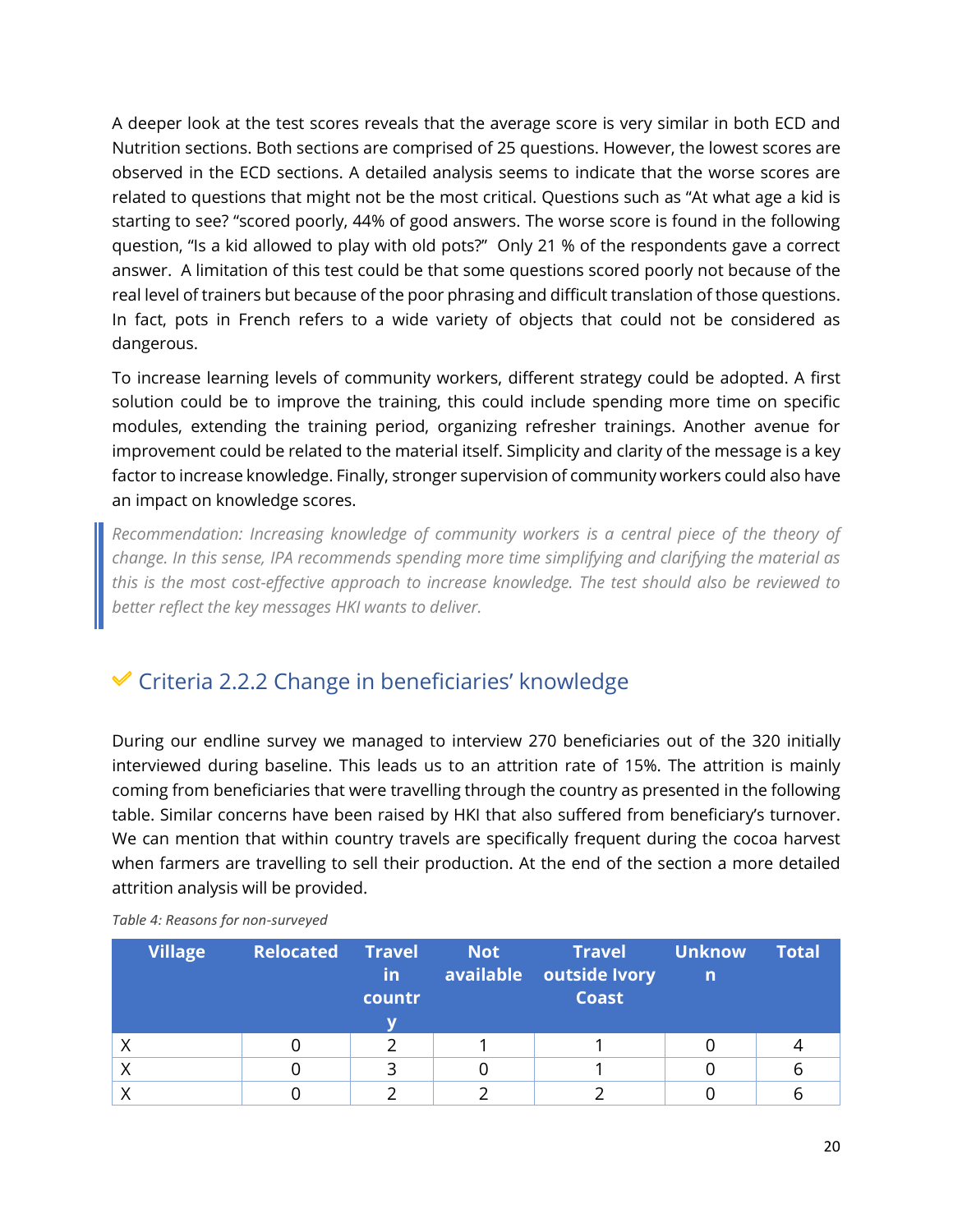|              | $\sim$  |  | ົາ<br>∠⊾ |
|--------------|---------|--|----------|
|              |         |  |          |
|              |         |  |          |
| <b>Total</b> | 24<br>⊷ |  | 50       |

### *Changes in direct outcomes*

As presented earlier HKI was working on three different targets, mother's fathers' and grandmothers' groups. The implementation revealed that each target group had specific characteristics requiring a different type of approach. On the learning side we could also consider that mothers and fathers have different learning curves. Therefore, we present the key learning outcomes for nutrition and hygiene knowledge in a disaggregated form for endline data.

|                                                                                                             | <b>Baseline</b>           | <b>Endline</b>            |                 |
|-------------------------------------------------------------------------------------------------------------|---------------------------|---------------------------|-----------------|
| 1-Nutrition and Hygiene                                                                                     | <b>Mothers</b><br>N (145) | <b>Mothers</b><br>N (119) | Perc Point diff |
| 1.1. % name the correct age for<br>introduction of complementary foods                                      | 58%                       | 72%                       | 14%             |
| 1.3. % three keys occasions for<br>handwashing                                                              | 79%                       | 79%                       | 0%              |
| 2- ECD (knowledge)                                                                                          | <b>Mothers</b><br>N (145) | <b>Mothers</b><br>N (119) | Perc Point diff |
| 2.1. % name identify at least two<br>ways to stimulate the development of<br>a young child                  | 84%                       | 83%                       | $-1%$           |
| 2.2. % of caregivers who can name 1<br>story they can tell their child.                                     | N/A                       | 26%                       | N/A             |
| 2- ECD (Practice)                                                                                           | <b>Mothers</b><br>N (145) | <b>Mothers</b><br>N (119) | Perc Point diff |
| 2.3. % engaged in four or more<br>activities to promote learning and<br>school readiness in the past 3 days | 34%                       | 32%                       | $-2%$           |

*Table 5: Overview of key direct outcomes baseline and endline for the mothers' group* 

This first overview indicates that we only observe a significant change in learnings for the nutrition component of the program. Results on ECD knowledge and practice are non-significant.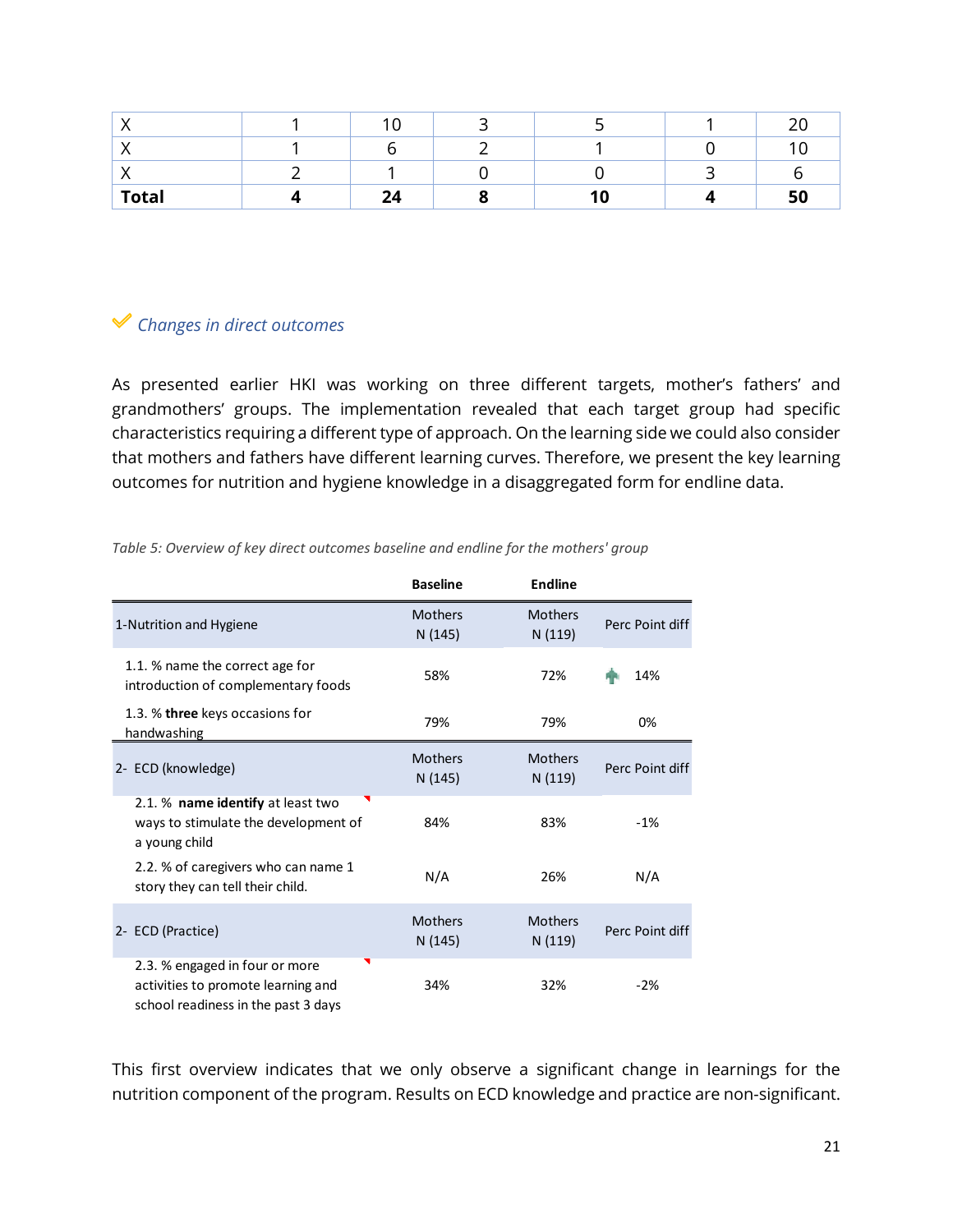#### *Nutrition hygiene knowledge: endline*

We observe in the following graph 2 that learning levels achieved on the key outcomes stated in the log frame are different by groups. For the handwashing outcome we have similar scores, but we notice very big differences in knowledge related to the correct age for the introduction of complementary foods. These results are in line with the findings of the MICS 2016 where for the Western region, only 37 % of mothers exclusively breastfeed their children. Interestingly, we observe that grandmothers' score significantly better than the other groups. Current results on the very low score of fathers are supporting the three-pronged approach HKI is working on.



*Figure 2: Hygiene and learning outcomes for caregivers*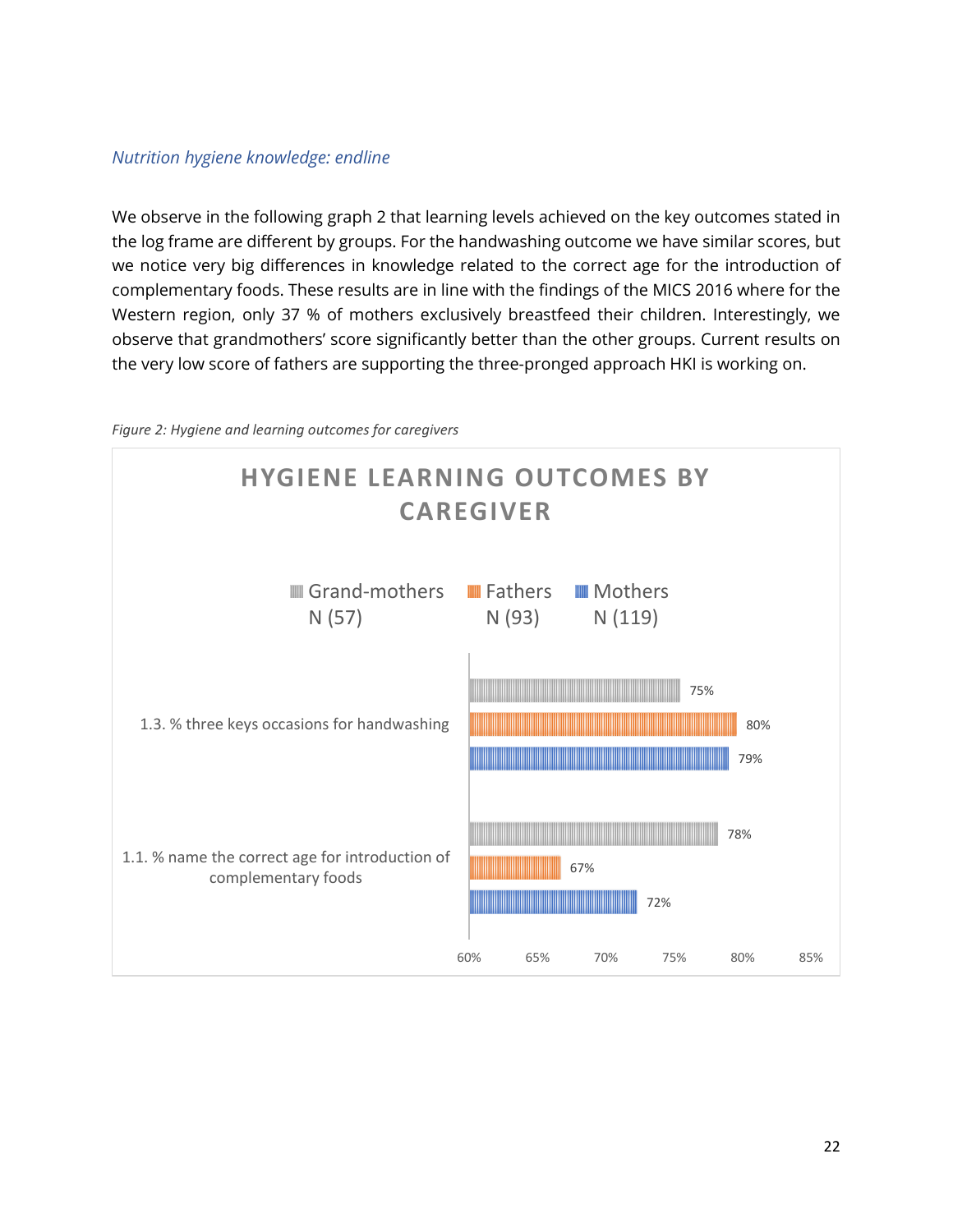#### *Nutrition Hygiene Knowledge: baseline/endline*

In the graph 3, we observe differences in knowledge for the mothers' group between endline and baseline.

Knowledge around handwashing didn't change on average. During the baseline we first computed an indicator on the two key occasions for handwashing but given the very high rate of correct answers, 98 %, we decided to have a more precise indicator and decided to compute the three key occasions for handwashing. For this indicator we don't observe a significant variation between baseline and endline. This is mostly because the level of knowledge on handwashing practices was already quite high among beneficiaries.

The key knowledge indicator for nutrition was the percentage of mothers that could name the correct age for introduction of complementary food. During our tests we considered only 6 months as a good answer. For this indicator we observe a significant change of 14 percentage point which is above the threshold set by HKI (10%). This is an encouraging result and changing knowledge on how to feed children seem to be a core priority to improve nutrition status of children. Especially in a context where beneficiaries declared in focus group giving water and other types of food to their children under 6 months.



Graph3: Difference in Learning levels baseline end line for the mother group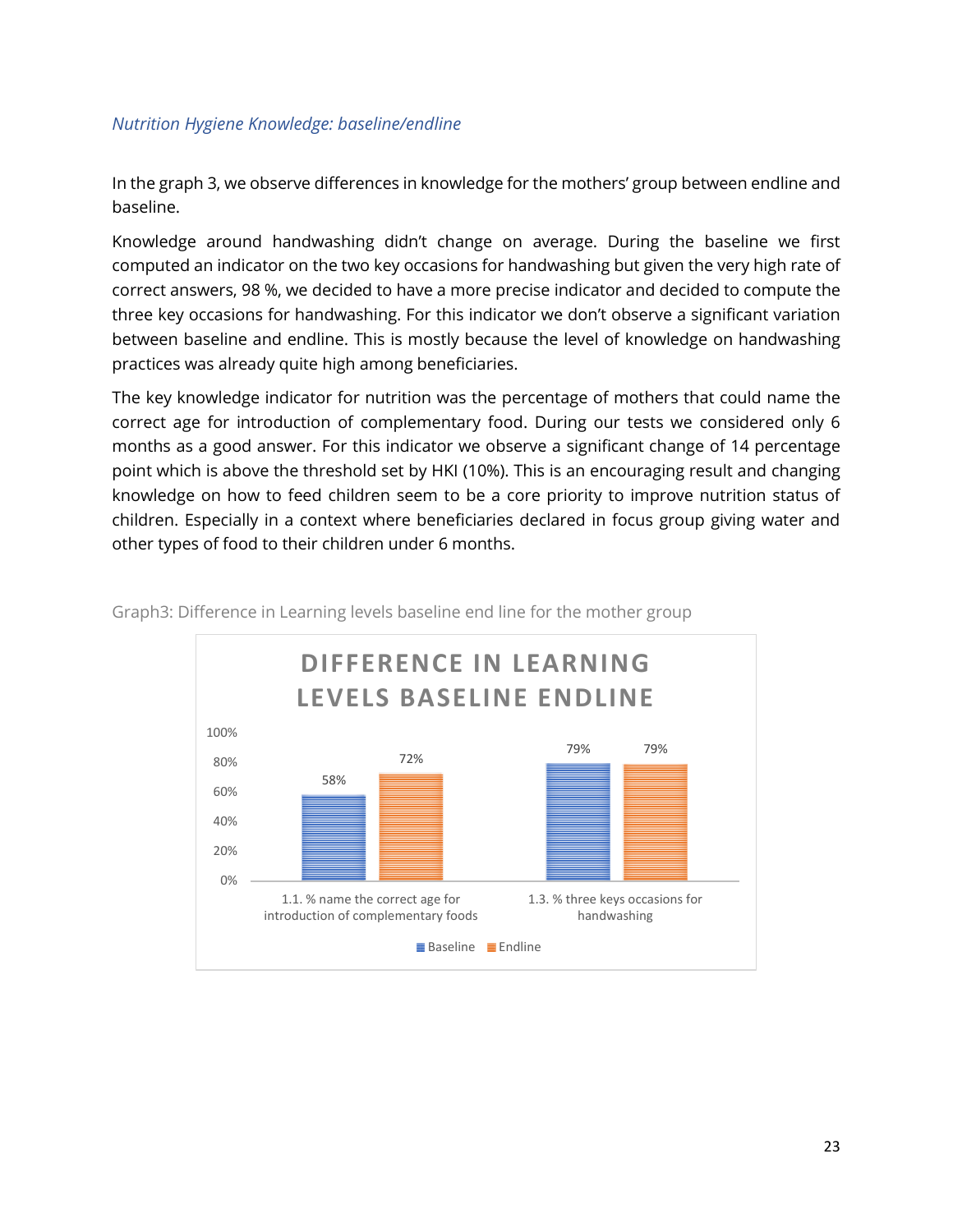#### *Early childhood development knowledge endline:*

To investigate the level of knowledge achieved for ECD at endline in agreement with project stakeholders, we chose to focus our attention on two key indicators. The first one focused on the interaction caregivers have with their children and ask the respondent the name of a story they tell their children. For this indicator we had a quite comprehensive approach considering all types of story as valid. We observe a significant difference between fathers' and mothers' group. This supports the rationale that all caregiver's groups should be included in the ECD practice.

As for the knowledge about child stimulation and development methods, parents were asked to choose between three pictures, one showing a child stimulation practice (such as playing with a child) and two others showing another action not related to child stimulation (such as giving the child a vaccination or punishing them). We aggregated these four dimensions, cognitive stimulation, language, socio-emotional stimulation and physical stimulation. As listed above those four dimensions have quite precise definitions and many activities can overlap. For instance, an activity that supports physical skills could also be beneficial for the language. We will discuss the implication of such a test in the next section. In the current graph we don't observe significant differences between the mothers' and fathers' groups.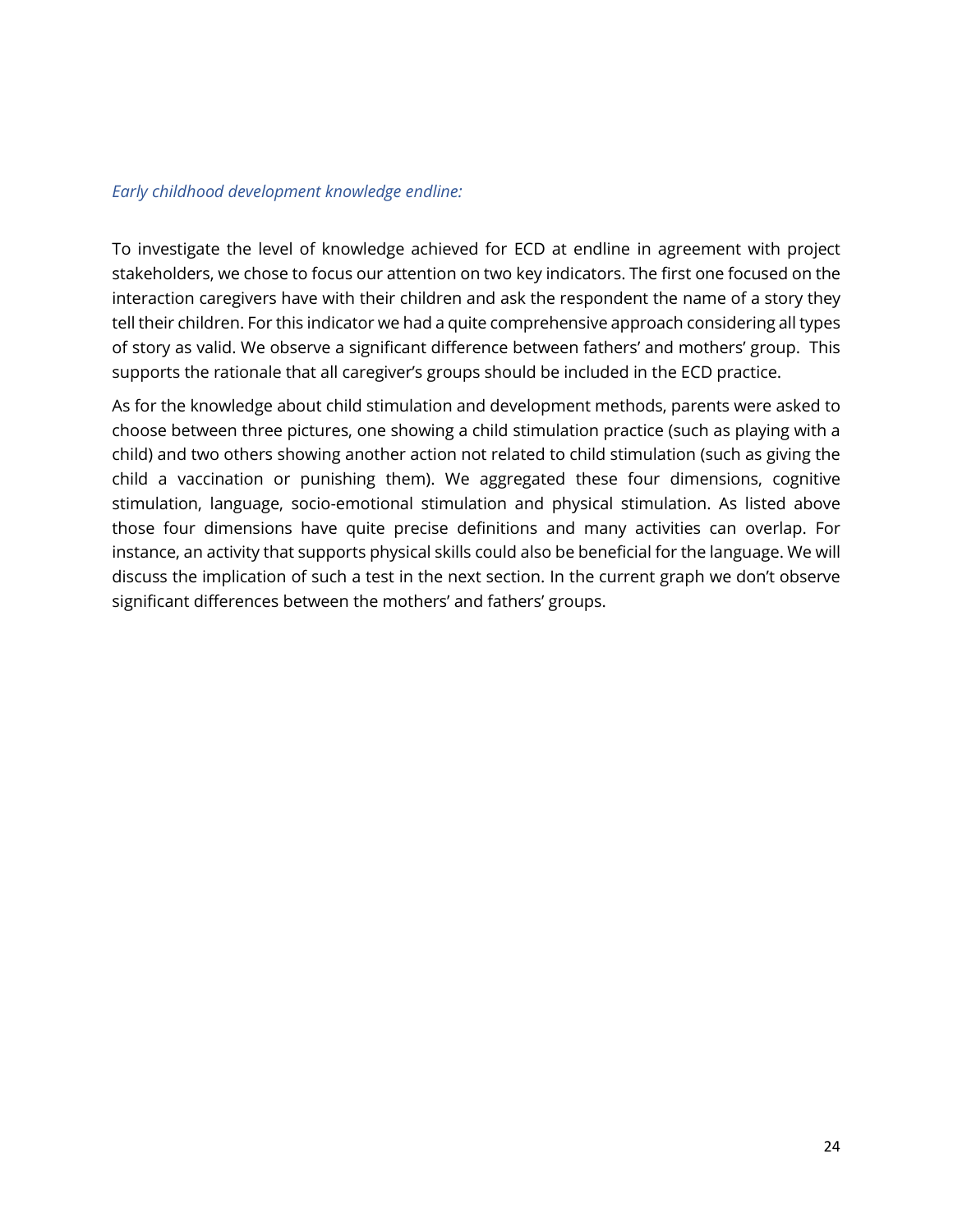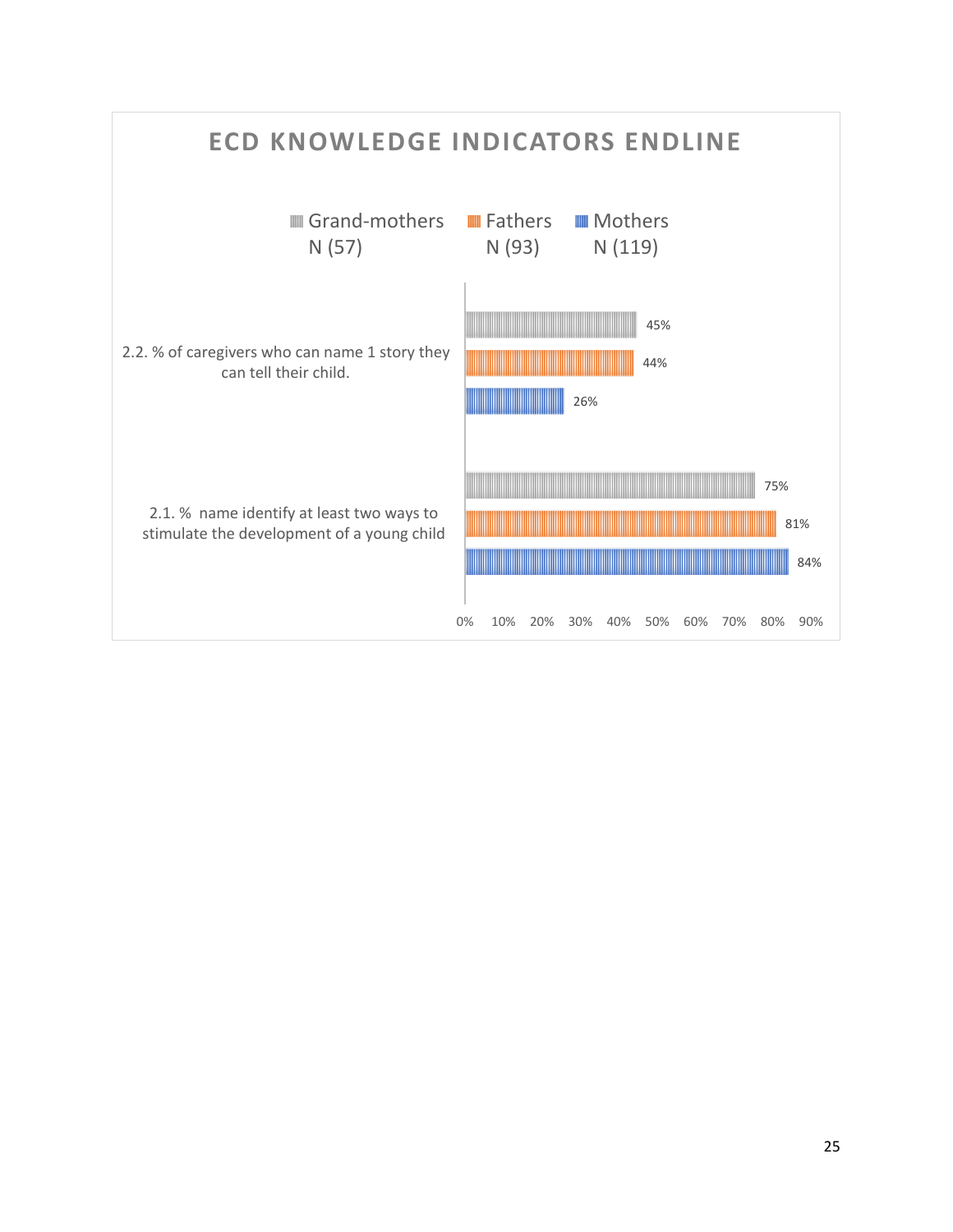*Figure 3: ECD knowledge indicators*



*Figure 4: ECD practice baseline/Endline for mothers* 

Looking at the differences between baseline and endline (Graph 4.2) we don't find any significant evolution on ECD knowledge for the mothers' group that is our primary target. As explained earlier this indicator was based on an image test. We constructed this test using HKI's training images. Despite any clear average effect on knowledge a more detailed analysis seems to indicate that parents have a broader idea of the different types of benefits a stimulation activity could provide. This means that for an image showing for instance a father playing with his child, this could be beneficial for the language but also for the cognitive skills.

As for the heterogeneity of the impact, the following graph 4.3 gives us a better idea of the evolution of the different types of scores between endline and baseline.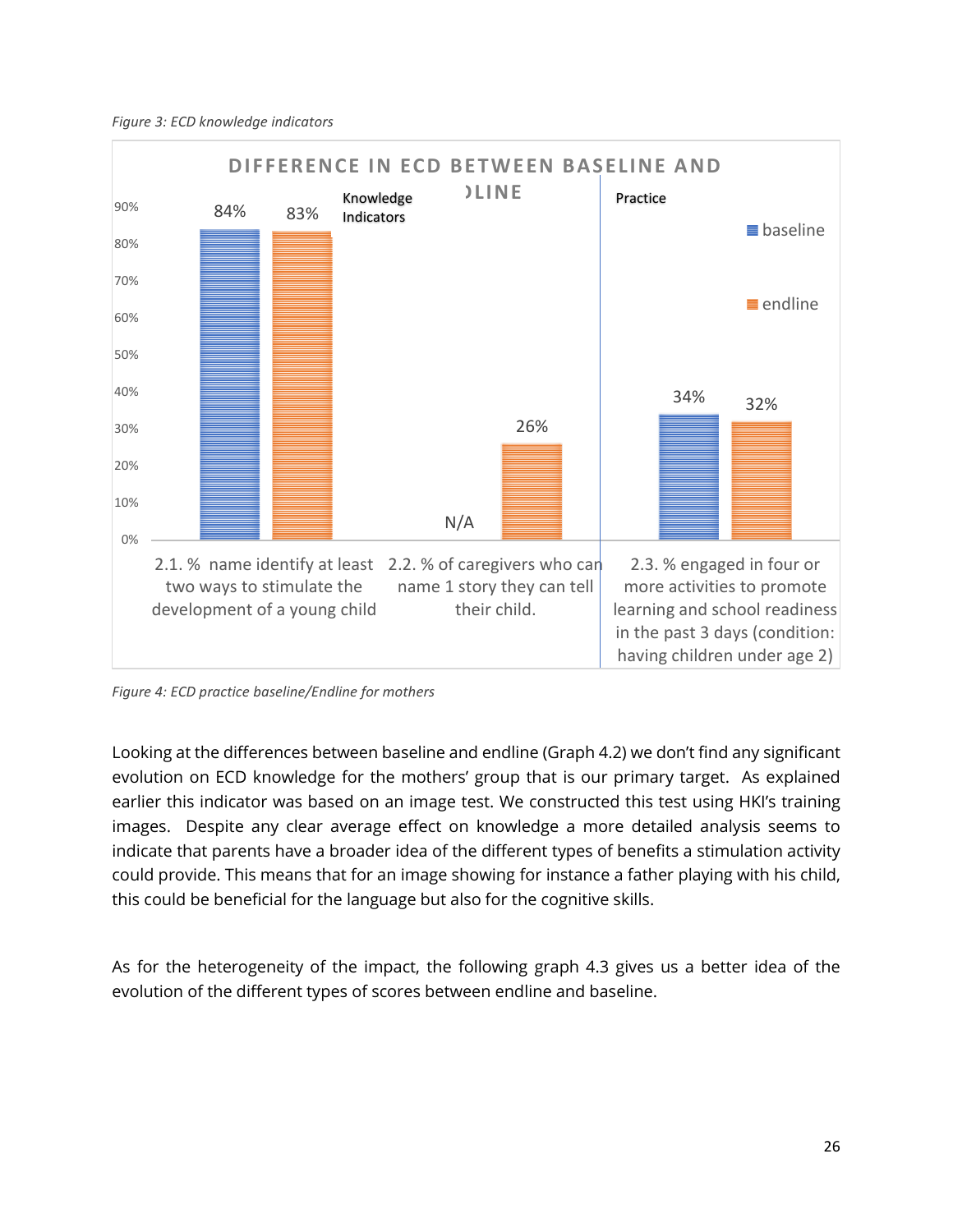

*Figure 5: ECD knowledge score on 8 for mothers*

As described earlier, the goal of the program is to increase knowledge and therefore to increase the amount of people that are scoring above 4 (better than a random guess). For both endline and baseline we have the same amount of people scoring above 4 (83% can name at least two activities to stimulate the development of a young child). However, looking at the graph 4.3, we can see a significant increase of people on the higher end, scoring a perfect score of 8. Hence, despite a non-significant effect on average we might observe that the program changed knowledge for a subsegment of the population. This will be an interesting avenue for research in the next phases of the program. How the program heterogeneously impacts beneficiaries and what are the main drivers of these differences.

As expected, since knowledge didn't significantly change, we don't observe any impact on ECD self-reported practices (6 types of activities that promote learning $^1$ .) between baseline and endline. It is important to mention that given the focus on the first 1000 days of the program we only looked at self-reported practices for children between 0 and 2 years old. This is turn had a significant impact on our sample of study since only 70 % of beneficiaries during endline had a child under 2. Looking at the MICS 2016, we observe that for the western region, only 10.8 % of children between 36 and 59 months are engaged in four or more activities with their mother. It seems to indicate that ECD practices are more widespread for children in their first 1000 days.

<sup>1</sup> The activities refer to reading a book with, tell a story to, singing to, going outside with, playing with and drawing/counting with as in UNICEF-MICS.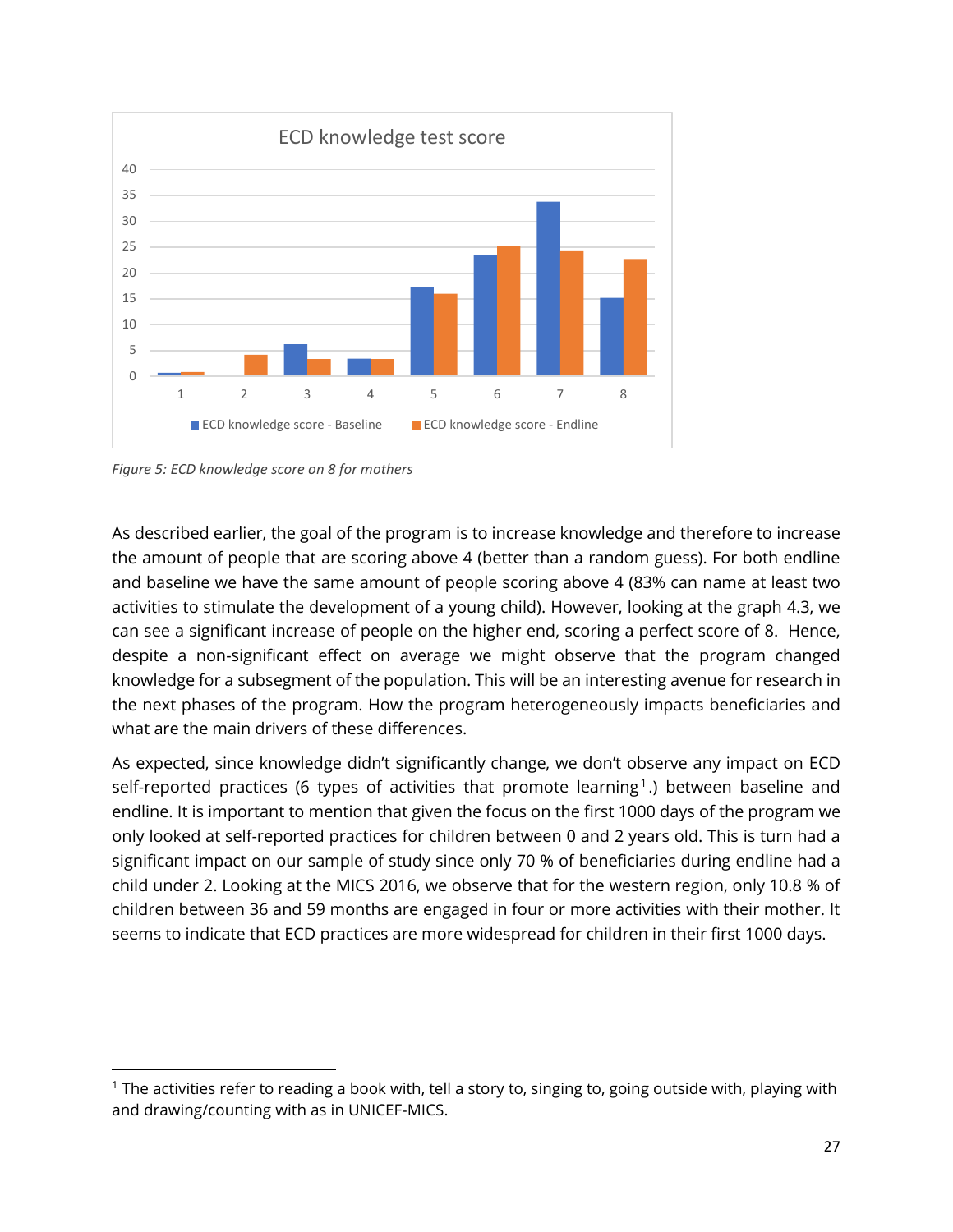#### Threats to validity

#### Attrition analysis

As described in the methodological section (annex A) , IPA applies a strict protocol to reduce attrition rates and maintain high quality standards. This includes that all missing households are visited at least three times. However, despite our many efforts, we reached a level of 15 % of attrition. Attrition is a threat to internal validity and can introduce a bias in the analysis. Our main concern is the selection effect. This means that results are driven by the sample we selected during endline.

To address this issue one strategy is to study the pattern of attrition. If both the attritors and the surveyed groups are similar there is a priori no real reason to think that the results are driven by a selection effect. Observational evidence didn't seem to suggest that attritors were different from people remaining in the program. As for the quantitative side, table 4.1 shows the differences between key outcomes for attritors and baseline population. Preliminary analysis suggests that along the observational characteristics both populations have the same outcomes. This is indeed a strong argument towards the random nature of attrition that should not impact our results.

| $1 -$ | Nutrition and Hygiene                                                                                                                                   | Baseline group<br>(145) | Attrition<br>group(26) | <b>Difference</b> |
|-------|---------------------------------------------------------------------------------------------------------------------------------------------------------|-------------------------|------------------------|-------------------|
|       | 1.1. % name the correct age for<br>introduction of complementary foods                                                                                  | 58%                     | 54%                    | 4%                |
|       | 1.3. % three keys occasions for<br>handwashing                                                                                                          | 80%                     | 85%                    | 5%                |
|       | 2- ECD (knowledge)                                                                                                                                      | Baseline group<br>(145) | Attrition<br>group(26) | <b>Difference</b> |
|       | 2.1. % name at least two ways to<br>stimulate the development of a young<br>child                                                                       | 83%                     | 85%                    | 1%                |
|       | 2- ECD (knowledge)                                                                                                                                      | Baseline group<br>(145) | Attrition<br>group(26) | <b>Difference</b> |
|       | 2.2. % engaged in four or more activities<br>to promote learning and school<br>readiness in the past 3 days (condition:<br>having children under age 2) | 34%                     | 33%                    | 1%                |

*Table 6: Attrition table*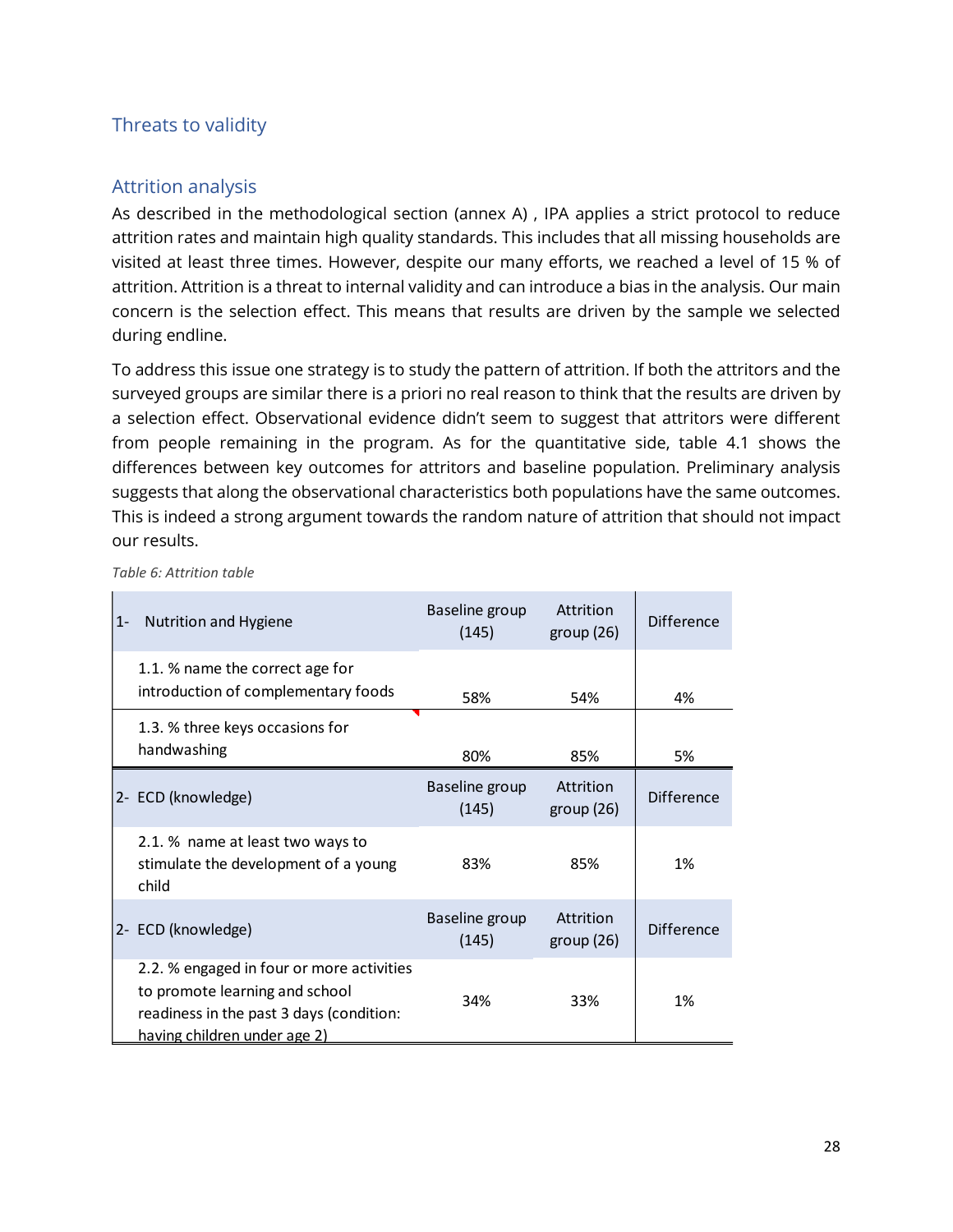#### Indicator Construction:

Measuring ECD learning has proven to be a challenge in a context with low literacy. In addition to this the translation of words such as cognitive development of socio-emotional skills in local language has also proven to be a challenge and in the process part of the profound meaning was diluted. Therefore, our first intuition was to use images to simplify the testing process. However, we discovered that most images had a broader definition than what we initially though and planned in turn affecting the precision of our measure.

#### Target Population

HKI's program is specifically targeting children in their first 1000 years. As a result, we chose to focus our attention on children under two years old. This in turn is affecting our results reducing our sample size. We recommend for the next phases of the project to be less restrictive on this dimension and consider all children for the ECD practices.

**Despite the many challenges and caveats related of the analysis, IPA is confident with the fact that if there would have been a big impact of the program on people's knowledge and practices our current analysis and testing process would have been able to detect it.**

#### Supportive supervision

Supportive supervisions have been implemented by HKI, PNN agents (master trainers), health agents and the primary teachers. A first dimension of the supervision was done locally, and a second one involved staff based in Abidjan. This second type of supervision consisted of a first observation phase where community agents were observed during a group session. The supervisor then filled in an observation questionnaire that computed a performance score. 200 supportive supervisions have been carried out in two waves of 100. The first wave was done by HKI and the PNN master trainer. During this first visit only 41 % of the community agents had a score superior to 75. During the second visit the proportion of community agents that scored above 75 increased up to 86 %. We had no access to this data, consequently we are not able to crosscheck these findings.

**Recommendation:** *Supervisions visits have been implemented by staff based in Abidjan. This had a big impact on the cost of the project. We therefore believe that creating a supervision scheme through local staff would be more cost efficient.*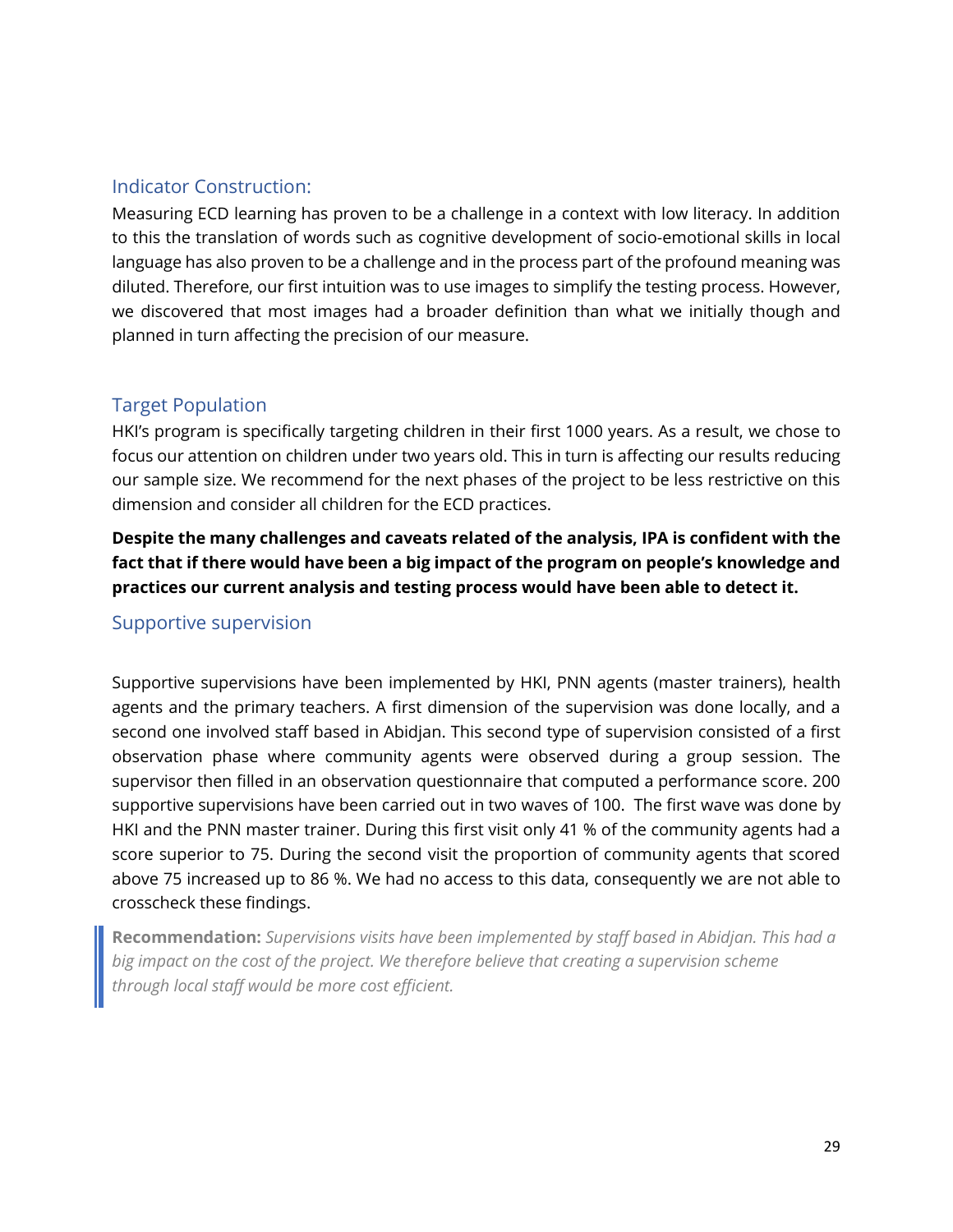### 2.3 Beneficiary feedback about the program is positive

A high participation rate was recorded among beneficiaries, who provided positive feedbacks on most of the outputs. Qualitative evidence suggests strong impact concerning the nutrition aspect.

### $\mathcal V$  Criteria 2.3.1 Beneficiaries provide positive feedback on the delivery of outputs

Through our quantitative questionnaire we observe a large buy-in of the program. Nearly all participants reported being satisfied with the way coaching sessions were conducted. Interestingly, the satisfaction rate appears to be higher among the fathers' group.

*Figure 6: Satisfaction*



In line with the above results we find that more than 90 % of the beneficiaries would be willing to recommend the program to some relatives. In terms of effective transmission of the information, father groups seem to disseminate their experience of the program much more than the other.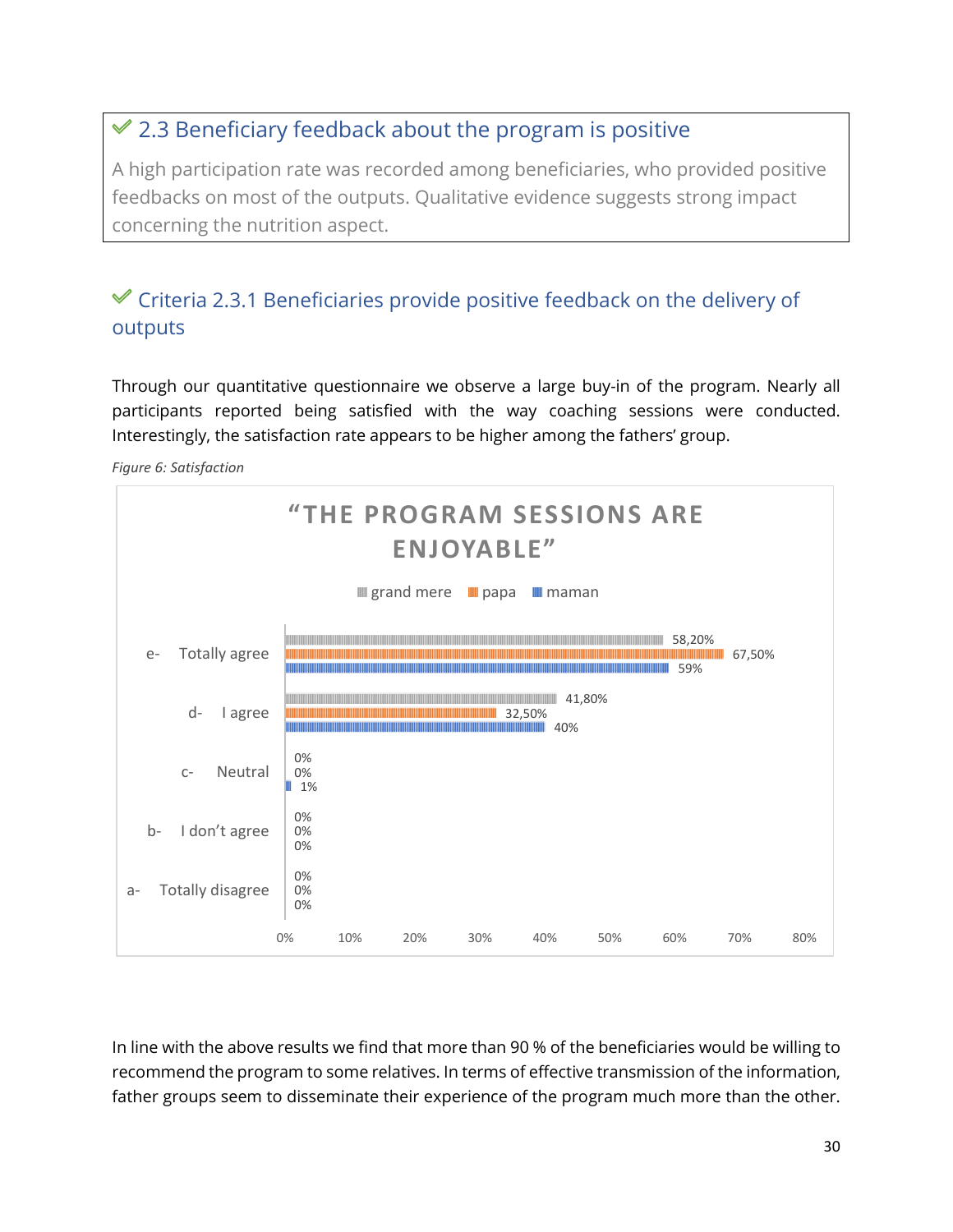This could be due to the fact that they are not used beinge a target for those types of programs or that in those communities men are spreading new information more than females on average.





According to information provided by focus group participants, the major barrier to participation is the occupation of the parents with the farm work. Coaching sessions were held in a period that coincides with farm work and for this reason it is difficult for parents to come to group sessions. As a result, community workers conducted home visits to deliver sessions. Some participants reported, for example, that they would like coaching sessions to be held in January or February when they are less busy with the farm work. A participant in a group discussion reported that "*We would prefer coaching sessions in January and February because we are free during this period".*  Note that responses provided by participants differ from a group to another. The frequency of the training was also raised as a constraint to participation. This quote from a focus group participant summarizes the fact that coaching sessions frequency negatively impacts participation: "*We would prefer that the coaching sessions be held once or twice a month and we would like it to be held on Friday, Saturday or Sunday so that everyone can participate. Currently it is conducted weekly and we don't have enough time for that"*.

The way the training session is planned impacts negatively the participation. According to the feedback collected in some focus groups, the sessions were not always planned in collaboration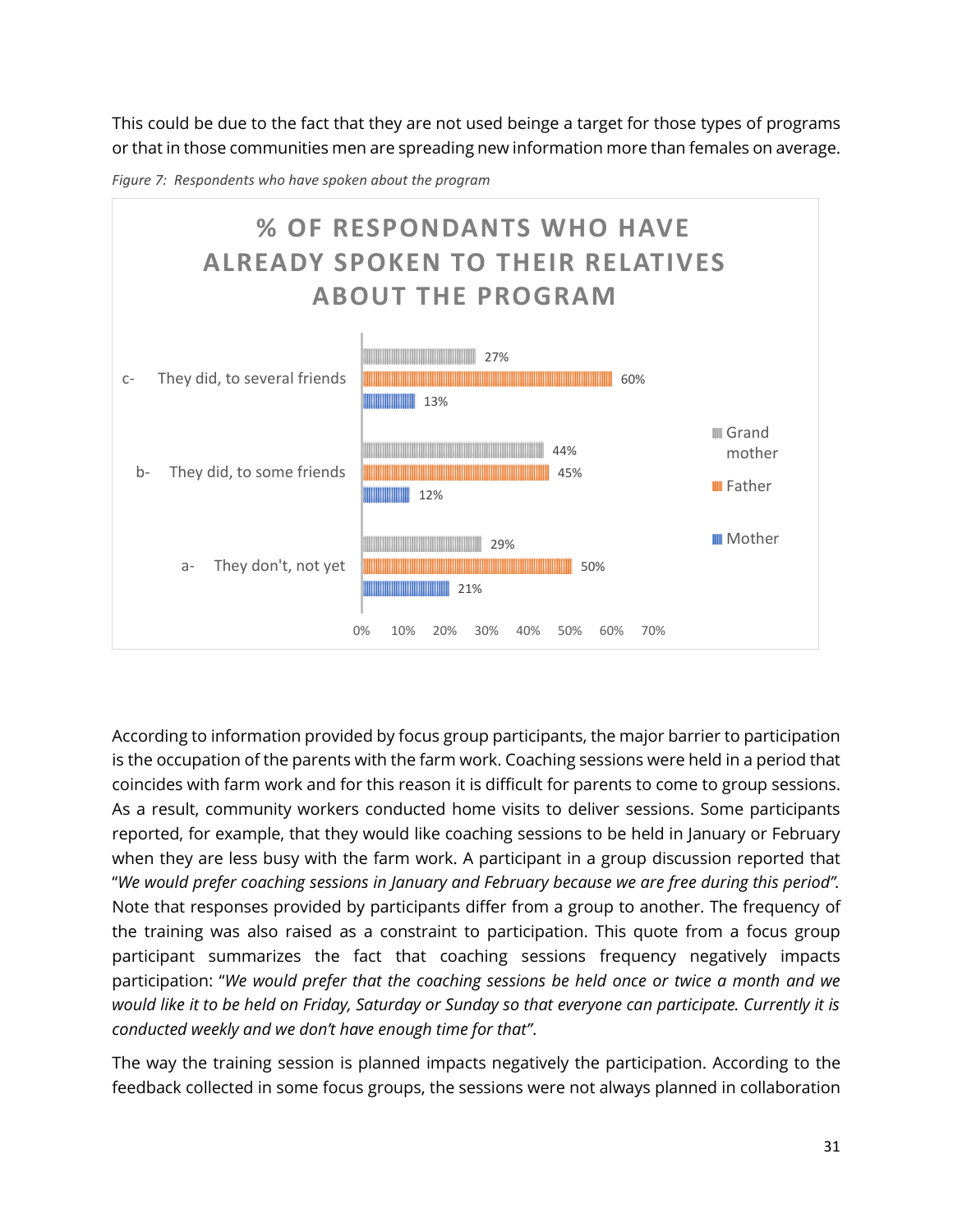with beneficiaries to consider their constraints. For example, a focus group participant raised the following concern: "*We would prefer to have a planning for sessions. Usually, we don't have a planning, it's when she (community agent) comes that she calls us for the session, we don't like this way of doing, but as we want to learn we just come"*

### $\blacktriangledown$  Criteria 2.3.2 Beneficiaries provide positive feedback on the main immediate outcomes

Through the endline questionnaire (graph 7) we observe that nearly all beneficiaries 98% reported that the program changed the way they were taking care of children. Again, we found that the fathers' groups reported more changes than the mothers' groups. A follow-up question in the endline indicated that 100% of these changes were positive. For these types of questions with very high scores it is important to keep in mind the possibility of a Hawthorne effect. Meaning that individuals will modify their answers because they know they are part of an evaluation. Therefore, quantitative data should be thoroughly backed-up with qualitative research.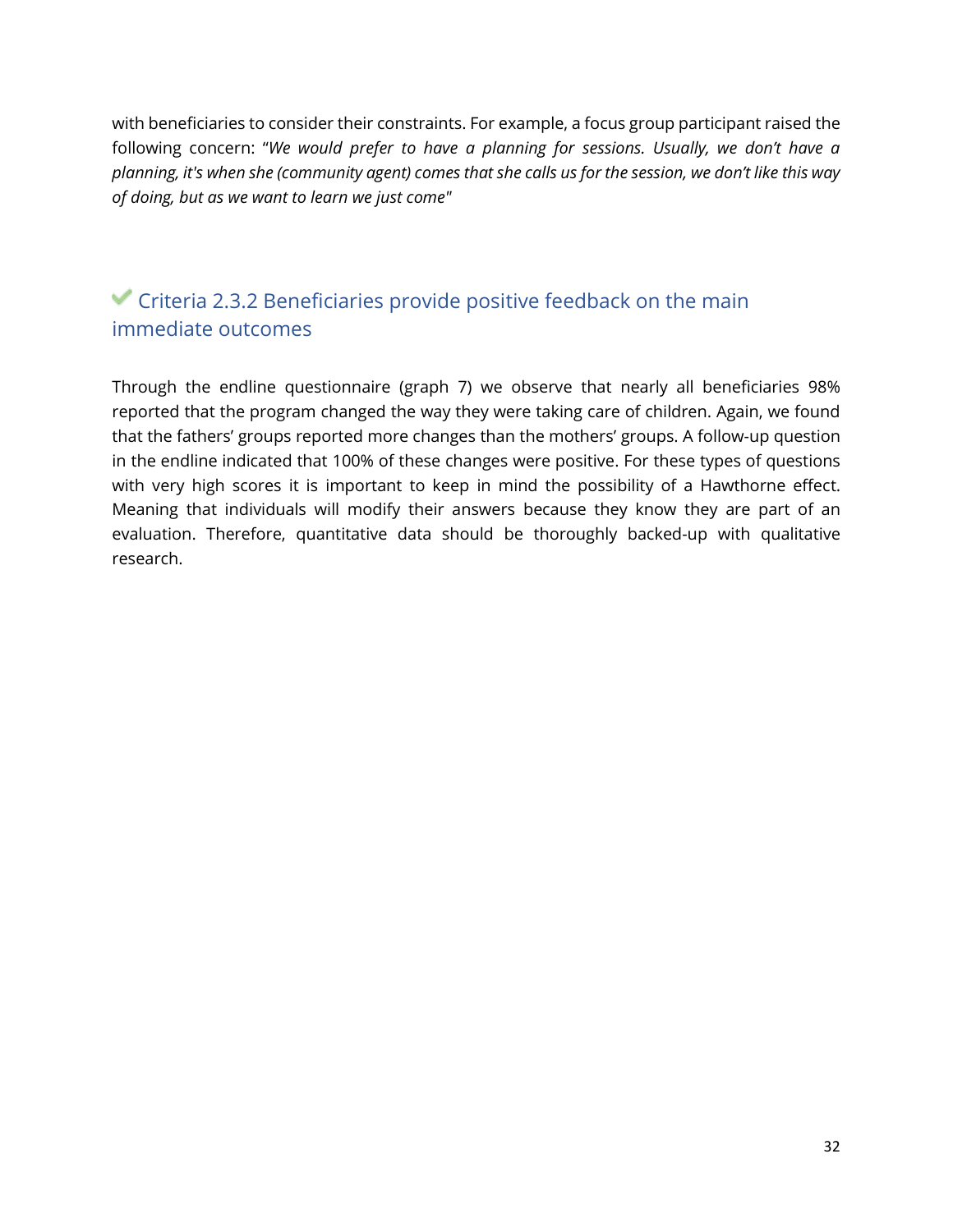*Figure 8: Respondents who report change in the way they take care of their children* 



To know where changes happened, we asked beneficiaries to report them by type. The results presented in Graph 8 show that the most significative reported changes are coming from the ECD program. This might be because the ECD component was new to these populations. A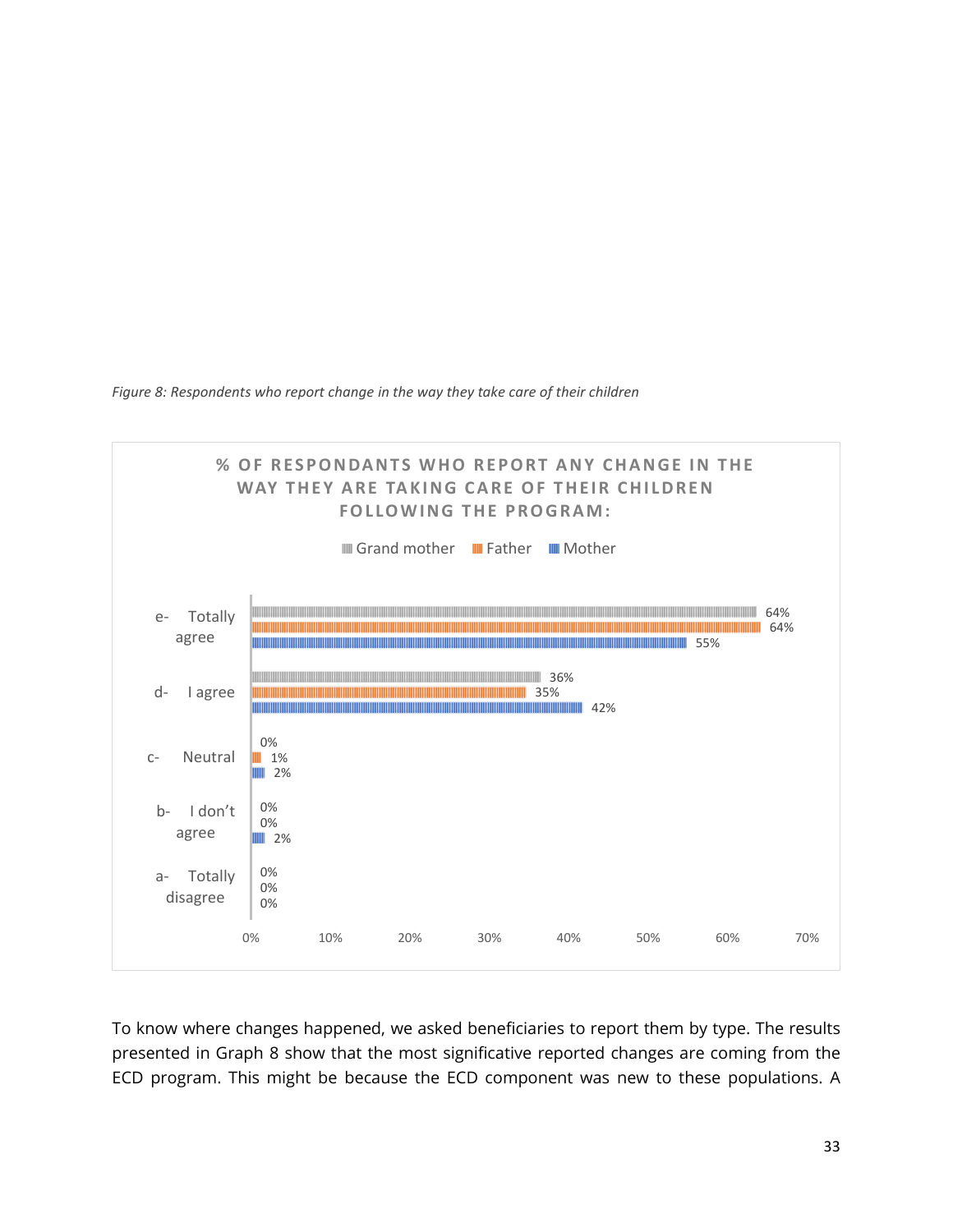possible explanation for the ECD results could be that the notion of change respondents' are implicitly referring to is different than the one we measure.





### Criteria 2.3.3 Beneficiaries describe positive experiences with the program

Based on focus groups, the beneficiaries think the coaching sessions were useful to them as it allowed them to gain knowledge on how to feed and stimulate their children (from 0 to 6 years and plus) when they are healthy and when they are sick. They also reported that they gained useful knowledge on child care, child nutrition, what a pregnant woman should eat and how to behave with a child to support his or her development. Moreover, they reported having gained knowledge on the importance of handwashing and how to keep a clean environment.

Feedback from teachers and local health agents is also positive and reveals the focus on the nutrition and hygiene dimensions that are well understood by communities.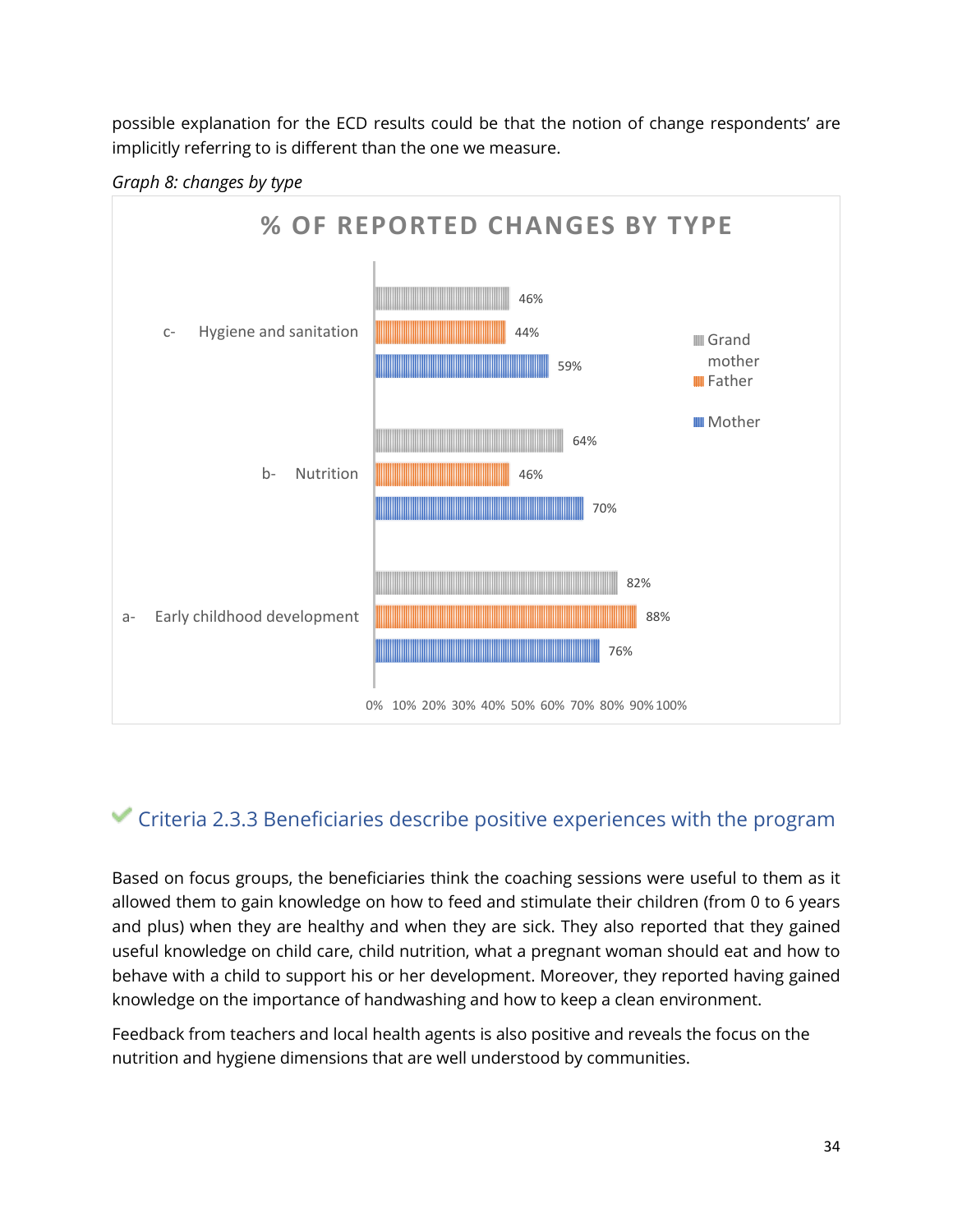### Criteria 2.3.4 Beneficiaries report that the pilot was meaningful for them

#### *Breastfeeding:*

During baseline focus groups it clearly came out that parents give honey and lemon juice to newborns before giving them breast milk; "*The lemon juice is used to clean the throats of newborns*". The parents do not give the colostrum to newborns: "*We press the breast to evacuate the yellowish milk and we give the milk once it become clear to the baby* ". However, some women have reported that others give colostrum to their children. Most beneficiaries breastfeed from birth without pouring the first milk (yellow milk). "*I give water to my child from birth because I pour the yellow milk. I wait until the color is white before giving it to suck*.

During our midline focus groups women started to declare that they exclusively breast feed their children until the age of six months because they know now that it's good for their baby. For instance, a focus group participant reported that *"since the coaching session, I only give breast milk to my baby because when I followed the advice, they taught us, I noticed that my child does not get sick*".

At the same time, many participants still acknowledged giving water or other liquids to their children since birth. When women do not have enough breast milk, they give other artificial milks *"when I do not have enough milk, I give him artificial milk*"

#### *Nutrition*

Some participants in the focus group discussion reported that they start introducing complementary food at 6 months. *"In our community now, from six months we start giving some porridge to our babies"*. Other participants reported that they start introducing complementary food from 3 months, with some porridge; from 6 months they give to the child what the others family members eat like potato leaf, yam and rice.

#### *ECD*

Focus group participants reported that they can identify what their children need. In general, it is when the child cries that parents know exactly what he wants. "When my child cries, I know that he wants something, then I can buy for example candy or something else for him*"*.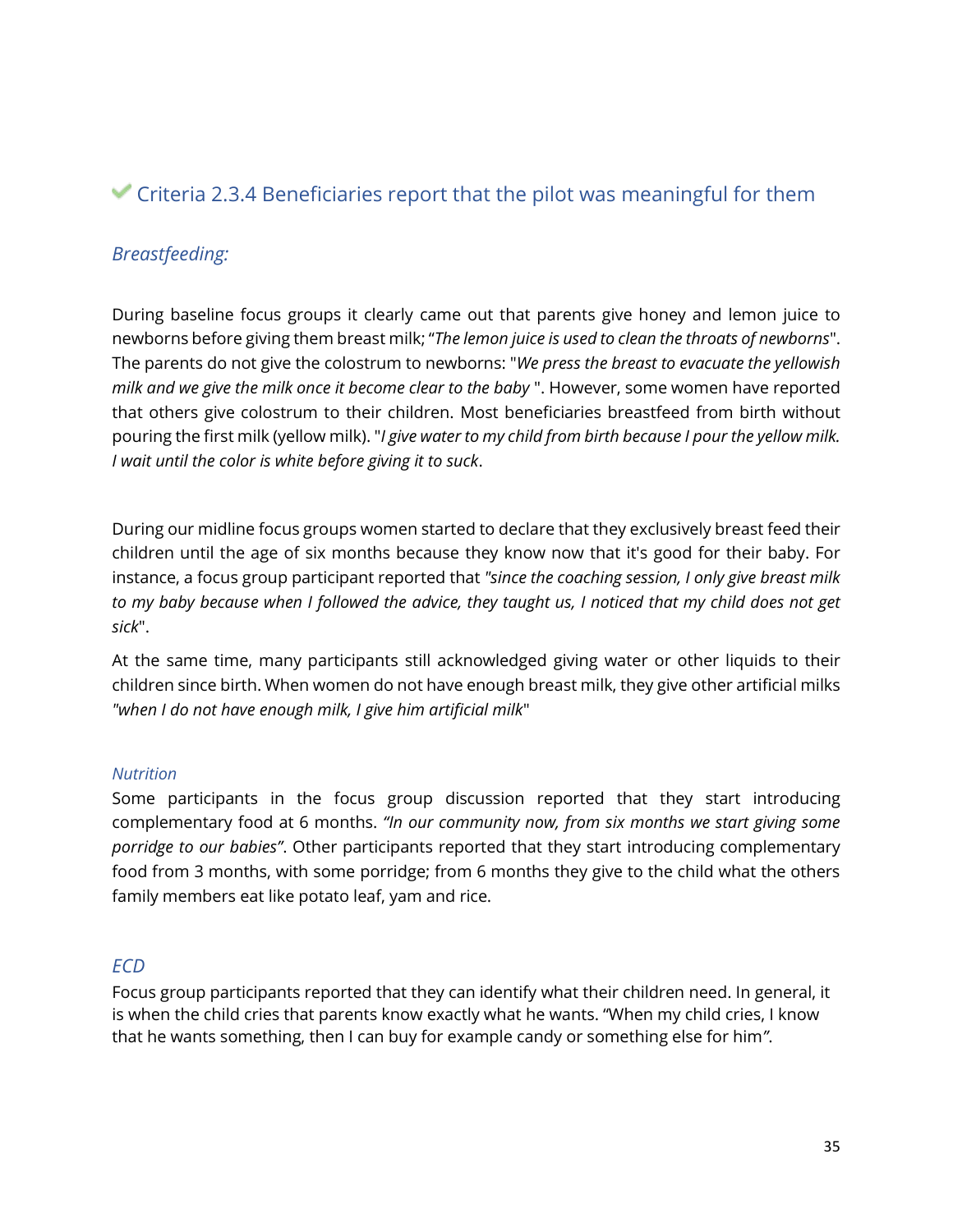In the grandmother's groups beneficiaries reported more responsive care actions. In fact a beneficiary declared "When a child is grabbing something on the ground, for a girl this means that she wants to play so I bring her toys " ( Blepleu FG1 )

In their majority, focus group participants reported singing and dancing with their children.

#### *Main barriers to knowledge application*

Through our different focus groups key feedback from the beneficiaries was collected. The most important barrier to knowledge application for this program is the lack of resources. In fact, some women declared that they had no financial means to buy iron rich food. Some others mentioned that they had no money to buy soap.

A second important barrier that was expressed was the limited time mothers had to offer for child development during certain period of the year due to farming activities.

**Recommendations for scale-up:** Recommendations for scale up: We recommend placing a special emphasis on the global logistics of sessions. In fact, it is important to take into account seasonal constraints of beneficiaries to maximize their buy in.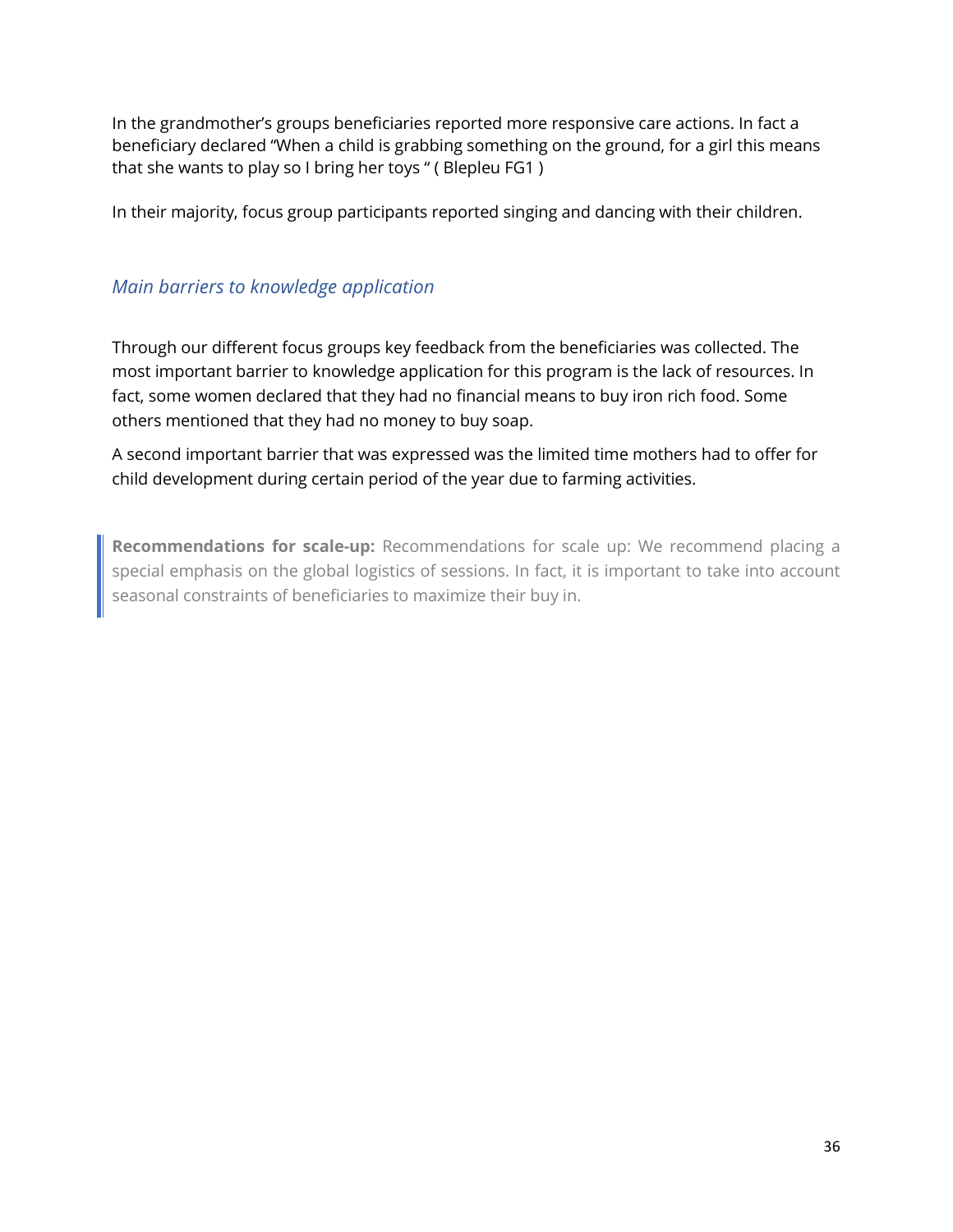# <span id="page-37-0"></span>3.Costs and operations management

The costs and operations section will include the following criteria:

- Costs are well managed
- Project management is successful

### 3.1 Costs are well managed

Good cost management of the pilot in line with proposal. However, at this stage the partners' vision of scaling is still very incomplete.

#### [Details removed]

## 3.2. Project management is successful:

Good project management in line with the proposal

[Details removed]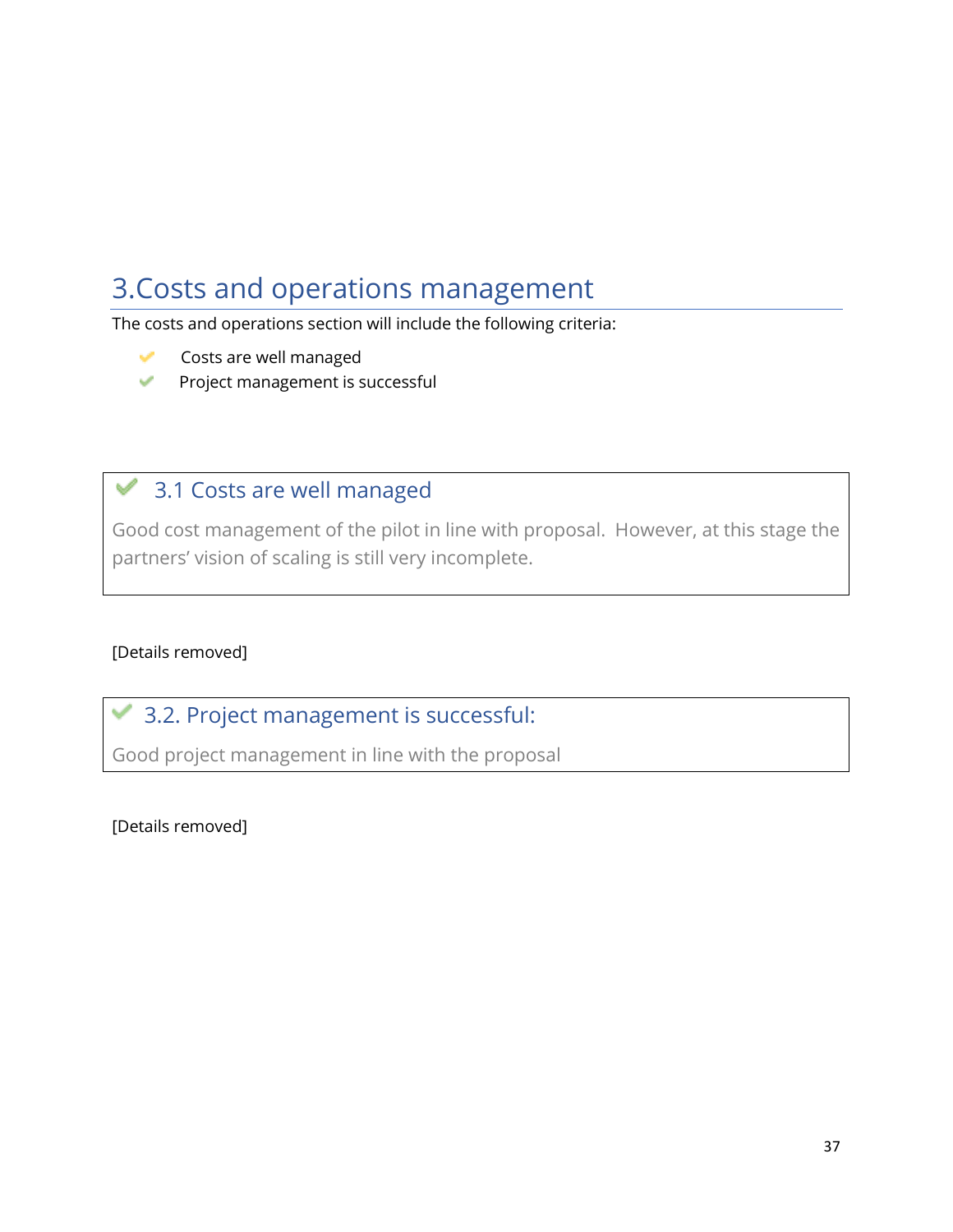# <span id="page-38-0"></span>4.Capacity to learn, Improve and innovate

The capacity to learn section will include the following criteria:

Project collects credible monitoring data

 $\mathcal V$  Monitoring is used to learn and improve

#### 4.1 Project collects credible monitoring data  $\checkmark$

Signs that data was not always credible and reliable. This is specifically true for data collected on implemented activities

### Criteria 4.1.1 Routine monitoring data are collected and shared on time with stakeholders

As developed in the Logical framework, HKI was implementing 7 types of activities. For the last three detailed monitoring data was collected and shared with IPA for independent evaluation.

#### Activity 5: trainings: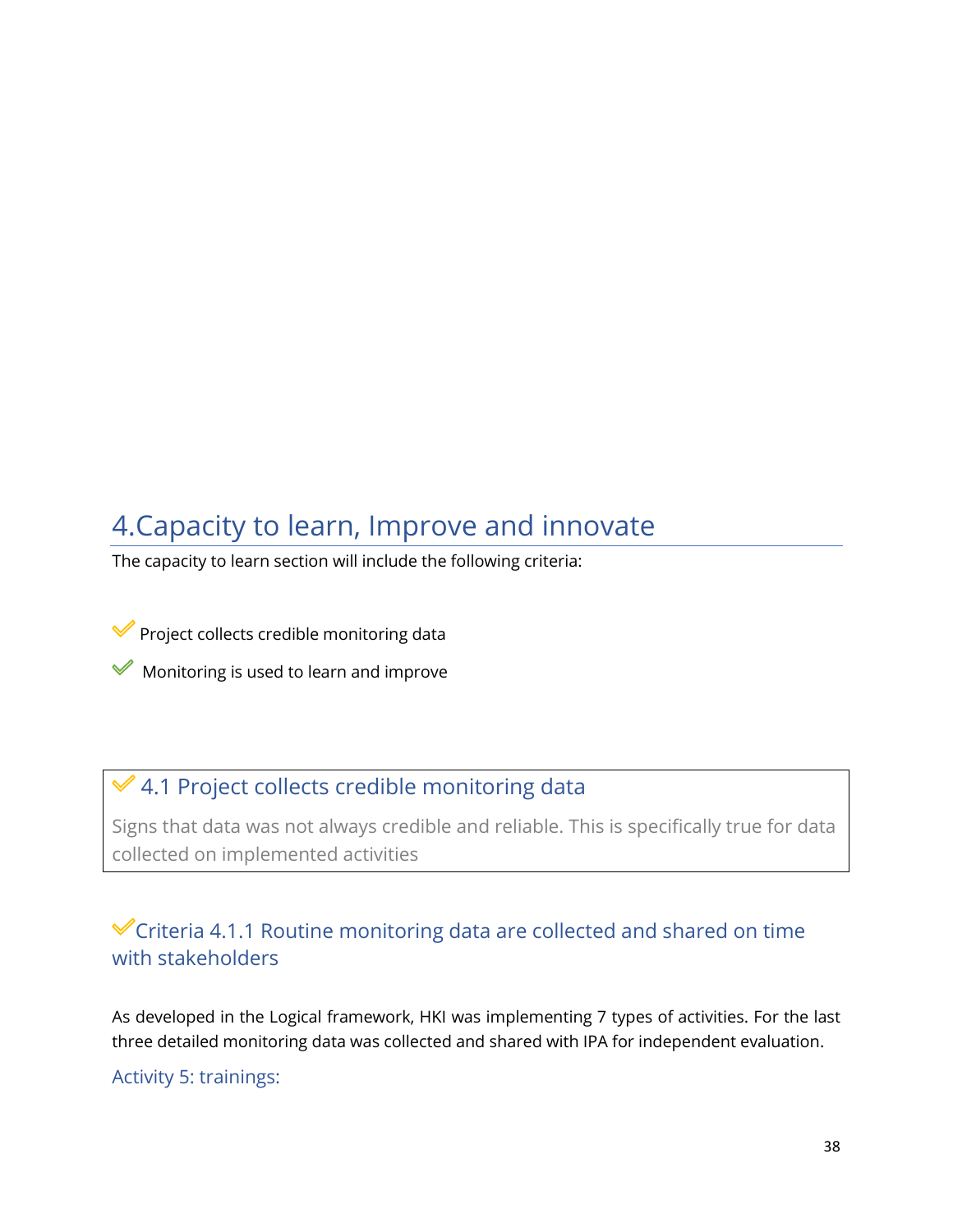A first wave of trainings of master trainers was organized by PATH in Abidjan. This training was first focusing on the Hygiene and Nutrition approach with the intervention of the National Nutrition Program. In a second part of the training, the Care for Child development approach was presented. During the three days training 19 people were present. A person from IPA assisted to the training and the attendance list was shared with us.

 A second wave of training targeted regional and departmental trainers during a period of four days. The attendance list was also shared with IPA.

Following training provided at the departmental level, six distinct training sessions were held in each of the six villages covered by the project. The training sessions were led by a training team composed of a national expert trainer, a health worker, a teacher, and a X community agent and/or a X supervisor who had been trained in advance at the departmental level trainings held prior. One hundred participants were trained in each of the following communities: X (30 trained), X (16 trained), X (10 trained), X (15 trained), X (16 trained), and X (13 trained). Most trainees were either cocoa farmers (37), housewives (33), or people working in other sectors (merchants, mechanics, etc.). HKI shared with IPA pre and post-test results of these training. It is based on these tests that we programmed our midline test.

#### Activity 6: Participatory mother's, grandmother's and father's group meetings

According to the first monitoring plan, administrative data was supposed to be shared with IPA on a monthly basis. Given the implementation hurdles and the low level of literacy of community agents, data was shared every three months. Each community agent would fill in a special booklet with the name of beneficiaries attending sessions. This data was then collected by a HKI agent and aggregated at the group level. This is the data IPA received. Focusing the attention at the group level had the advantage of simplifying the aggregation process and information flow but would not give us a clear picture of the attendance rate.

#### Activity 7: Supportive supervision

According to the Annual report, HKI implemented 381 supportive supervisions. The supportive supervision's main purpose was to evaluate how interventions were being implemented by community workers, and to provide personalized coaching sessions to each community worker. HKI shared a document summarizing the two rounds of supervision and the associated scores with us. According to their document, we can count 246 supervision visits.

### $\checkmark$  Criteria 4.1.2 IPA spot check confirms the quality and accuracy of the data shared with partners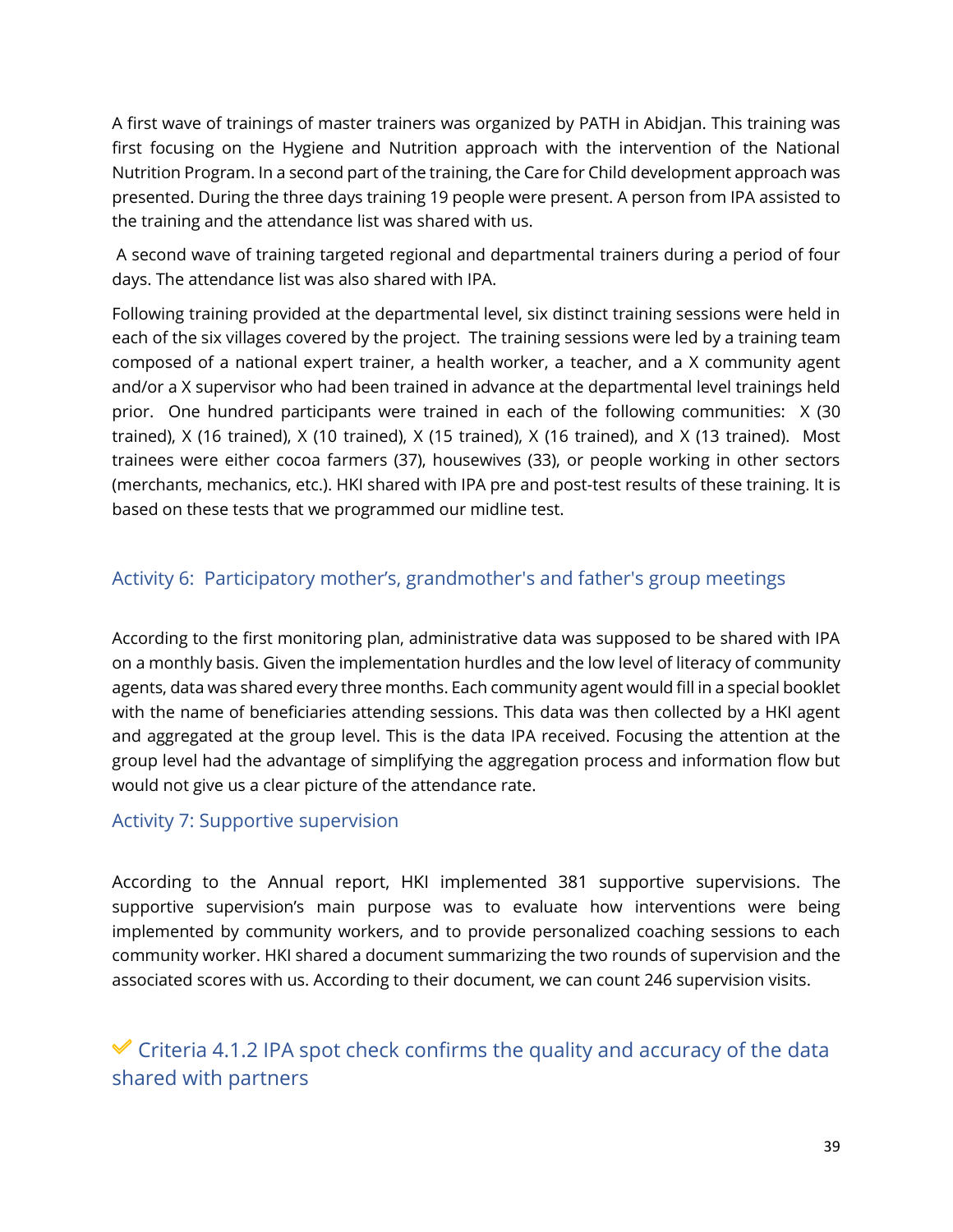Three rounds of spot-checks were organized by IPA to support HKI in their monitoring and learning endeavor. Given the low level of literacy among community workers, HKI had to ask for external support and more particularly the help of local teachers to fill in the booklets.

#### Spot-check 1: March 2018

During this first field visit, IPA noticed very incomplete attendance lists and low participation rates. A recommendation to update beneficiary lists and building more capacities was made.

#### Spot-check 2: June 2018

During the second round of spot-check, the goal was to monitor the participation rate. We double checked 70 % of all booklets to compute participation rates and compared them to the data we received from HKI. We noticed a general improvement on participation rates. However, the quality of the reporting was still problematic.

This was mostly due to a growing confusion around the different types of activities community workers were supposed to organize. The confusion between group sessions and a home visits was blatant and leading to very high discrepancy rate between data transmitted and our own computations of attendance rates. For the mother groups, in April 2 out of 6 communities had more than 10 % discrepancy (annex 5). These results are worse for the grandmother groups were 5 communities out of 6 have a discrepancy superior to 10% for the month of March and April.

#### Spot-check 3: September 2018

For our last spot-checks, we focused our effort on comparing the number of session declared with what was actually organized by each community agent. In this respect, IPA took pictures of each pages of the different booklets and crosschecked the information.

On average we observe that a bit more than 50% of the community agents managed to report the correct number of sessions (annex 6). We also observe a high heterogeneity within the communities.

We first wanted to compute the participation rates for each module, but we discovered that the actual date when the session was organized was not available.

### Criteria 4.1.3 Monitoring data is actionable and aligned with program management

To assess the credibility of data collected we will use three key concepts

**Validity**: Valid data accurately captures the core concept one is seeking to measure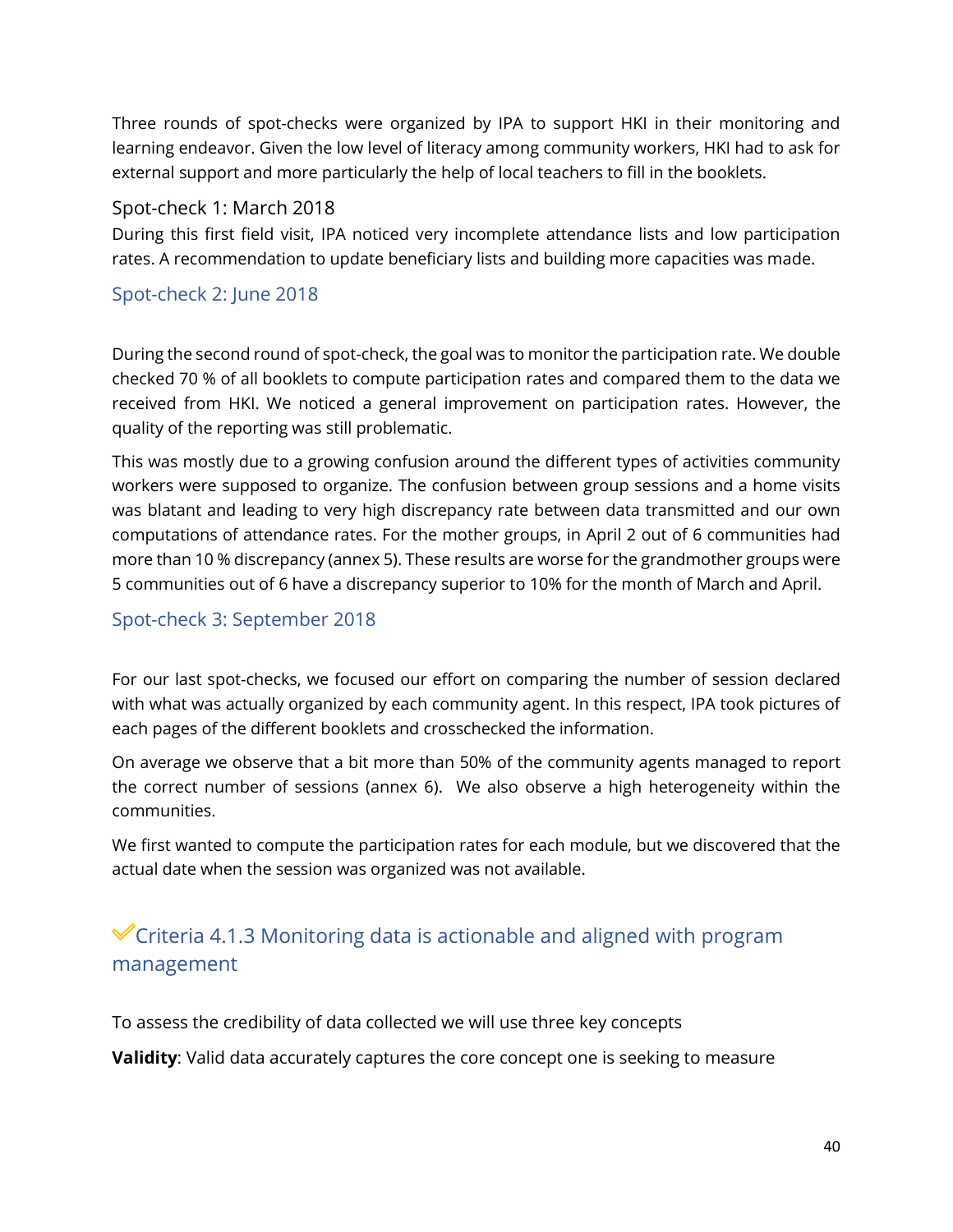**Reliability**: implies that the same data collection procedure will produce the same data repeatedly.

**Unbiased**: Measurement bias refers to the systematic difference between how someone responds to a question and the true answer to that question.

#### Activity 5: Training

| Credible Data Criteria        | Valid | Reliable | Unbiased |
|-------------------------------|-------|----------|----------|
| <b>Activitiy 5: Trainings</b> |       |          |          |

**Valid:** The data collected on the trainings through the presence list accurately captured the concept. Using a test before and after the training also enabled us to measure the knowledge transmission during the training.

**Reliable:** The data was reliable

**Unbiased**: The data was unbiased

Activity 6: Participatory mother's, grandmother's and father's group meetings

| Credible Data Criteria      | Valid | Reliable | Unbiased |
|-----------------------------|-------|----------|----------|
| Activity 6: Participatory   |       |          |          |
| mother's, grandmother's and |       |          |          |
| father's group meetings     |       |          |          |

**Valid**: Despite improvements in the way data was collected we cannot say that the data captures the core concept of what we wanted to measure. We observed a lot of confusions around the concept of group session and home visits. This really needs to be clarify in advance. We think this confusion came from the fact that HKI asked to do some individualized sessions during home visits.

**Reliable**: Due to the confusion around the definition of what was a session and the difficulty of community workers to collect data in the booklets, we cannot say that data is reliable. This lake of reliability was confirmed by the spot-check that revealed significant discrepancy in the data collected.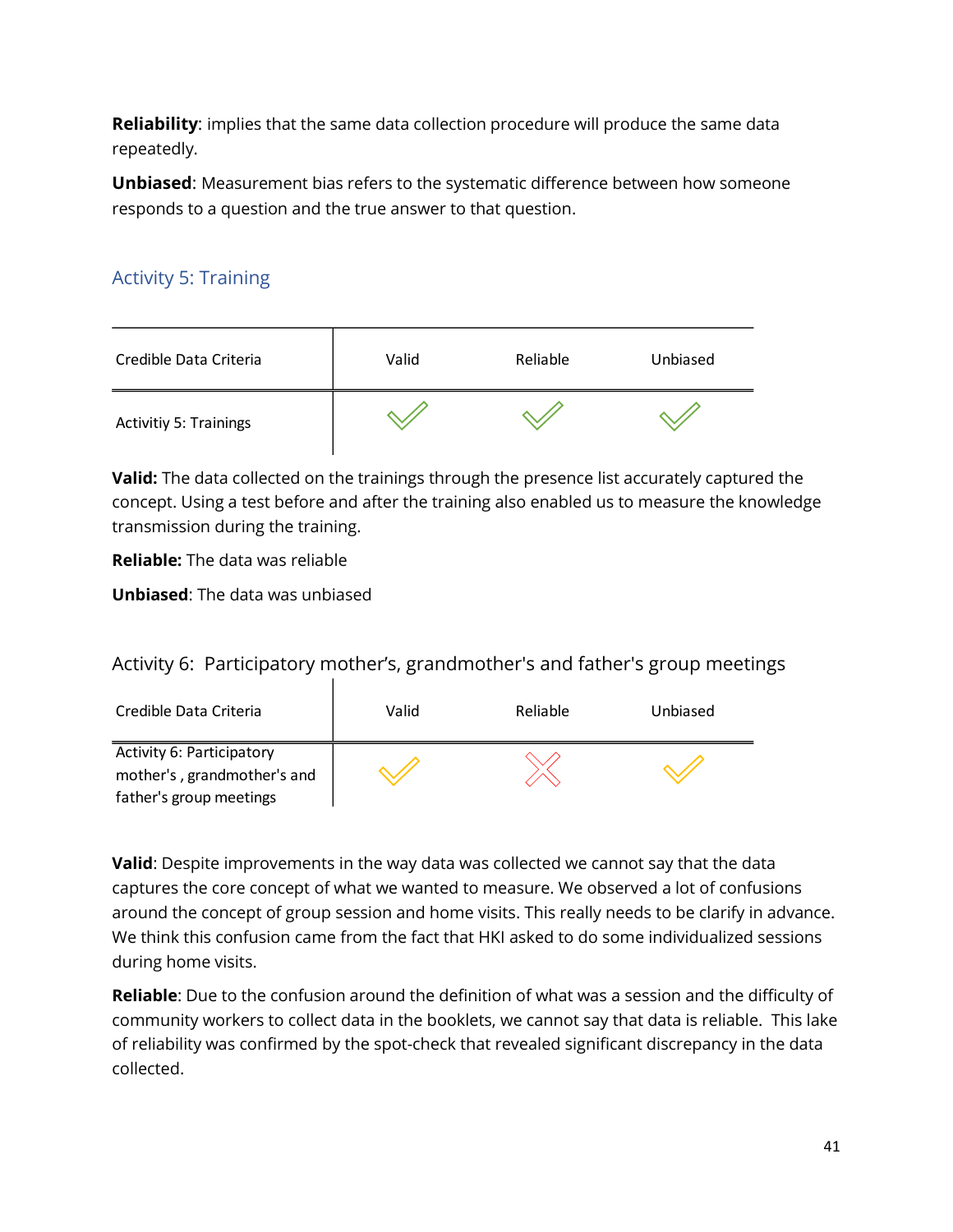**Unbiased**: Given the ambitious objectives set by HKI and the clear incentive of community workers to overreport the number of sessions we cannot consider this measure as unbiased

#### Activity 7: Supportive supervision



**Valid**: The concept of a supportive supervision visit was clearly defined by HKI. Each visit would also follow a special procedure with a grading scheme.

**Reliable**: Through the analysis of the administrative documents HKI transferred to us we couldn't find the same number of supervision visits. We found 246 supervision visits when HKI declared 381.

#### **Unbiased**: We can consider that supervision visits data are unbiased

**Recommendation for scale-up:** We advise HKI to work on the tools they are using to collect data in the field. Namely draft new booklets with the possibility to enter the date of session. A clear training should also be provided to the staff to explain how we fill in a booklet and the key definitions of the project activities. To improve the data flow, we also encourage HKI to think about all the required different steps needed to draft the final tables and aggregate data.

## 4.2. Monitoring is used to learn and improve

Data were analyzed and used to learn and take corrective measures to improve implementation.

### Criteria 4.2.1 HKI demonstrated willingness to learn innovate and incorporate feedback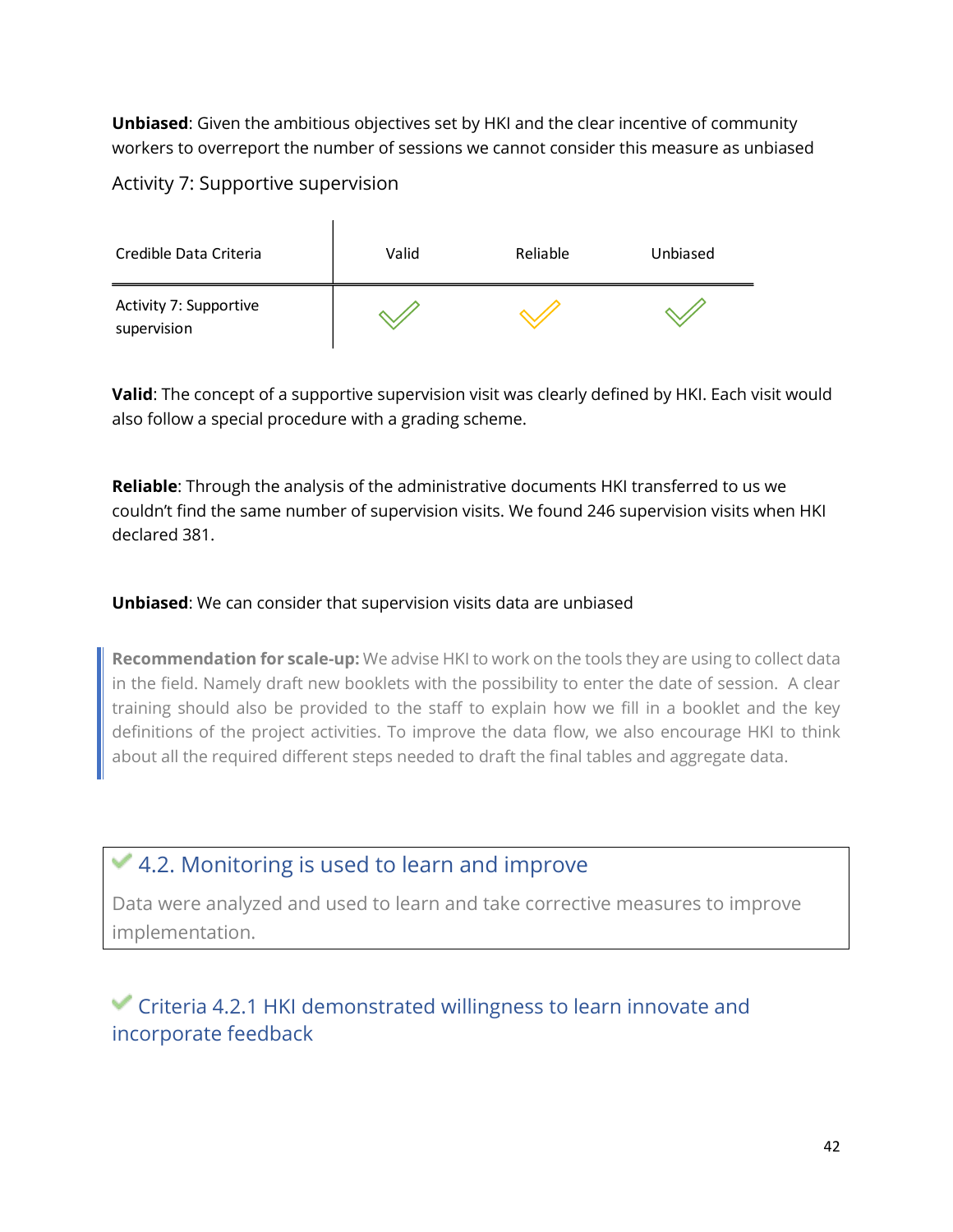Given the cascading model HKI chose for their project implementation, they naturally had a limited direct influence on voluntary community workers. Managing community agents and ensuring they would deliver the different sessions to an appropriate audience has proven to be one of the core challenges of the program.

#### Spot-check feedback:

After each spot-check, IPA was organizing a session with HKI to discuss the different results and challenges. After the first spot-check we noticed a very low participation rate, especially among the fathers' groups. In reaction to this, HKI took corrective measures and demonstrated a clear willingness to find solutions.

During the second spot-check IPA insisted a bit more on the need to clarify the definition of a session with community agents. In this respect HKI also took corrective measures. Despite sustained efforts these corrective measures didn't translate into significant improvement in terms of data reliability. We therefore think that the monitoring strategy should be revised.

#### Group discussion approach:

One major change that resulted from monitoring data was how the program was delivered. During the first months HKI observed a very low participation rate for the men groups. As a result, they decided to focus their attention on home visits instead of groups sessions for men.

#### Message Clarity:

Through the results of the pre and post-tests, HKI discovered that some of the messages provided in the modules were not easily understood by community agents. This partly explains the low score of community agents. In response to this, HKI will work on simplifying the message as explained in the scale-up proposal.

**Recommendation for scale-up:** Improve iteration and feedback loops to take corrective measures.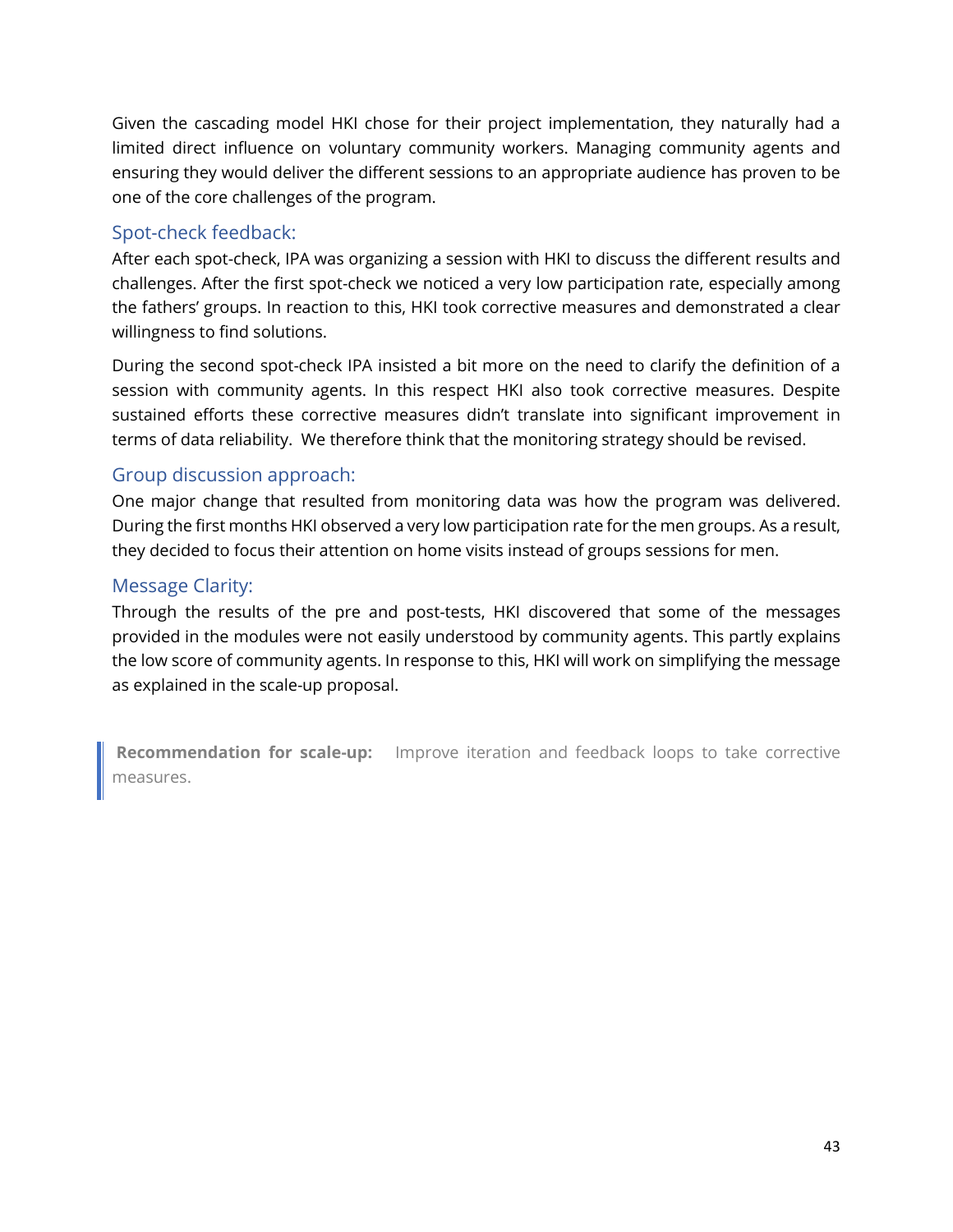# <span id="page-44-0"></span>5.Sustainability

The sustainability section will include the following two criteria:

 $\blacktriangleright$  Provides sustained benefits for community

 $\blacktriangleright$  There are prospects of scale up beyond GMM2

### 5.1 Provides sustained benefit to community

Some signs of sustained benefits in the community and ways of improvement identified. However the fact that HKI's staff is not part of the project anymore threatens the sustainability of the project.

### $\checkmark$  Criteria 5.1.1. Signs that the intervention from the pilot will continue to benefit the beneficiaries/community members over time?

HKI provided anecdotal evidence about communities taking ownership of the program. The final wrap up meeting of the project was organized in Man with all community workers and local officials. According to HKI this event was a success and enabled community workers to receive recognition for their work which will be a key driver to sustain their work in the community.

HKI suggested that program could continue with a minimum of supervision using the partnership with the National Nutrition Program. However, no clear follow-up project or agreement seem to exist at this stage.

One clear threat to sustainability that is not mentioned in the different documents is the large array of NGO and programs that have already been implemented in the region. In fact, given that NGOs are coming with new projects every year in villages, community workers might be better off waiting for a new program being implemented than continuing an old one.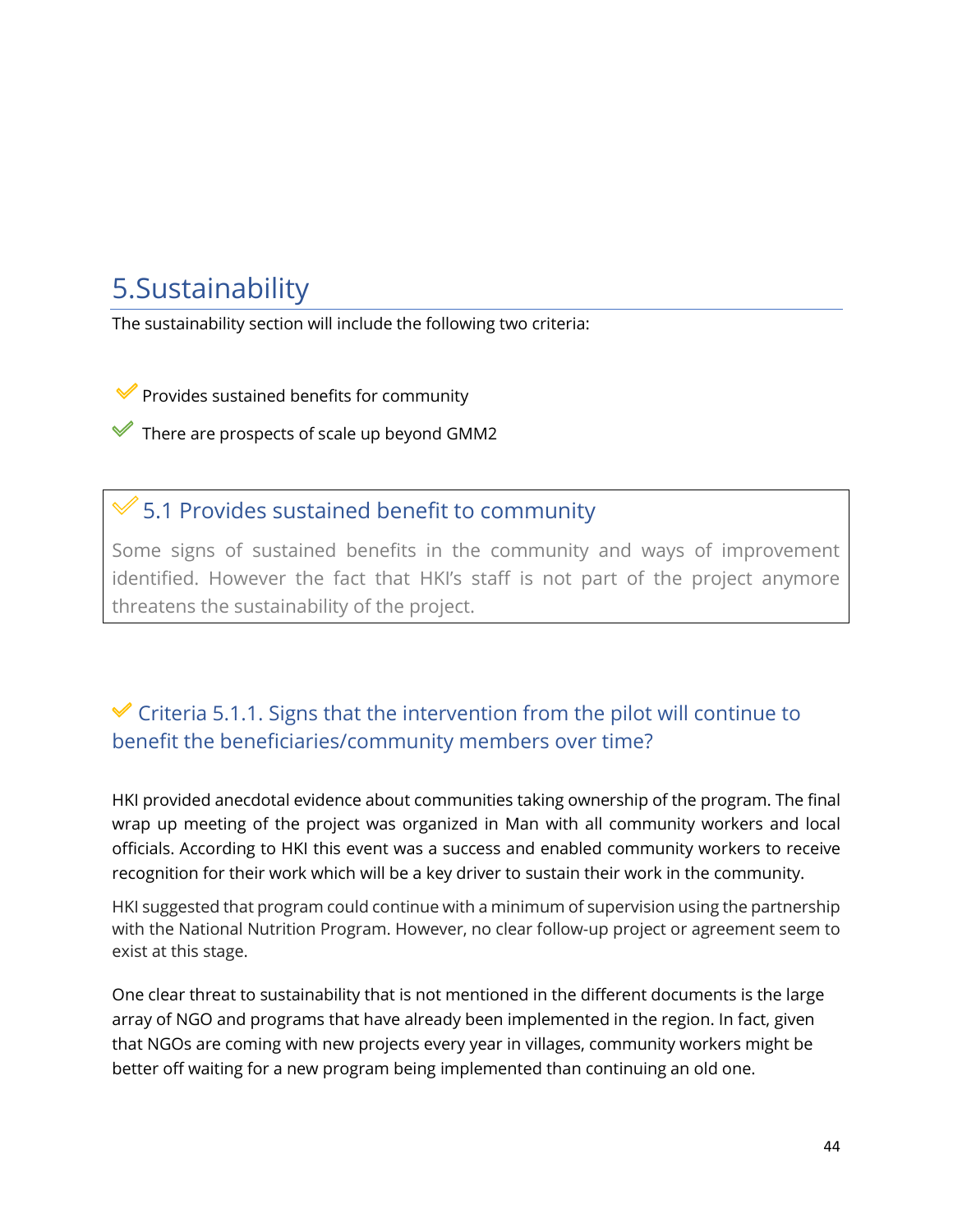The involvement of X through their paid field staff has proven to be critical in providing a sound management structure. The local X's staff was specifically involved in the global coordination of the project and the logistics. Replacing these agents by a community of practice would certainly impact the global efficiency of the project.

**Recommendation for scale-up:** A special attention should be given to the replacement of X's staff with the community of practice. These communities will have to be implemented before the full launch of the project

# $\mathcal$  5.2. There are prospects for scale-up beyond GMM2

There are promising prospects for scale-up beyond company funding.

### Criteria 5.2.1 Evidence of government/partners buy-in

The National Nutrition Program's (PNN) mandate, as a program of the Ministry of Health, is to improve the nutritional status of Ivoirians. They provide a governmental institutional support to the program, and seek to co-develop a model with HKI that can be scaled beyond the framework of this project

HKI has many years' experience collaborating with the PNN. They have been working on different project for the last 10 years in Ivory Coast and HKI seem to have a deep knowledge of the PNN structure and model.

According to the interviews we carried out, both parties were satisfied with the level of collaboration. In this context the National Nutrition Program offered 99 bicycles and HKI increased this number by 20 bicycles in order to be able to give one to each community workers and supervisors (119 in total).

For the scale up of the project, other key partners, such as the National Ministry of Education and the Ministry of Solidarity, Women and Child Protection will be able to take an active role as members of the technical team established for implementation

### $\blacktriangleright$  5.2.2 Enabling and financing environment

National environment is suitable for further scale up given the new investment of the World Bank on a Multi-sectoral Nutrition Plan (USD 60 million). The first Strategic Objective is the following: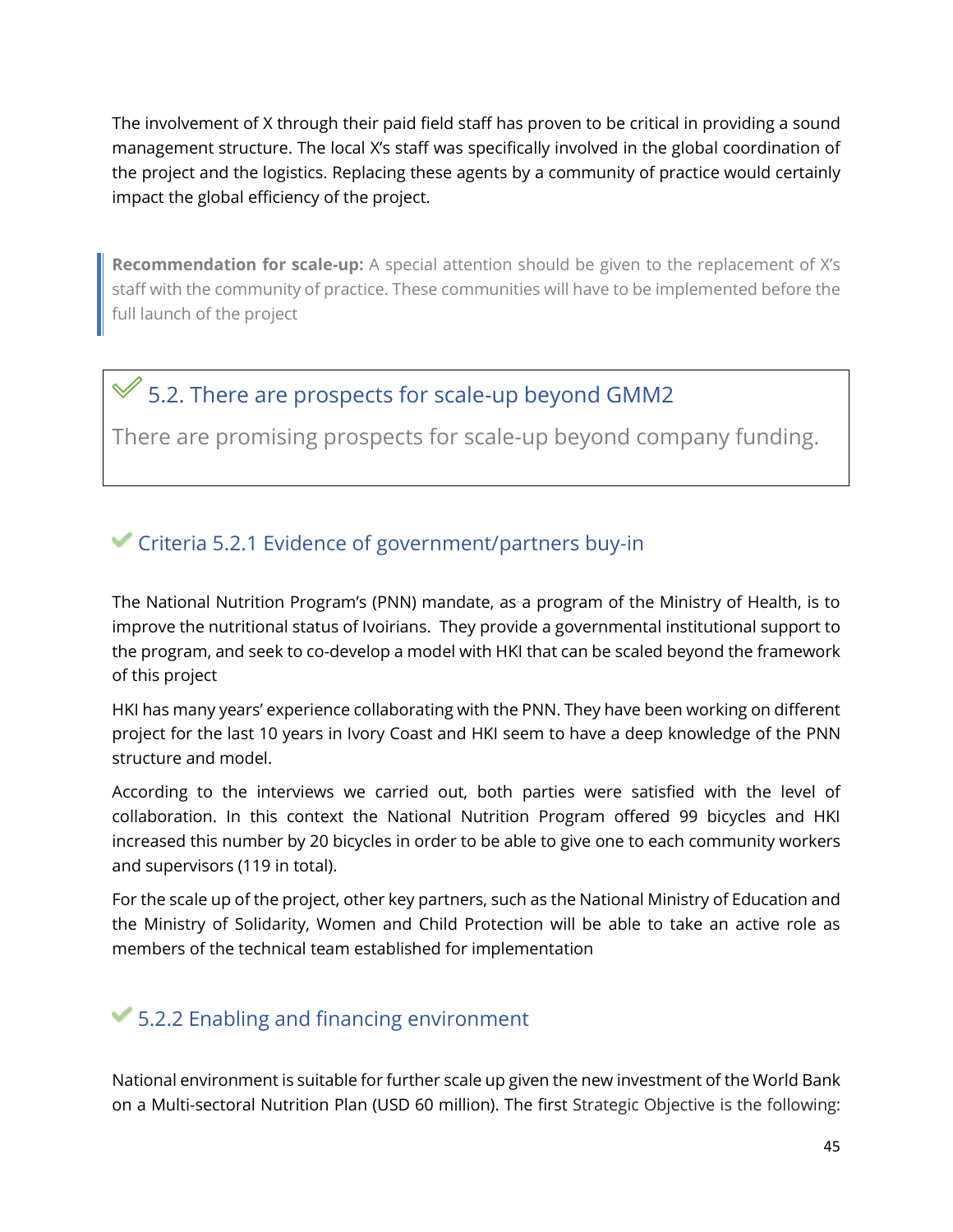"Good nutritional practices and preventive measures are promoted". This objective aims to promote and support good nutritional practices and preventive measures with a focus on promoting key Essential Nutrition Actions (ENA +). One of the outputs of this strategy is the promotion of ENA + to be delivered by community workers, and this overlaps perfectly with our program's interventions to date.

According to the different rounds of discussions, UNICEF will also be consulted to explore potential synergies and overlap as they are a key nutrition player and could support the scale-up within an entire health district.

## 5.2.3 Organizational capacity to implement at scale

HKI benefits from a strong presence in Ivory Coast with very good institutional anchoring. They have been working in most of the Ivoirian regions and have a local knowledgeable staff able to travel frequently in the field.

However, during the pilot, it was clear that the local coordinator in Man was overwhelmed by the amount of work to carry on. As a result, we strongly suggest investing more in human resources to provide better field supervision and monitoring.

**Recommendation for scale-up:** HKI has revealed to be a strong partner and is certainly able to implement large scale projects. However, we do consider that for the scale-up phase, they should allocate more human resources to field management and monitoring

# <span id="page-46-0"></span>Brookings input

Given the time available between availability of the scale up proposal and report submission deadline, we were not able to have back-and-forth and/or integration of these comments into the report. They are provided as they are

#### **Project Workplan**

- Very exciting to read about the progress of the pilot, important lessons learned to date and implications for scale. There appear to be a number of strengths in regard to scale up, including but not limited to:
	- $\circ$  Initiative responds to a deeply felt need by local community;
	- o clear alignment with national priorities;
	- o identification of strategic opportunities with PNN and Multisectoral Nutrition and ECD Plan;
	- $\circ$  clear scale up goal to integrate within government system and already working with/through government infrastructure;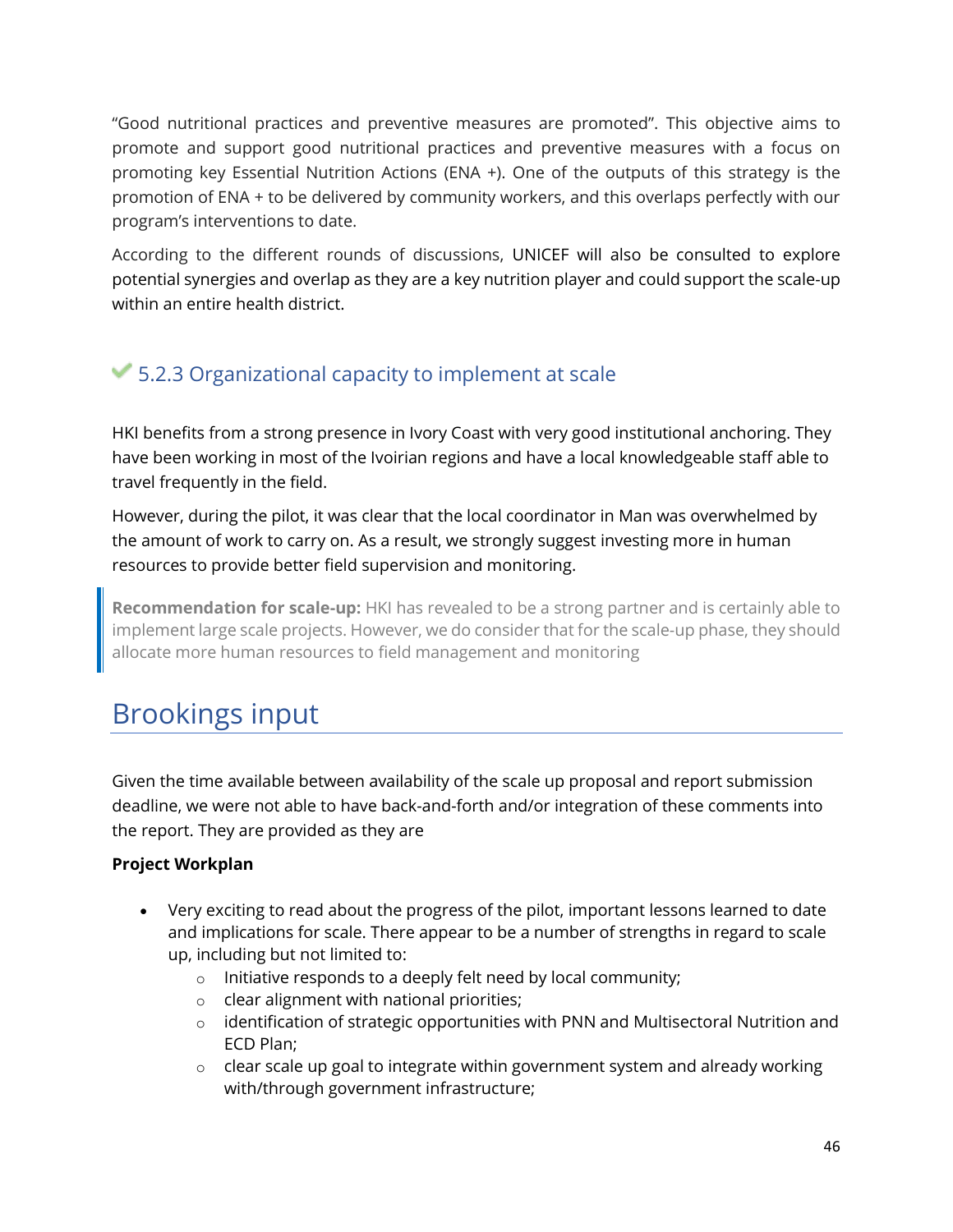- $\circ$  core aspects of the model have been identified and attempting to further simplify for scale;
- o recognition and plan to strengthen role of M&E and in particular for ongoing learning and adjustments, etc etc.

Rather than highlight all of the strengths of the proposal, given our limited time, we have focused below on areas where additional information or thinking could be useful.

- **Volunteer-led model:** Appears to be mixed assessments of viability of sustaining a volunteer-led model, especially at larger scale. Some previous HKI-Bloomer reports/meeting notes highlight challenges to maintaining engagement and motivation of volunteers. However, the workplan at times identifies the volunteer-led delivery model as a success with plans to continue as piloted; while at the same time there is also the recognition that in the long term it is not sustainable. All of this is to say that it may warrant a more robust discussion about a volunteer-dependent delivery model's potential, limitations and if there are any plans to address/adjust in this next phase. A frank examination of a volunteer-led delivery at scale would be an enormous contribution to the broader field, beyond CDI.
- **Current discussion of champions and opponents** is limited to those currently involved in implementation and beneficiaries – would be helpful to have more information on national and regional champions and opponents, who would be important to consider when planning for national scale. For example, don't recall any mention of plans to engage UNICEF, yet this is a KPI for Bloomer – integration into their work, as well as mentioned in previous meeting notes the potential to work with UNICEF and MEN. Good to mention if any plans to further engage them and/or others beyond health system.
- **Resources section is weak**. From what we have seen, there is no information about additional costs at scale, potential economies of scale, additional human resources needed, etc. This is included in their annual report, so not sure why it was not included in the scaling plan. Understand they submitted a separate scaling budget (which we hadn't received at time of reviewing these documents), but still think this narrative section needs more detail.
- **No information about the enabling environment**, potential constraints to scaling, etc. Think this could use a lot more thought, as difficult to imagine that there aren't any potential scaling constraints to consider (or unintended consequences to be aware of). Maybe the question is unclear or too broad to respond to? Good for us to get this feedback if it is the case.
- **Mentions communication between all partners has been excellent**—although some indication in the annual report that some important lessons have been learned to date where communication might have broken down. Good to identify any constructive lessons for going forward.
- **Section on sustainability could use some more thought and articulation** think that a case can be made, just need to bring together, such as: partners have identified a costeffective, simple model for improving children's nutrition and cognitive development that can be integrated into existing government policies and plans, as evidenced by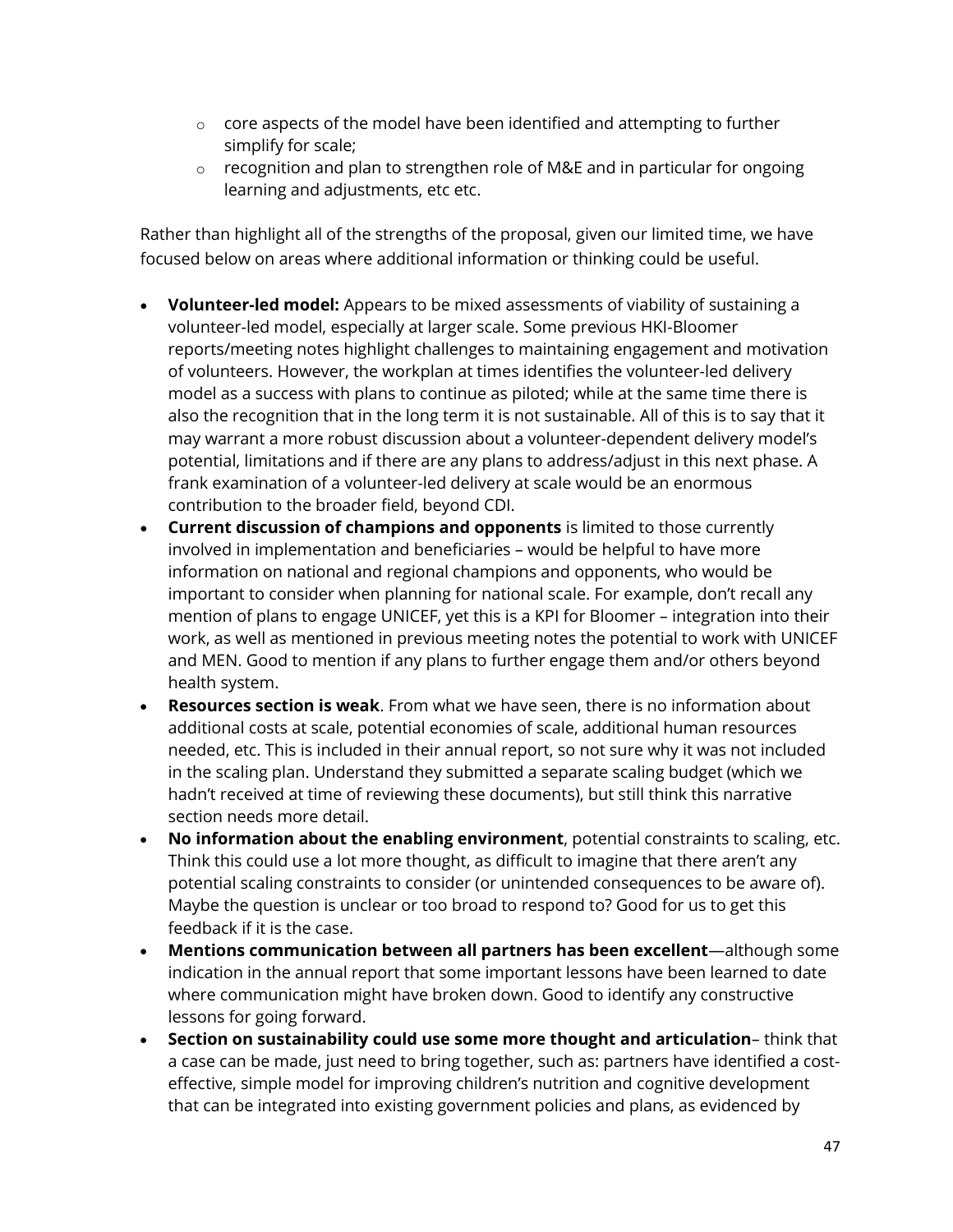work already taking place through partnership with PNN and opportunity to further integrate key learnings within the Multisectoral Nutrition and Early Childhood Development Project, etc etc (not this word for word but the idea)…... Could also discuss if there are any plans to make strong case of clear link in supply chain for cocoa companies in order to sustain their engagement and investment. Annual report also mentioned some economies of scale which aren't included here. Additionally, it would be good if proposal could address plans post-Bloomers Activities through CocoaAction as understand these are only for the next three years? (unless I am mistaken). Given reliance on Bloomer in-kind contributions, what transition plans are in place post-Bloomer engagement?

• **Great to see beefed up M&E plans and intentions to experiment with online platforms** to address some of the quality and efficiency challenges with collecting monitoring data at scale. It would be helpful to see a bit more analysis/lessons learned from online data collection platforms as they propose (via tablets, smart phones etc) – what are the plans for testing this –or perhaps already being used as wasn't clear (tablets and smart phones mentioned)? Budget implications? Have any of the other TRECC pilots (or other related projects in CDI) experimented with tech-enabled data collection and any relevant lessons to consider?

#### • **Areas for further consideration:**

- $\circ$  Reaching fathers acknowledgement that men were difficult to reach and would be more effective to engage them individually/through home visits. Is this scalable/sustainable? Also acknowledges that to achieve cost efficiencies at scale will reduce the home visits. Therefore, might need to re-think this strategy starting with ensuring an accurate diagnosis of that the root cause of men's lack of engagement (is it in fact group meetings versus other aspect that could be addressed more cost-effectively). And if there might be other approaches to consider rather than additional home visits.
- $\circ$  Locations: Mentioned in previous reports/meeting notes challenges with pilots spread across districts and desire to consolidate during scale up to cover one health district. Seems like this is intention with vast majority (82 communities) in one district but still left with 14 communities in another district. Should this be re-considered given lessons learned to date and potential for scale?
- $\circ$  Family planning: It was noted in the annual report during the community meeting a request for more information on healthy cooking and family planning. Noted that healthy cooking was mentioned as a potential adaptation in scale up phase but not family planning. Just flagging if has been considered

#### **Overall lessons/thoughts not HKI-specific:**

- **Important for all TRECC pilots/partners to consider and plan for transition period between pilot and scale up phase if not already**. HKI mentions challenge to retain groups and activities with limited supervision during this period and imagine won't be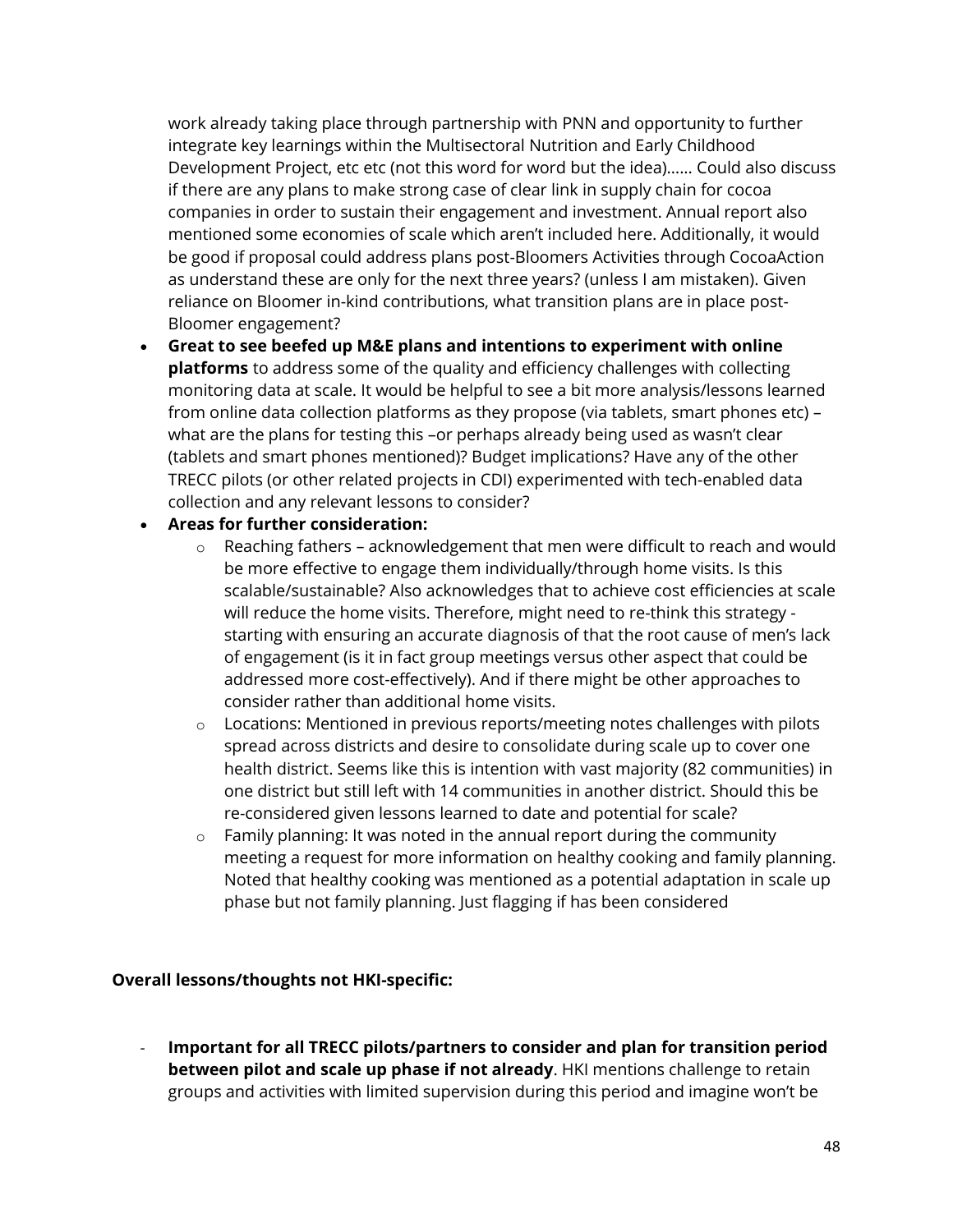unique to their project. Something that should be carefully considered, planned for and managed.

- **Costs continue to be elusive**—how numbers are calculated, what are anticipated costs for scale up, etc. TRECC might consider providing pilots some external costing support/technical assistance during this scale up phase. Given how challenging it is to get costing data in global education projects (let alone cost efficiency or effectiveness analyses) yet how critical for considerations for scale, could be great contribution not only to these individual pilots but to the broader field on simple, cost-effective ways to collect, analyze and document this data.
- It would have been good--and perhaps not too late—to include a question somewhere in the workplan about **opportunities to collaborate with other related TRECC pilots** to date, any lessons learned/knowledge shared and any plans to collaborate in the next phase. For example, potential to deliver the intervention through existing community groups such as VSLAs - which aligns well with ICS-SP/CARE pilot that is delivering parenting training through VSLAs. Our bad for not considering this question sooner.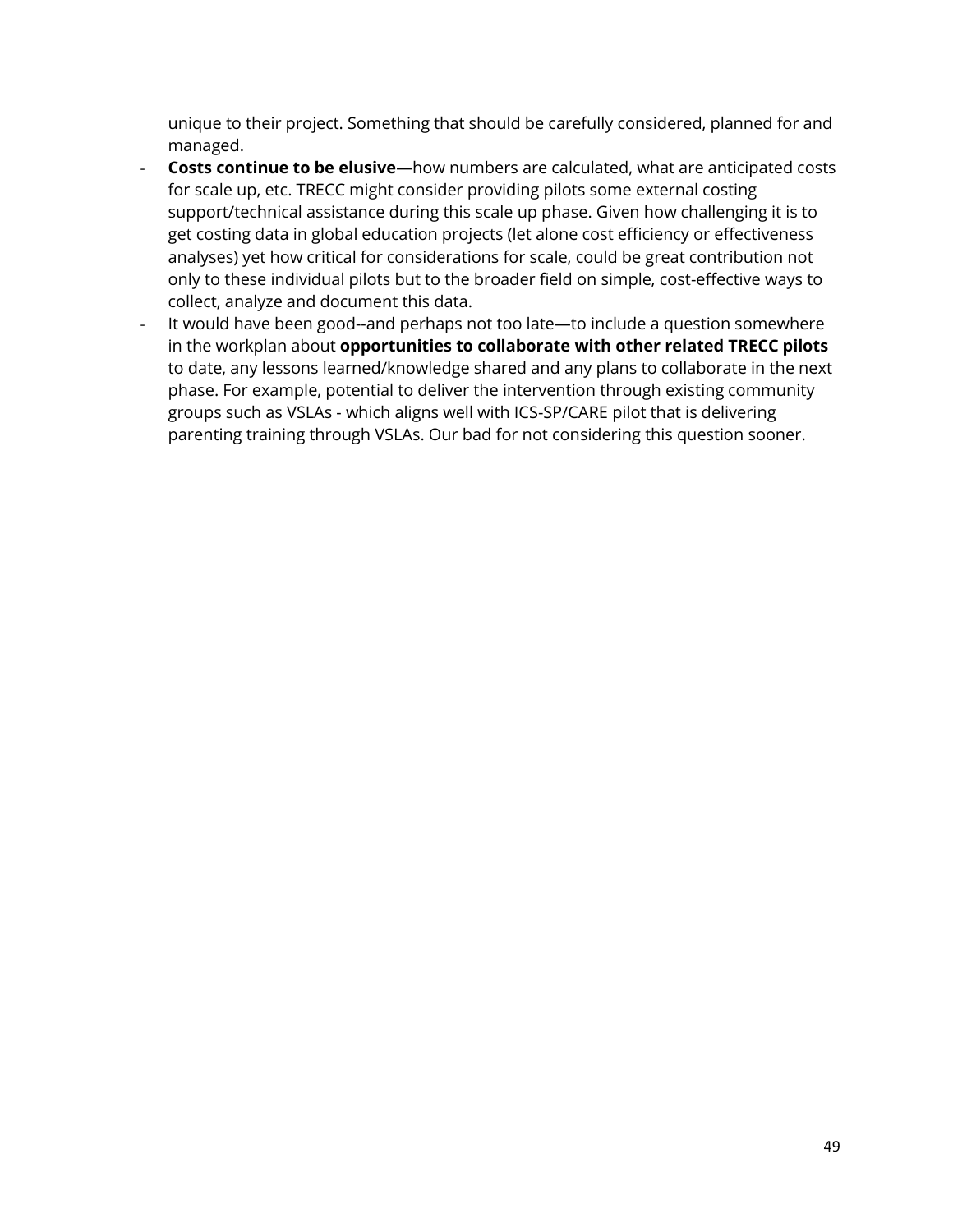| <b>Indicators</b>                                                                                                              | <b>Beneficiarie</b><br>s | Non-<br>beneficiaries | <b>Differenc</b><br>e |
|--------------------------------------------------------------------------------------------------------------------------------|--------------------------|-----------------------|-----------------------|
| <b>Household food consumption</b>                                                                                              |                          |                       |                       |
| Average household food consumption score<br>(out of 126) as reported by mothers <sup>2</sup>                                   | 61.7                     | 54.4                  | $7.3*$                |
| % of household with poor Food<br><b>Consumption Score</b>                                                                      | 0.7                      | $\mathbf 0$           | 0.7                   |
| % of household with borderline Food<br><b>Consumption Score</b>                                                                | 9.0                      | 23.1                  | $-14.1*$              |
| % of household with acceptable Food<br>Consumption Score                                                                       | 90.3                     | 76.9                  | $13.4*$               |
| Average household food diversification score<br>as reported by mothers (out of 6) <sup>3</sup>                                 | 4.7                      | 4.1                   | $.6***$               |
| % of household with food consumption<br>above 4                                                                                | 86.2                     | 69.2                  | $17.0**$              |
| Household practices about exclusive<br>breastfeeding                                                                           |                          |                       |                       |
| % of mothers who reported having at least<br>one child under 6 months taking some food<br>or beverage other than maternal milk | 35.9                     | 46.1                  | $-10.2$               |
| % of mothers who reported having at least<br>one child not benefit from maternal<br>breastfeeding at all                       | .7                       | $\mathbf 0$           | .7                    |

#### Annex 1 : Baseline nutrition outcomes

<sup>&</sup>lt;sup>2</sup> The Average Food Consumption score is from the World Food Program. We use the modified version of the *Action Against Hunger* questionnaire. From their classification, we say denote by insufficient food score = [0,28], limited food score = [28.5,42] and acceptable food score > 42.

<sup>&</sup>lt;sup>3</sup> Food groups are: Cereals and tubers, legumes, Vegetables and leaves, Fruits, Animal protein, Dairy products, Sugar, Oil. Diversified food consumption is considered to be a score greater or equal to 4.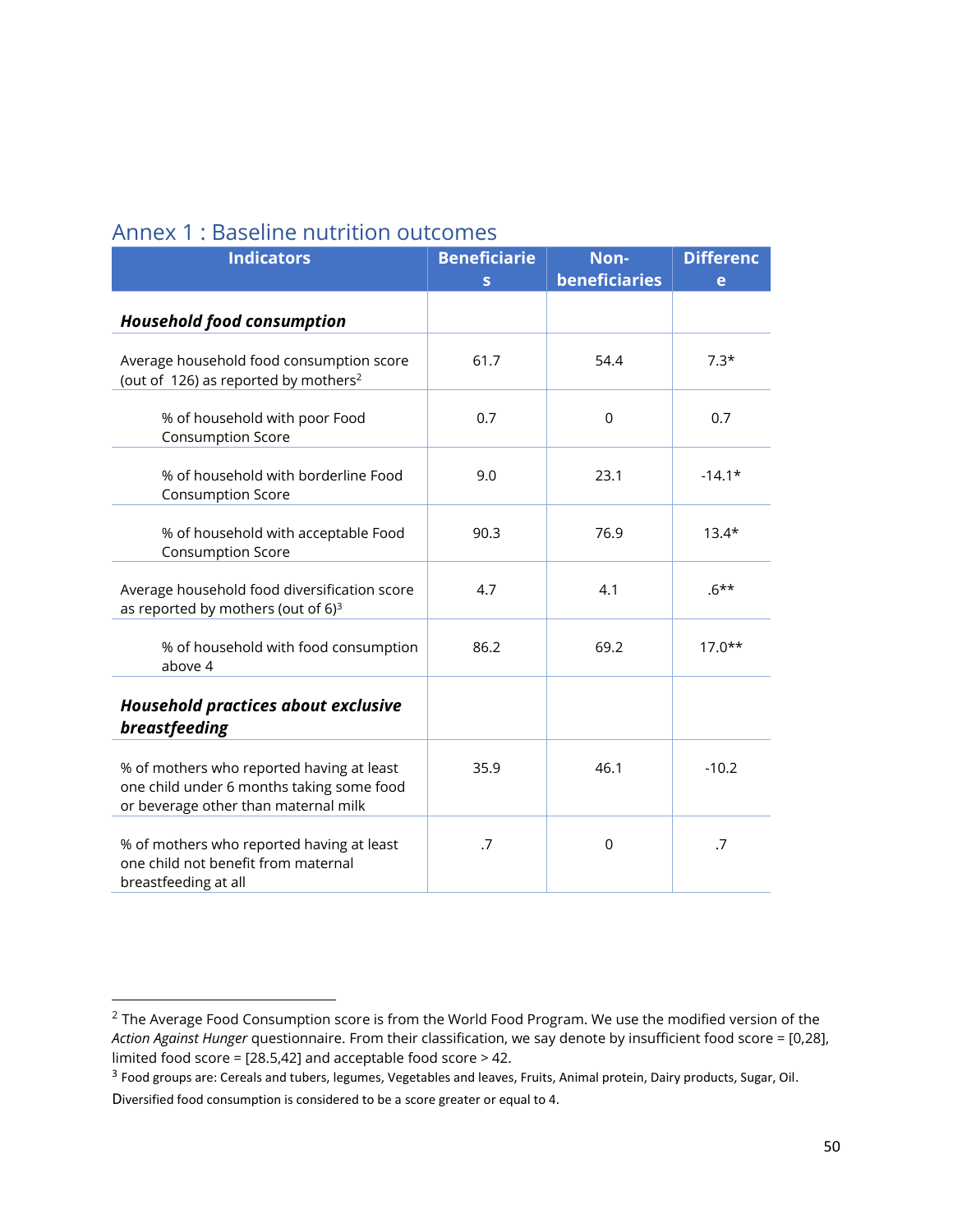| % of targeted mothers who reported that<br>they were not the first to breastfeed their<br>child <sup>4</sup> |  | 2.6 | -19 |
|--------------------------------------------------------------------------------------------------------------|--|-----|-----|
|--------------------------------------------------------------------------------------------------------------|--|-----|-----|

### Annex 2: Baseline Hygiene and sanitation outcomes

| ں ر                                         |                     |               |                  |
|---------------------------------------------|---------------------|---------------|------------------|
| <b>Indicators</b>                           | <b>Beneficiarie</b> | Non-          | <b>Differenc</b> |
|                                             | S                   | beneficiaries | e                |
|                                             |                     |               |                  |
| % of households with at least one household | 43.4                | 24.3          | $19.1**$         |
| member suffering from diarrhea during the   |                     |               |                  |
| last 30 days as reported by mothers         |                     |               |                  |
|                                             |                     |               |                  |
|                                             |                     |               |                  |
| Main water source for the household         |                     |               |                  |
| as reported by mothers (%):                 |                     |               |                  |
|                                             |                     |               |                  |
| Running water for the household             | 0.7                 | 2.6           |                  |
|                                             |                     |               |                  |
| Running water outside or in another         | 0.0                 | 2.6           |                  |
| household                                   |                     |               |                  |
|                                             |                     |               |                  |
| Public fountain <sup>5</sup>                | 16.6                | 12.8          |                  |
|                                             |                     |               |                  |
| Well (protected)                            | 44.1                | 48.7          |                  |
|                                             |                     |               |                  |
| Well (unprotected)                          | 38.6                | 33.3          |                  |
|                                             |                     |               |                  |
| <b>Toilet facilities for household, as</b>  |                     |               |                  |
| reported by mothers (%):                    |                     |               |                  |
|                                             |                     |               |                  |
| Interior, exclusive use, without flush      | 1.4                 | 0.0           |                  |
|                                             |                     |               |                  |
| Common, without flush                       | 13.8                | 10.3          |                  |
|                                             |                     |               |                  |
| Improved latrines                           | 14.5                | 10.3          |                  |
|                                             |                     |               |                  |
| Hole in the plot                            | 53.1                | 69.2          |                  |
|                                             |                     |               |                  |

<sup>&</sup>lt;sup>4</sup> 100% of those who were not the first to breastfeed their child said that it was in order to avoid giving the child colostrum ("yellow milk").

<sup>&</sup>lt;sup>5</sup> E.g. water pump.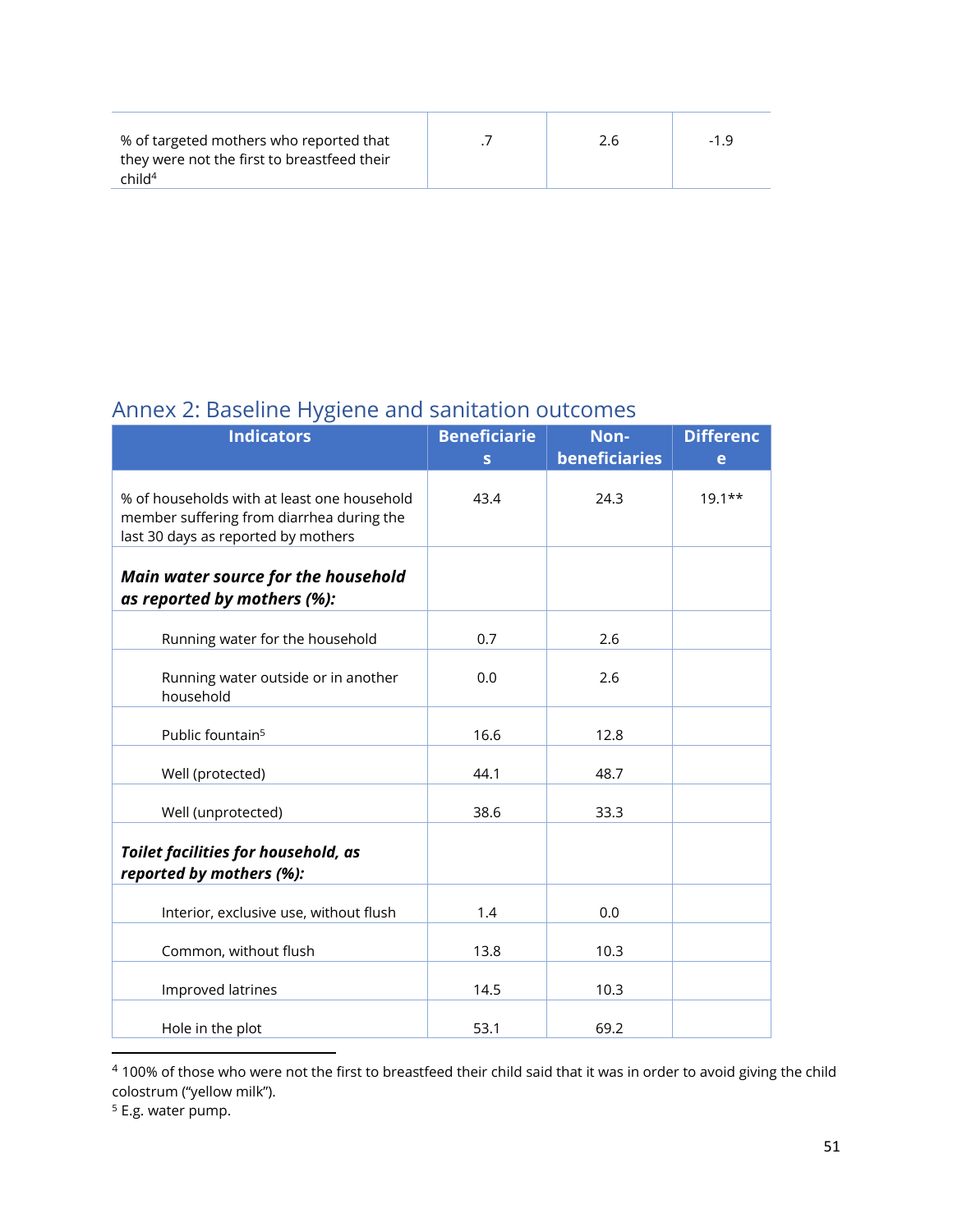| Open defecation (bush) |    |  |
|------------------------|----|--|
| Other                  | 4. |  |

### Annex 3: Baseline ECD outcomes

| <b>Indicators</b>                                                                                                                               | <b>Beneficiarie</b><br>$\mathbf{s}$ | Non-<br>beneficiaries | <b>Differenc</b><br>e |
|-------------------------------------------------------------------------------------------------------------------------------------------------|-------------------------------------|-----------------------|-----------------------|
| 1- Outcome in the log frame: ECD<br>outcomes                                                                                                    |                                     |                       |                       |
| <b>Knowledge indicators</b>                                                                                                                     |                                     |                       |                       |
| Average score (out of 8) of caregivers<br>1.1.<br>on test to recognize at ways to<br>stimulate the development of a<br>young child <sup>6</sup> | 4.9                                 | 4.4                   | $.5*$                 |
| Average caregiver score (out of<br>1.1.1.<br>two) on subsection of test about<br>cognitive stimulation (average<br>score out of 2)              | 1.3                                 | 1.2                   | $\cdot$ 1             |
| 1.1.2.<br>Average caregiver score (out of<br>two) on subsection of test about<br>language stimulation (average<br>score out of 2)               | 1.2                                 | 1.0                   | $.2*$                 |
| 1.1.3.<br>Average caregiver score (out of<br>two) on subsection of test about                                                                   | 1.3                                 | 1.1                   | .2                    |

<sup>6</sup> HKI's logframe specifies that caregivers be able to recognize at least two ways to stimulate development. It may be more appropriate to specify an improvement on this test score. Note that by merely guessing, participants would get 50% right on average, or a score of 4.0.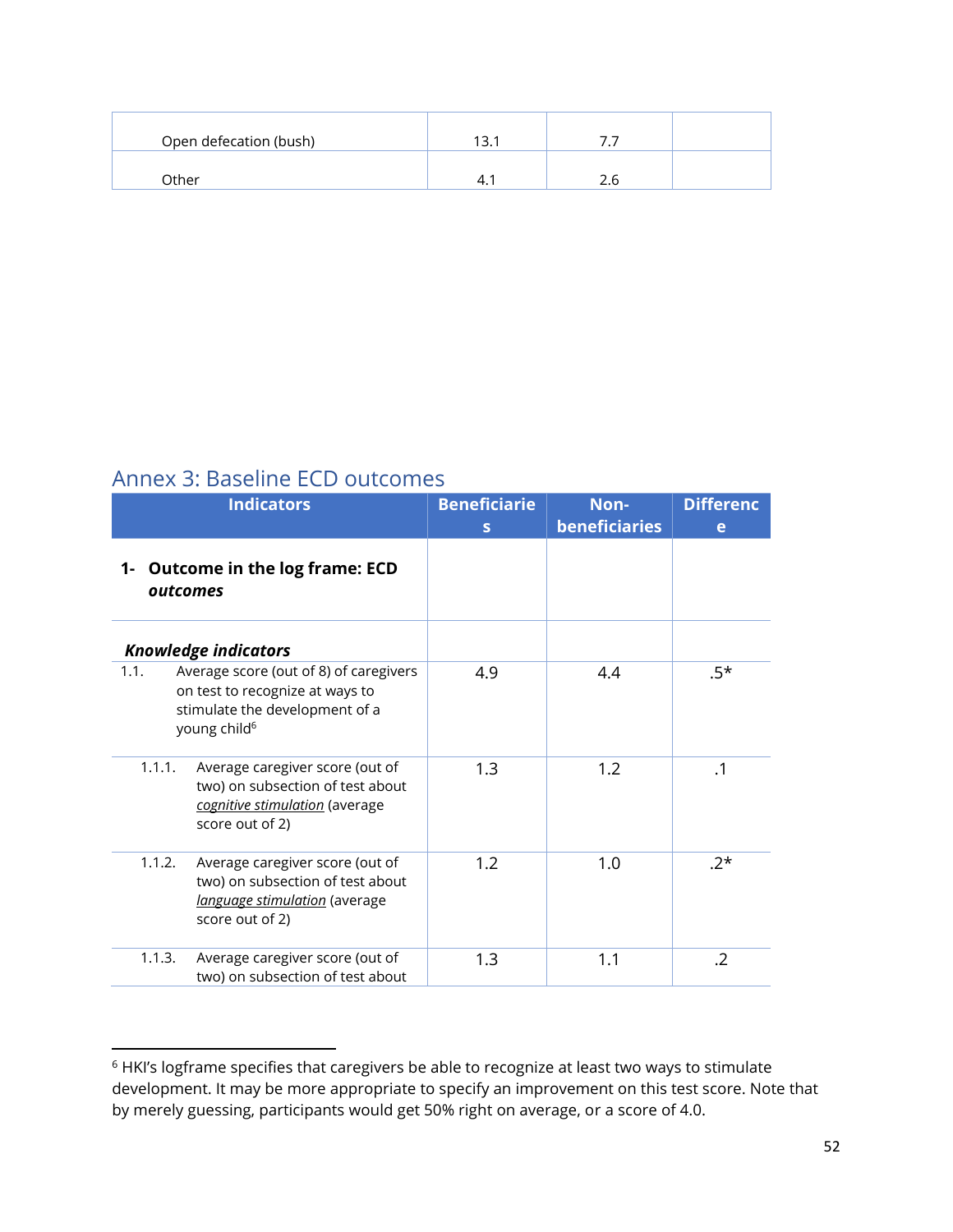|        | socio-emotional stimulation<br>(average score out of 2)                                                                                                                                                          |      |      |           |
|--------|------------------------------------------------------------------------------------------------------------------------------------------------------------------------------------------------------------------|------|------|-----------|
| 1.1.4. | Average caregiver score (out of<br>two) on subsection of test about<br>physical stimulation (average score<br>out of 2)                                                                                          | 1.1  | 1.0  | $\cdot$ 1 |
|        | <b>Practice indicators</b>                                                                                                                                                                                       |      |      |           |
| 1.2.   | % mothers who report having<br>engaged in four or more activities7 to<br>promote learning and school<br>readiness in the past 3 days                                                                             | 34.1 | 19.2 | 14.9      |
| 1.3.   | % fathers who report having<br>engaged in four or more activities to<br>promote learning and school<br>readiness in the past 3 days with at<br>least one child (of any age) he is<br>taking care of <sup>8</sup> | 63.7 | 43.5 | $20.2*$   |

# Annex 4: Participation rate of the spot-checks in percentage for the mother groups by community

| <b>Community</b>      | <b>March</b> | <b>April</b> | <b>May</b> |
|-----------------------|--------------|--------------|------------|
| <b>Béon</b><br>Gohouo | 70.33        | 70.47        | 75.66      |
| <b>Kahen</b>          | 84.88        | 69.5         | 83.61      |
| <b>Banguéhi</b>       | 70.74        | 70.46        | 65.72      |
| Pinhou                | 61.85        |              | 67         |
| <b>Blepleu</b>        | 78.01        |              | 73.6       |
| <b>Siambly</b>        | 63.86        |              | 63.88      |

 $^7$  The list of relevant activities includes commonly accepted child stimulation activities such as playing or singing with the child.

 $\rm ^{8}$  This indicator have been computed only for fathers reporting taking care of at least one child under two  $\rm$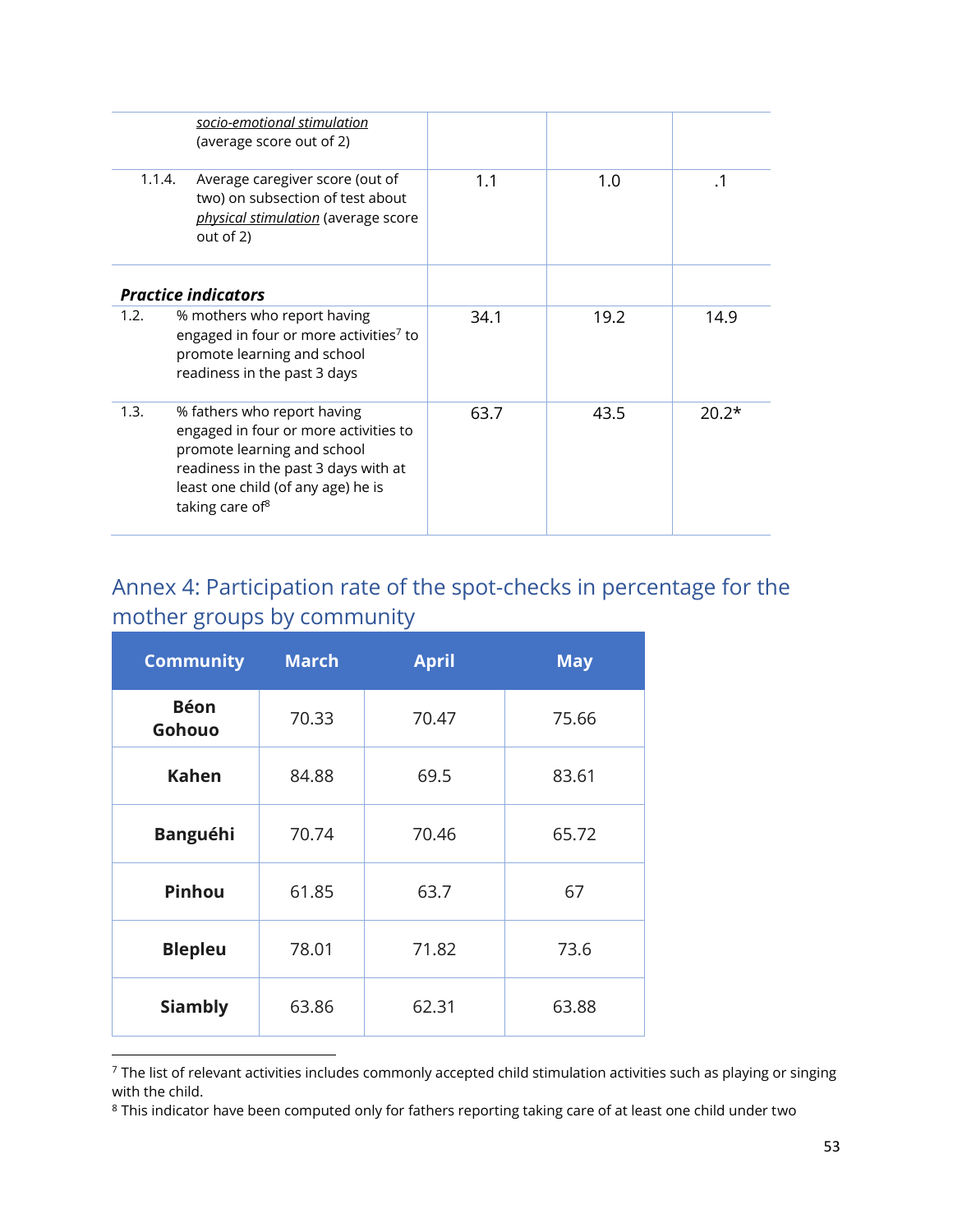# Annex 5: Participation rate spot-check

| Communauté | <b>Mars</b><br>(taux de<br>participati<br>on avec<br>les<br>données<br>spot<br>check) | Mars (taux<br>de<br>participatio<br>n avec les<br>données<br>admin) | <b>Ecarts</b><br>observé<br>en Mars | Avril (taux<br>de<br>participatio<br>n avec les<br>données<br>spot check) | Avril (taux<br>de<br>participatio<br>n avec les<br>données<br>admin) | <b>Ecarts</b><br>observ<br>é en<br>Avril |
|------------|---------------------------------------------------------------------------------------|---------------------------------------------------------------------|-------------------------------------|---------------------------------------------------------------------------|----------------------------------------------------------------------|------------------------------------------|
| Béon       |                                                                                       |                                                                     |                                     |                                                                           |                                                                      |                                          |
| Gohouo     | 70,33                                                                                 | 75,63                                                               | 7%                                  | 70,47                                                                     | 85,64                                                                | <u>18%</u>                               |
| Kahen      | 84,88                                                                                 | 75,05                                                               | $-13%$                              | 69,50                                                                     | 72,80                                                                | 5%                                       |
| Banguéhi   | 70,74                                                                                 | 70,24                                                               | $-1%$                               | 70,46                                                                     | 45,38                                                                | $-55%$                                   |
| Pinhou     | 61,85                                                                                 | 60,34                                                               | $-3%$                               | 63,70                                                                     | 67,54                                                                | 6%                                       |
| Blepleu    | 78,01                                                                                 | 77,92                                                               | 0%                                  | 71,82                                                                     | 67,18                                                                | $-7%$                                    |
| Siambly    | 63,86                                                                                 | 63,64                                                               | 0%                                  | 62,31                                                                     | 65,06                                                                | 4%                                       |

# Annex 6: Number of sessions correctly reported in comparison with spot-check

% of sessions corectly reported for the mother groups

| Community   | June | July | August |
|-------------|------|------|--------|
| Banguéhi    | 71%  | 57%  | 57%    |
| Béon Gohouo | 78%  | 78%  | 89%    |
| Blepleu     | 56%  | 0%   | 56%    |
| Kahen       | 41%  | 45%  | 41%    |
| Pinhou      | 57%  | 71%  | 57%    |
| Siambly     | 14%  | 14%  | 14%    |
| Average     | 53%  | 44%  | 52%    |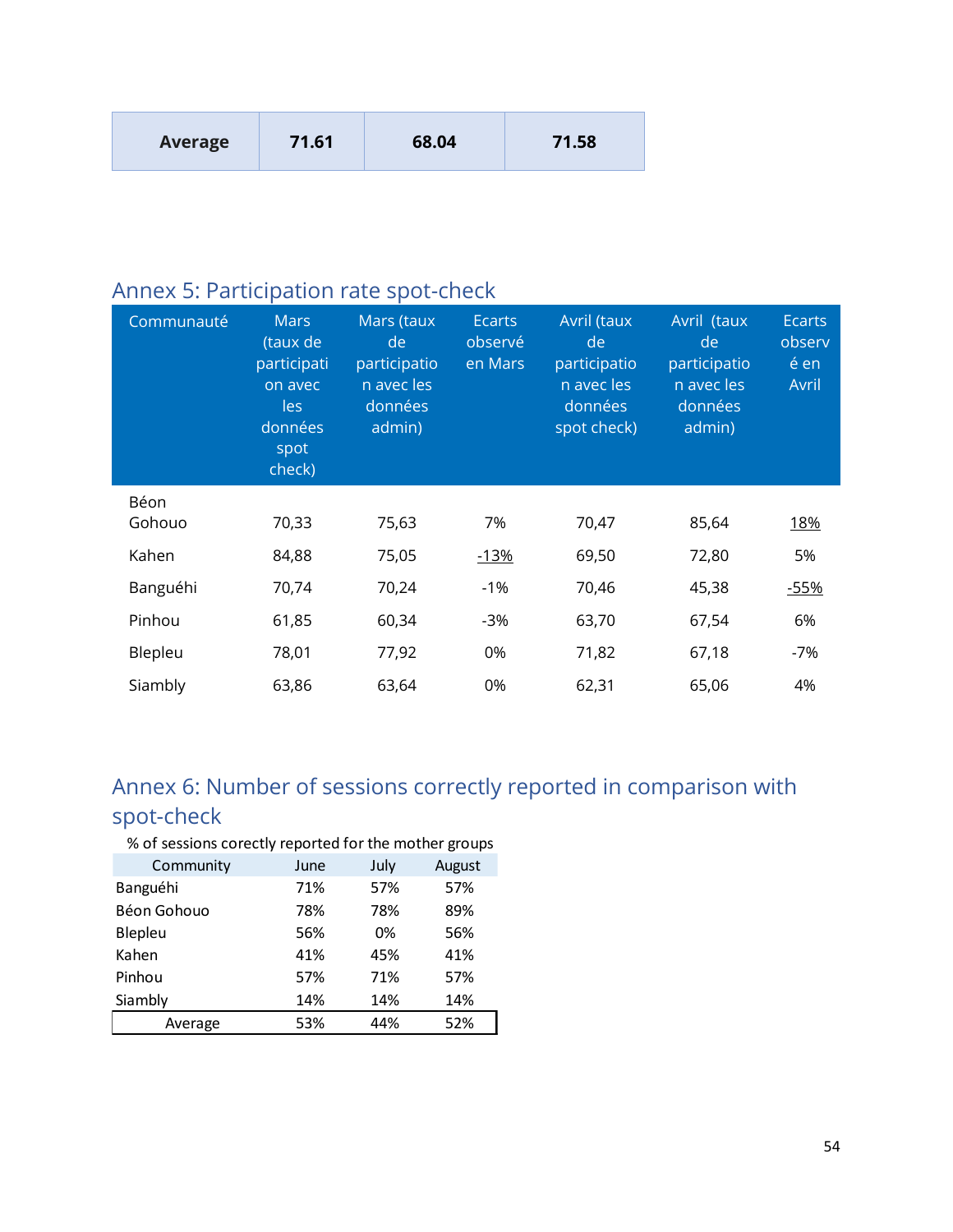| <b>Mois</b>         | X   | X   | $\overline{X}$ | X   | $\sf X$ | $\overline{X}$ | Taux Moyen par mois |
|---------------------|-----|-----|----------------|-----|---------|----------------|---------------------|
| Mars                | 40% | 30% | 15%            | 50% | 6%      | 31%            | 24%                 |
| Avril               | 60% | 0%  | 8%             | 67% | 75%     | 19%            | 34%                 |
| Mai                 | 40% | 60% | 85%            | 53% | 69%     | 31%            | 53%                 |
| Juin                | 67% | 60% | 92%            | 60% | 81%     | 19%            | 57%                 |
| Juillet             | 60% | 90% | 92%            | 73% | 100%    | 75%            | 81%                 |
| Août                | 80% | 90% | 85%            | 83% | 100%    | 50%            | 80%                 |
| Septembre           | 80% | 80% | 85%            | 77% | 94%     | 100%           | 85%                 |
| Taux par<br>village | 59% | 64% | 48%            | 65% | 59%     | 39%            | 55%                 |

## Annex 7: % of community agents that performed at least 8 monthly sessions per month

## Annex 8: Number of sessions completed by groups

|                 | Nb of groups | <b>Nb of groups that</b><br>did 16 sessions | % of froups<br>that<br>completed 16<br>sessions |
|-----------------|--------------|---------------------------------------------|-------------------------------------------------|
| <b>Mother</b>   | 128          | 94                                          | 73%                                             |
| <b>Father</b>   | 98           | 72                                          | 73%                                             |
| Grand<br>mother | 85           | 62                                          | 73%                                             |
| <b>Total</b>    | 311          | 228                                         | 73%                                             |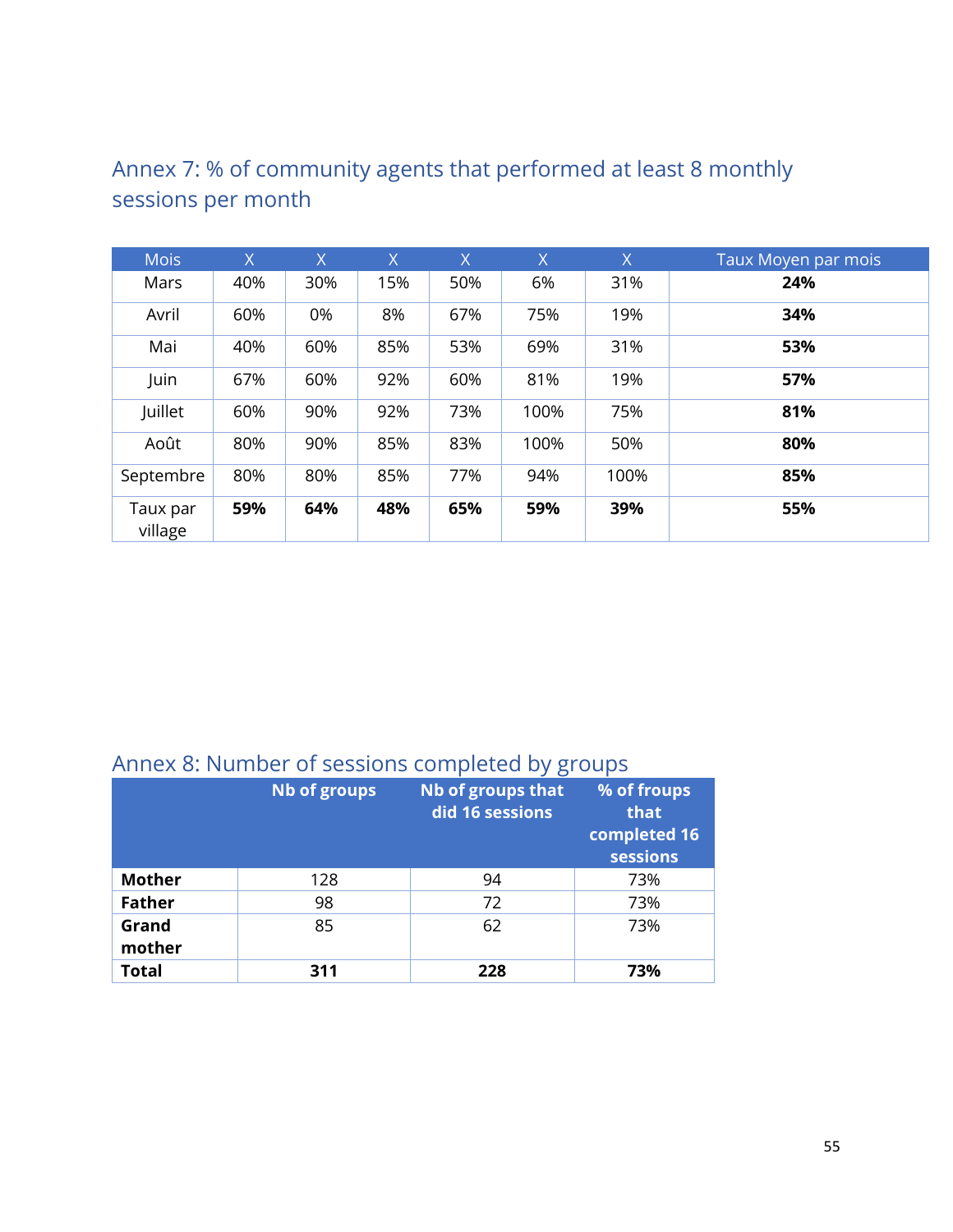### Annex A: IPA General methodology

#### **1. Introduction**

The Independent Data Collection (IDC) is led by IPA in the context of the TRECC-GMM2 project in order to inform the Evaluation Matrix. This comes in complement to the administrative data collected by the respective M&E team of each pilot. The objective is to better understand the context in which the pilots are being implemented, learn and provide feedback and recommendations to TRECC, implementers and companies.

This document presents the protocol guiding our independent data collection. It is organized in two main parts: first, the methodology (this document) and second, its application to the specifics of each pilot. The methodology part includes 5 main sections about: i) the different waves of data collection; ii) the data collection methods; iii) the sampling strategy; iv) data quality; and v) the regulatory requirements. The part on the pilots includes as many sections as the number of pilots.

#### **2. Waves of data collection**

There will be three to four data collection rounds per pilot. Ideally, we will run one before the beginning of the intervention (baseline), one or two during the implementation (follow-up) and one at the end of the pilot (end-line).

In each round, the type of information collected, and interviews conducted may change. For instance, it may be relevant to look at the beneficiary selection criteria into the program at the baseline but not during the follow-up or the end-line.

In general, the baseline survey will analyze the situation before the intervention starts and how the selection criteria into the program affect the overall profile of the beneficiaries. The followup surveys will focus on tracking the activities, outputs and learning process during implementation. The end-line survey will focus on beneficiaries and contribute to understand whether and how the intervention affected them.

#### **3. Data collection methods**

We will combine quantitative and qualitative data collection through individual surveys, focus groups, Key Informant Interviews and direct observations.

#### **Individual quantitative survey (IQS)**

#### **Design**

The 30-45 minute individual survey collects quantitative data (list of short open-ended questions) and targets direct beneficiaries, indirect beneficiaries and non-beneficiaries at the unit level (i.e. at the individual level or the household level) of the intervention. The three main goals of the IQS are to provide data to assess programs against the evaluation matrix, validate the administrative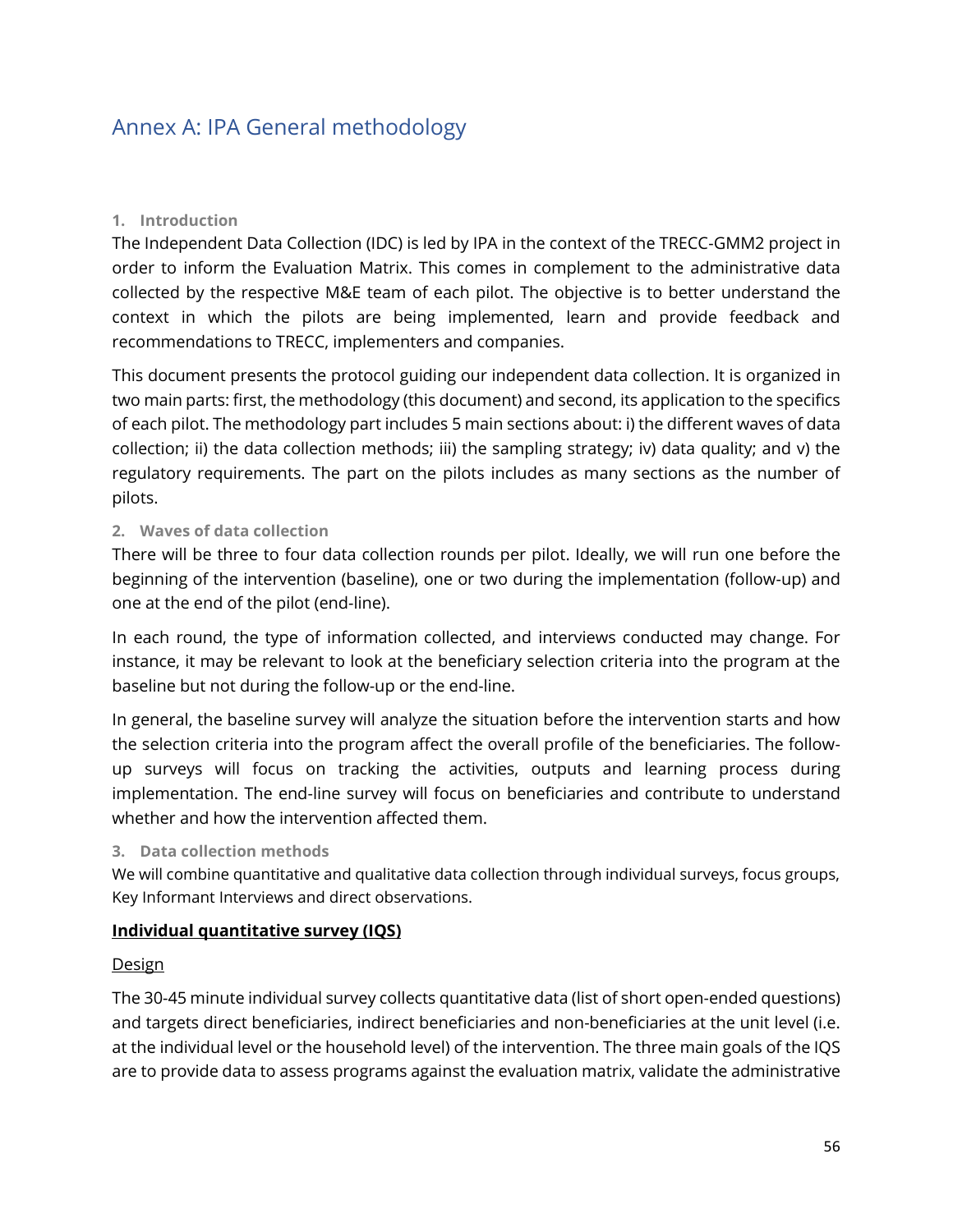data collected by the implementer and give a general idea of the local context. Survey questions are designed based on the Theory of Change and the log frame.

#### **Implementation**

Staffing (Other than the permanent staff) per wave of data collection

- Enumerators (probably 4-5)
- Team Leader (probably 1)
- Back-checker (probably 1)

Staff will be selected from the IPA database to meet the criteria specific to each position and trained.

• Number of interviews

The sample size of the IQS will depend on the number of beneficiaries and the size of the population in the village/ community selected.

#### **4. Sampling for quantitative survey**

#### **Sampling method**

#### Sampling of beneficiaries

The beneficiaries are the principal source of information which will be used during each round of IDC. They will be selected from a list provided by the implementer, using a sampling method specific to each pilot, detailed in the separate sections for each pilot.

#### Sampling of non-beneficiaries

In addition of the beneficiaries, we may need to interview non-beneficiaries at baseline if the targeting of the program to a specific segment of the population is an important part of the program. In those cases, non-beneficiaries (similar to the beneficiaries except that they are not taking part to the program) will be selected using a systematic choice from a listing done with village chief, Community agent etc. In most cases it won't be necessary to survey nonbeneficiaries during follow-up or end-line surveys, because baseline data will be sufficient to assess the program's success in targeting the beneficiaries most in need.

#### Sample size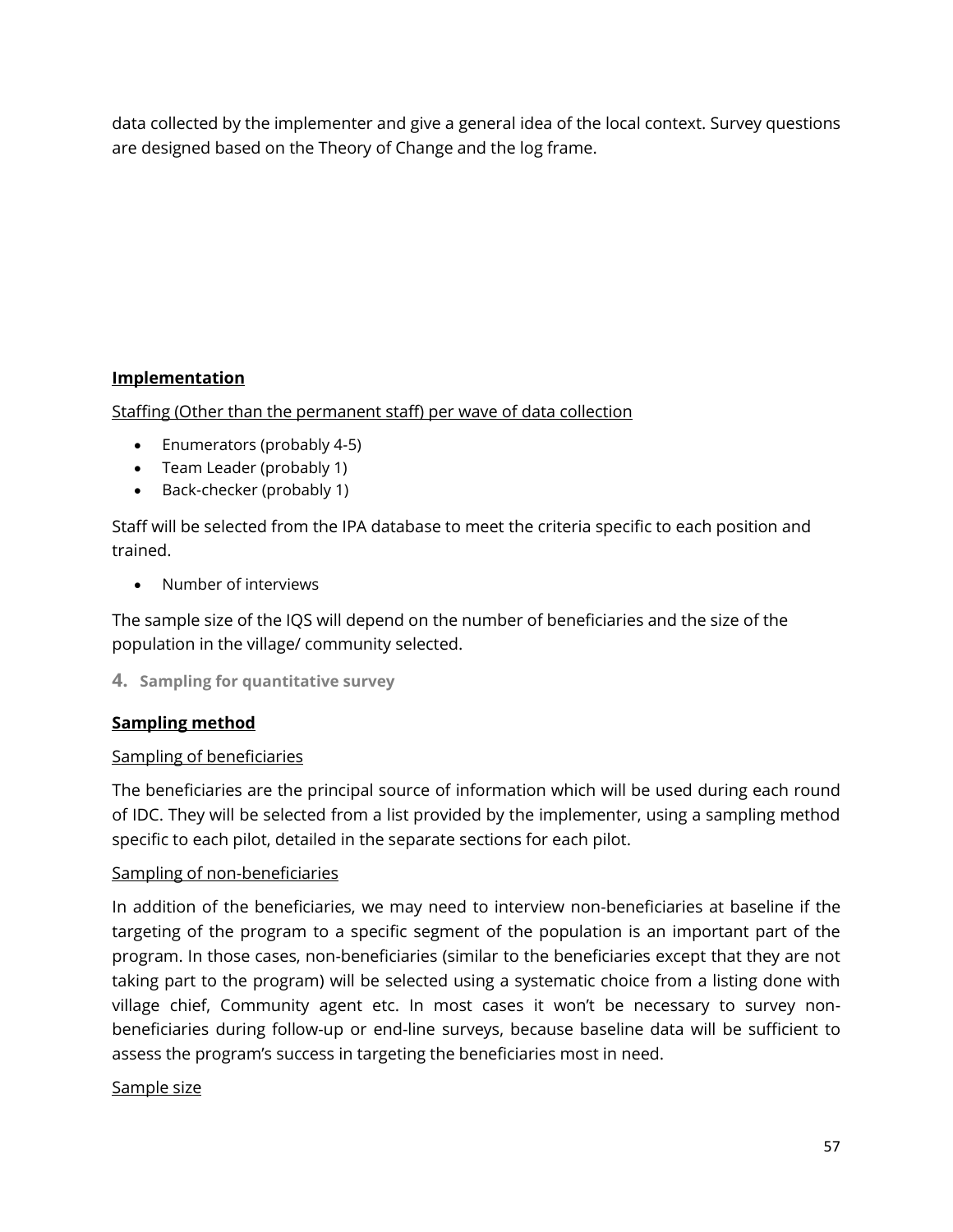Determining a sample size to have credible and reliable results is very important. Thus, the main criteria to determine our sample size will be to achieve a representative sample within the budget, and ensure that we have adequate statistical power to detect target changes on key indicators between baseline and end-line for immediate outcomes. The default parameters for our sample size calculations are:

- − Margin of error: We will use the standard margin of error of 10% percent, where the budget allows.
- − Confidence interval: we will use the standard rate of 95%.

This means that we will be able to say with 95% confidence that the true value of variable of interest is within 5 percentage points of our sample estimate.

The general formula we use in our Sample size calculator is:

$$
n \ge \frac{\alpha * N}{N + \alpha - 1} \text{ avec } \alpha = \left(\frac{z}{\varepsilon}\right)^2 * p * (1 - p) \quad \text{(E. 1)}
$$

- $n$ : The sample size
- $N$ : The population size
- $\varepsilon$ : The margin error
- $p:$  The estimated proportion of people having the studied characteristic.
- : z score with 95% confidence

#### **5. Data Quality**

IPA has strong requirements regarding high data quality and will implement a Data quality insurance plan.

The plan defines all data quality protocols and steps in processing the data that should be done during the data's lifetime.

#### **Focus group discussion**

#### **Design**

This survey will be done at the village/community level with a group of 8-12 people. Depending on the data collection wave to be conducted, the FG could be direct/indirect beneficiaries/nonbeneficiaries.

The goal will be to get qualitative data on:

- − Perceptions of the community members regarding the problem the pilot is seeking to address,
- − Community members' current practice as compared to what the intervention is seeking to bring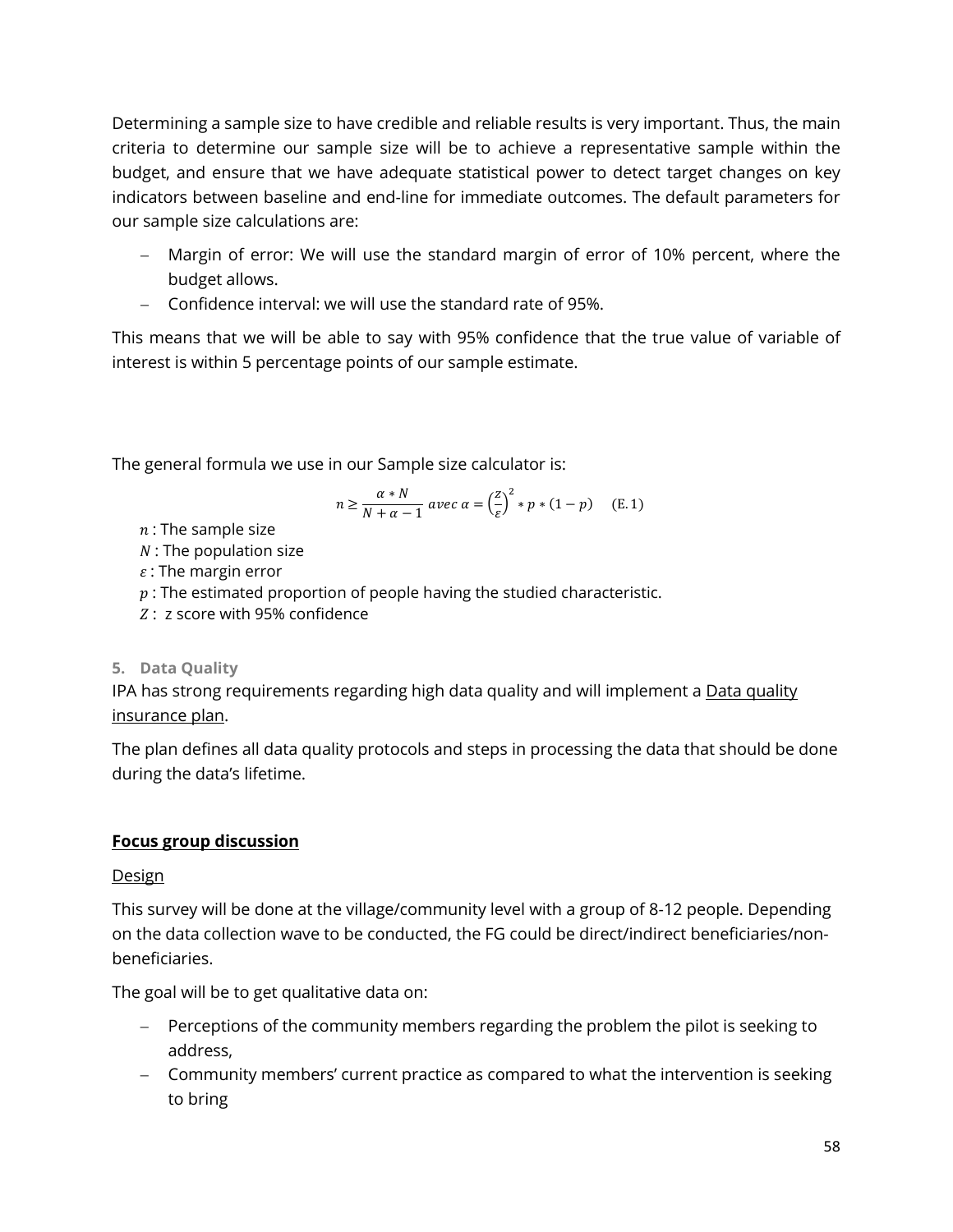- − Beneficiaries' description of their needs links to the outcomes delivered by the pilot
- − Beneficiaries describe positive experiences with the program
- − Indications that the community are likely to continue with the practices or program activities
- − General feedback about interventions (current and past/future);
- − General ideas on local behaviors and beliefs.

#### **Implementation**

#### **Staffing**

- − A focus group moderator (1)
- − A focus group moderator-assistant ( 1-2)

Focus groups moderators (and assistants) will be selected from the IPA database or from a recruitment process. We will require previous experiences in focus group and Key Informant Interviews, with focus on strong qualitative data collection experiences. Once selected, they will be trained to use the research instruments of this project.

#### **Number and composition of focus group discussions**

The number of discussion sessions will depend on the characteristics of the pilot (number of village, size of the population, number of community/ethnic group etc.). Depending on the local culture and in order to increase interactions / discussions, it may be possible to re-organize people in order to have a homogenous discussion group.

#### **Key informant interviews**

#### **Design**

We will run key informant interviews in other to complete the evaluation matrix regarding questions like alignment with priorities, sustainability and operations. It will consist of individual structured interviews with key people for each pilot.

According the matrix the keys informants are:

- − Partners program management team
- − TRECC staff
- − Brooking Institution staff
- − Government relevant staff
- − Community leaders

#### **Implementation**

#### **Staffing:**

Those interviews will be led by the facilitators, the Field managers or the M&E staff depending on the level of the people to be interviewed.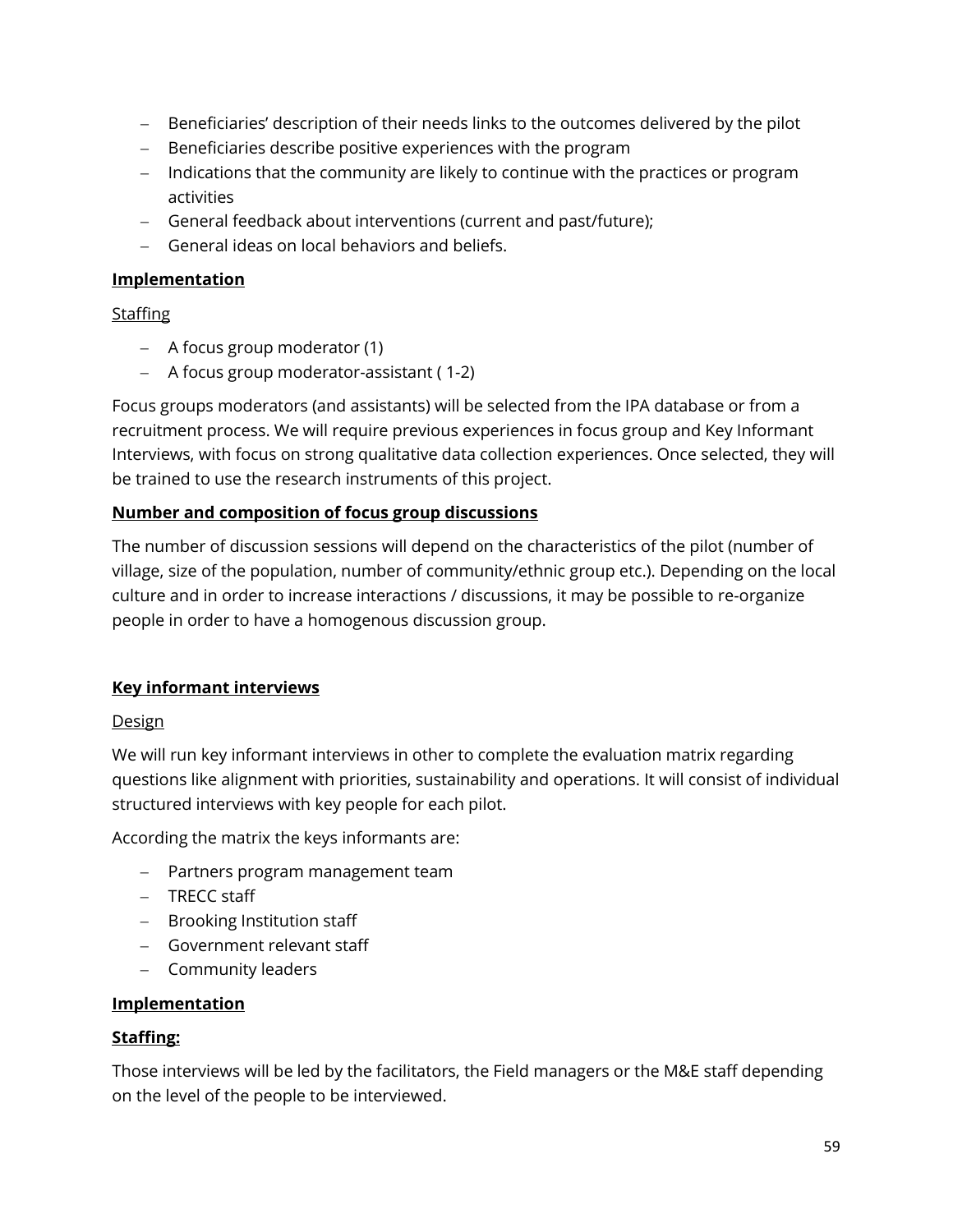#### **6. Regulatory requirements**

#### **Language concerns/accommodations**

There are many local languages and not one main language in Cote d'Ivoire. Therefore, it may be useful for the team to have guides/translators. Together, team leaders / enumerator who speak the language and the guides will agree translations of questions. In addition, some regularly used words / expressions in some local languages could be added in the electronic form.

Regarding the focus group, teams could take translators (who are not participants) to help them during the interview if needed.

#### **Confidentiality and privacy**

We strongly care about the privacy and the confidentiality. The name of the companies associated with the implementers and other details from other pilots should not be mentioned during interviews or any other moment outside IPA office.

Information from interviews should not be discuss outside / after interviews even in another village or location. We remind that all interviews are strictly confidential.

#### **Consent**

As this project is a M&E project, we are not required to submit for approval by an Institutional Review Board (IRB). However, we still ask consent from respondents to whatever survey they are taking part in.

To be able to interview children aged under 18 involved in an intervention (for example, primary school students), consent from their parents/ legal guardian is needed as well as consent (verbal or written) from the child and youth themselves.

For the specific case of the focus group, they should be done whenever the minimum number is achieved and people consent to be part of it. However, this should be done with sensitivity to cultural expectations – for example, we will notify the relevant community or group leader about the focus group if appropriate.

#### **Personal data protection**

Collecting and/or sharing personal data (personal data are those that can allow to identify an individual; this includes name, first name, phone number, GPS coordinates, etc.) in Côte-D'Ivoire is regulated by the recently created Autorité de Régulation des Télécommunication en Côte-D'Ivoire (ARTCI). Although the regulation is quite new and its application still has some ambiguities, it appears that in order to collect and share such data in conformity with national rules and regulations, an organization needs to comply with the Law No. 2013-450 of 19 June 2013 regarding the protection of personal data of ARTCI. Since companies, implementing